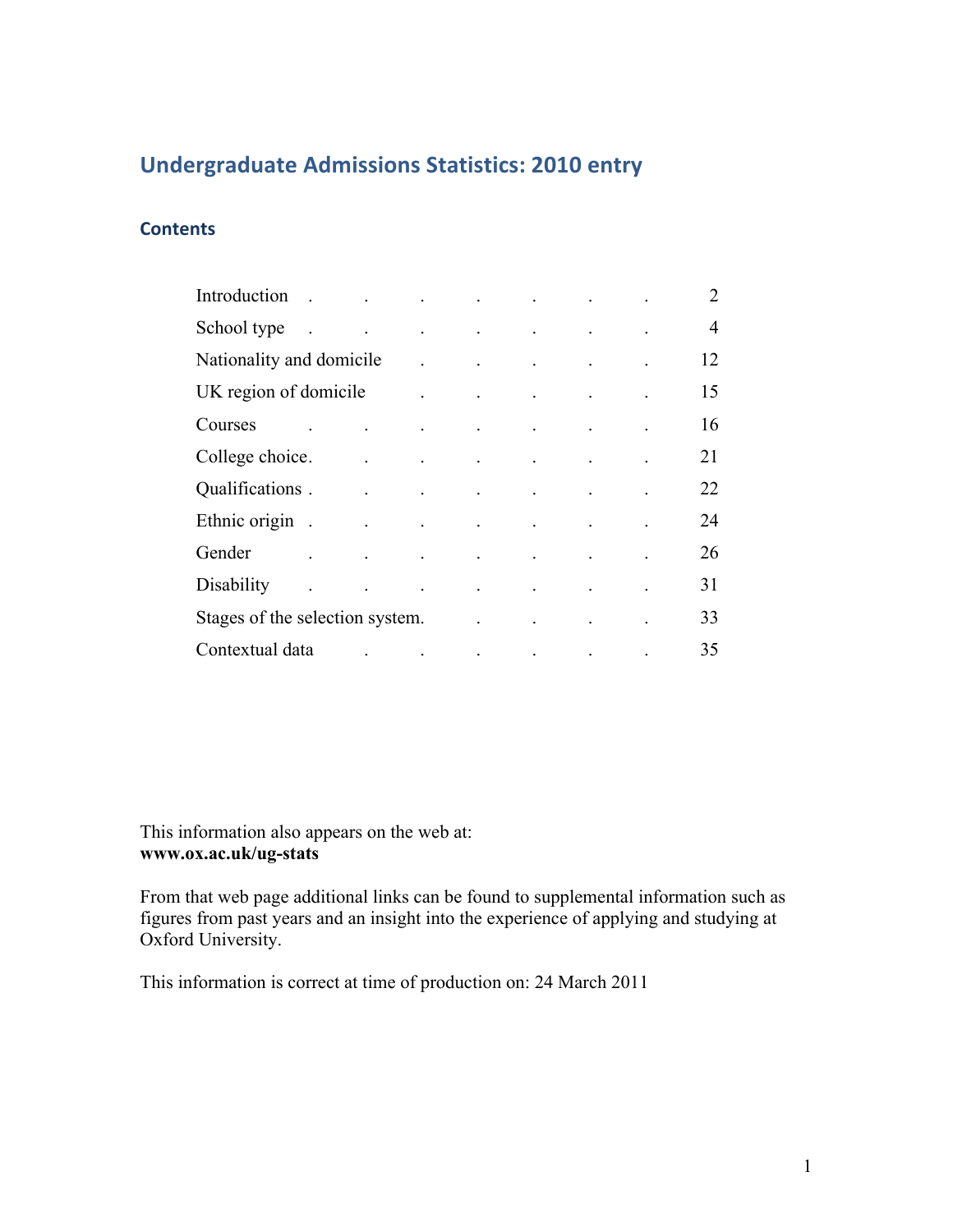# **Introduction**

### **What's here**

These tables are produced annually by the Undergraduate Admissions Office of the University of Oxford.

The data in the tables refers to candidates who applied in October 2009, irrespective of the year for which they were seeking admission. It does not include candidates holding deferred offers from the 2008 exercise.

### **Oxford is very competitive ...**

More than 17,000 people applied to Oxford for 2010 entry. Oxford has around 3,200 places.

### **...\*And\*getting\*ever\*more\*so**

Nearly 36,000 people a year achieve AAA at A-level nationally. The number of A grades at A-level has grown by over 70% in 10 years. Applications to Oxford have increased by 82% in the last 10 years.

*[Source: UCAS; Department of Education; Oxford University data]*

Oxford is committed to recruiting the best candidates, irrespective of their age, colour, disability, ethnic origin, marital status, nationality, national origin, parental status, race, religion or belief, gender, sexual orientation, social background or educational background.

### **Headline figures**

- The total number of applicants in December 2009 was **17,144**. This was an increase of **12.2** per cent over the corresponding figure of **15,277** in December 2008 and was at that time the largest number ever recorded.
- The total number of **acceptances** was **3,154**. This 3,154 includes 130 places for deferred entry in October 2011.
- 12,333 applications (71.9%) came from those with UK nationality;  $1,906$  (11.1%) from those with EU (non-UK) nationality, and 2,905 (16.9%) from those with non-EU nationality.
- 2,664 (84.5%) of acceptances went to those with UK nationality; 190 (6.0%) to those with EU (non-UK) nationality, and 300 (9.5%) to those with non-EU nationality.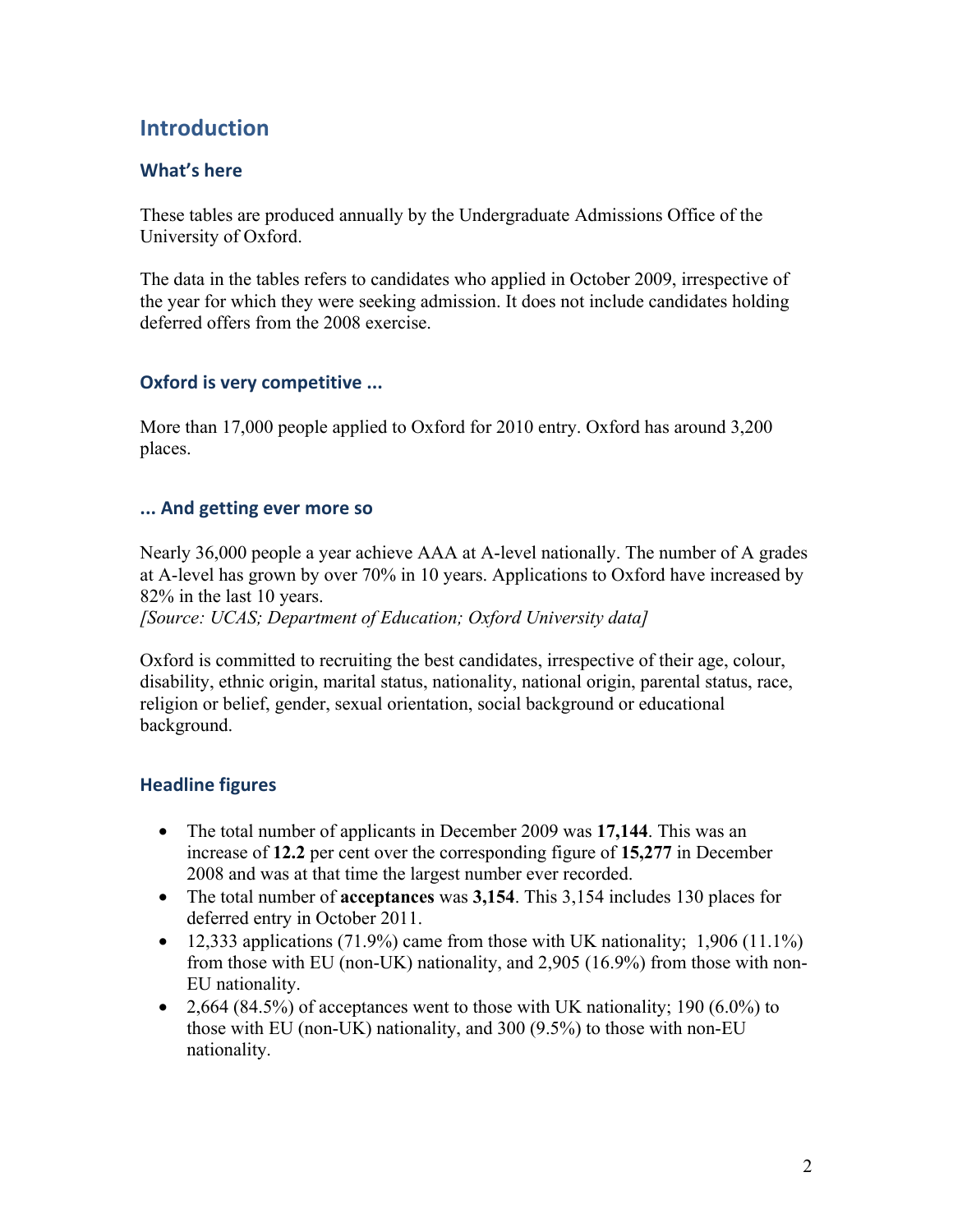- *Of UK students attending maintained or independent schools or colleges in the UK*, **55.4%** of places went to applicants from the state (maintained) sector and **44.6%** to applicants from the independent sector.
- *For all candidates of all domiciles*, 46.8% of places went to those from the state (maintained) sector, 40.5% to the independent sector, and 12.7% to 'other' (e.g. individual applicants and those applying from overseas).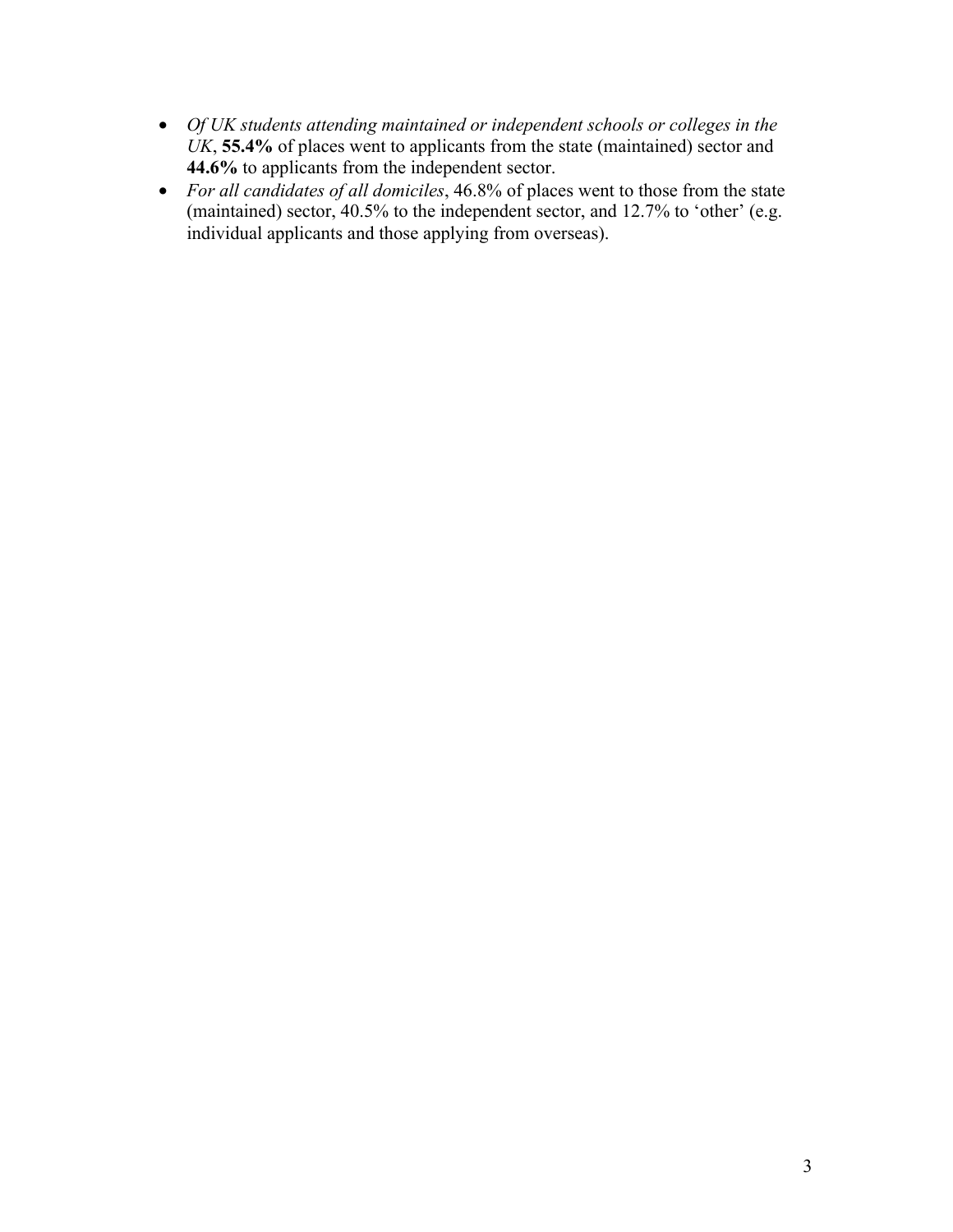# **School type**

### **Introduction**

For 2010 entry, of *UK students attending maintained or independent schools or colleges in the UK*, **55.4%** of places went to applicants from the state (maintained) sector and **44.6%** to applicants from the independent sector:

**UK domiciled applications and acceptances by maintained (ie state) and independent sector (as percentages):**

|                   | Applications 2010 | Acceptances 2010 |
|-------------------|-------------------|------------------|
|                   | Total $(\% )$     | Total $(\% )$    |
| Maintained sector | 62.6              | 55.4             |
| Independent       | 37.4              | 44.6             |
| <b>TOTAL</b>      | 0.00              |                  |

*For all candidates*, **46.8%** of places went to those from the state (maintained) sector, **40.5%** to the independent sector, and **12.7%** to 'other' (e.g. individual applicants and those applying from overseas).

| All domiciles:    | Applications 2010 | Acceptances 2010 |
|-------------------|-------------------|------------------|
| Maintained sector | 45.2              | 46.8             |
| Independent       | 30.5              | 40.5             |
| Other             | 24.3              | $\sqrt{12.7}$    |
| <b>TOTAL</b>      | (0()()            | 100 C            |

### Statistics on the national context for Oxford's application numbers

- Nationally, although independent schools educate just 7% of the total UK school population, they account for 15% of all A-level entries, 30% of all A grades, and 33% of all those getting AAA. *[Source: Harris report]*
- On average over 2007-9, 13.5% of state school students getting AAA or better (excluding General Studies) applied for courses Oxford doesn't offer. *[Source: UCAS]*

## Additional statistics on Oxford's acceptance numbers

• **State applicants' success rate is affected by subject choice**: state school students apply disproportionately for the most oversubscribed subjects. **41%** of *all* state school applications in 2009 were for the five most oversubscribed subjects at Oxford. This compared to just 33% of independent school applications. *(The five most oversubscribed subjects, based on the course with over 70 places*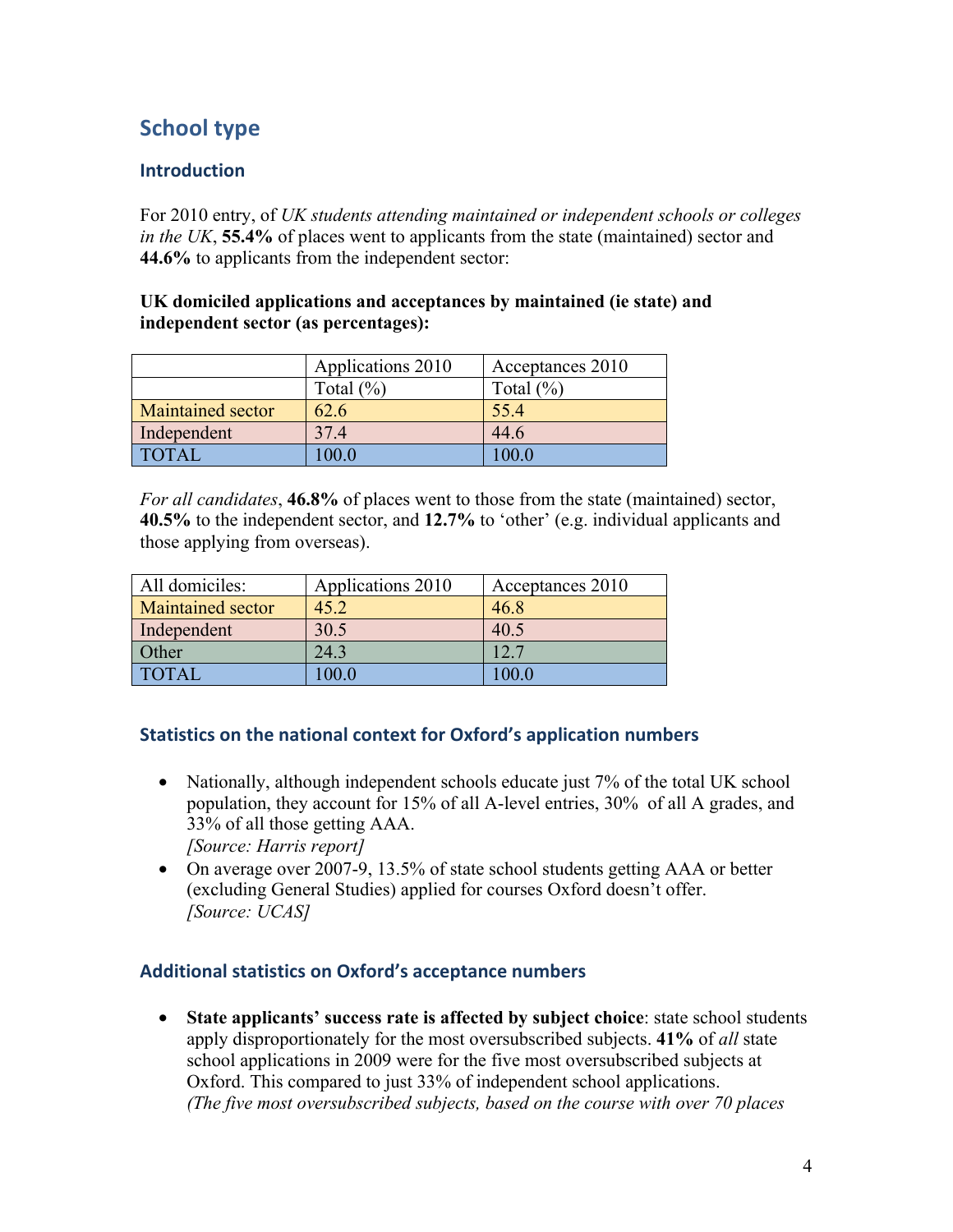*with the highest applicant to places ratio, were: Economics & Management, Medicine, Maths, Law, and English)*

• State students also apply in disproportionately low numbers for the least oversubscribed subjects: 15% of all independent school applications were for Oxford's five least oversubscribed subjects, compared to just 12% of all state school applications.

*(The five least oversubscribed subjects, based on the courses with over 70 places with the lowest applicant to places ratio, were: Classics, Chemistry, Biochemistry, Biological Sciences, Engineering)*

| ени у                      |                          |               |                         |               |
|----------------------------|--------------------------|---------------|-------------------------|---------------|
|                            | <b>Applications 2010</b> |               | <b>Acceptances 2010</b> |               |
|                            | Total                    | $\frac{0}{0}$ | Total                   | $\frac{0}{0}$ |
| Comprehensive              | 3,393                    | 27.5          | 620                     | 23.3          |
| Grammar                    | 2,053                    | 16.6          | 472                     | 17.7          |
| <b>Sixth Form Colleges</b> | 1,438                    | 11.7          | 271                     | 10.2          |
| FE Institutions (1)        | 579                      | 4.7           | 77                      | 2.9           |
| Other Maintained (2)       | 121                      | 1.0           | 22                      | 0.8           |
| <b>Maintained sector</b>   | 7,584                    | 61.5          | 1,462                   | 54.9          |
| Independent                | 4,528                    | 36.7          | 1,178                   | 44.2          |
| Other UK Institutions (3)  | 74                       | 0.6           | 13                      | 0.5           |
| Overseas Schools           | 55                       | 0.4           | 6                       | 0.2           |
| Individuals                | 92                       | 0.7           | 5                       | 0.2           |
| All other category         | 221                      | 1.8           | 24                      | 0.9           |
| <b>Total</b>               | 12,333                   | 100.0         | 2,664                   | 100.0         |

### **More detailed breakdowns by school type**

**UK domiciled applications and acceptances by type of school/college in detail, 2010 entry**

#### **All domiciles: applications and acceptances by type of school/college in detail**

|                            | <b>Applications 2010</b> |               | <b>Acceptances 2010</b> |               |
|----------------------------|--------------------------|---------------|-------------------------|---------------|
|                            | Total                    | $\frac{0}{0}$ | Total                   | $\frac{0}{0}$ |
| Comprehensive              | 3,440                    | 20.1          | 625                     | 19.8          |
| Grammar                    | 2,069                    | 12.1          | 472                     | 15.0          |
| <b>Sixth Form Colleges</b> | 1,467                    | 8.6           | 273                     | 8.7           |
| FE Institutions $(1)$      | 645                      | 3.8           | 83                      | 2.6           |
| Other Maintained (2)       | 123                      | 0.7           | 22                      | 0.7           |
| <b>Maintained sector</b>   | 7,744                    | 45.2          | 1,475                   | 46.8          |
| Independent                | 5,229                    | 30.5          | 12,77                   | 40.5          |
| Other UK Institutions (3)  | 101                      | 0.6           | 13                      | 0.4           |
| Overseas Schools           | 1,780                    | 10.4          | 206                     | 6.5           |
| Individuals                | 2,290                    | 13.4          | 183                     | 5.8           |
| All other category         | 4,171                    | 24.3          | 402                     | 12.7          |
| <b>Total</b>               | 17,144                   | 100.0         | 3,154                   | 100.0         |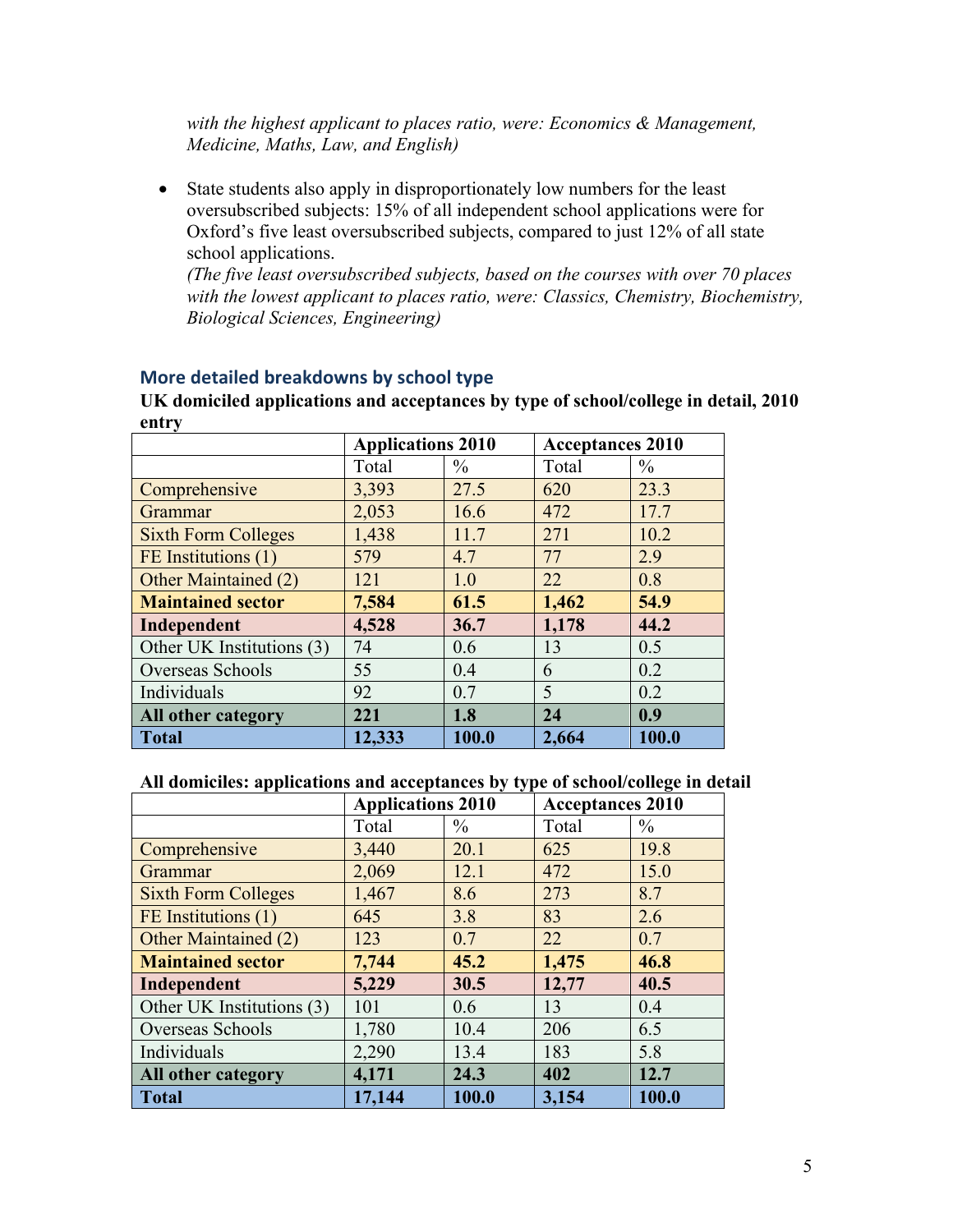|                            | <b>Applications 2009</b> |               | <b>Acceptances 2009</b> |               |  |
|----------------------------|--------------------------|---------------|-------------------------|---------------|--|
|                            | Total                    | $\frac{0}{0}$ | Total                   | $\frac{0}{0}$ |  |
| Comprehensive              | 2,976                    | 19.5          | 626                     | 19.6          |  |
| Grammar                    | 1693                     | 11.1          | 455                     | 14.2          |  |
| <b>Sixth Form Colleges</b> | 1301                     | 8.5           | 299                     | 9.3           |  |
| FE Institutions (1)        | 615                      | 4.0           | 78                      | 2.4           |  |
| Other Maintained (2)       | 88                       | 0.6           | 24                      | 0.7           |  |
| <b>Maintained sector</b>   | 6,673                    | 43.7          | 1,482                   | 46.3          |  |
| Independent                | 4,826                    | 31.6          | 1,349                   | 42.1          |  |
| Other UK Institutions (3)  | 108                      | 0.7           | 15                      | 0.5           |  |
| Overseas Schools           | 1473                     | 9.6           | 164                     | 5.1           |  |
| Individuals                | 2197                     | 14.4          | 192                     | 6.0           |  |
| All other category         | 3,778                    | 24.7          | 371                     | 11.6          |  |
| <b>Total</b>               | 15,277                   | 100.0         | 3,202                   | 100.0         |  |

### **Equivalent table from last year, for comparison:**

- 1. FE Institutions comprise tertiary colleges and all types of further education colleges.
- 2. The 'Other maintained' category comprises other secondary schools, special schools and city technology colleges
- 3. 'Other UK Institutions' mainly comprises language schools and HE Institutions, but also includes a few other UK institutions that are not classified as either maintained or independent

### Table showing success rates (the percentage of all applicants that are accepted) by school type

|  |  |  | Success rate by type of school/college: all domiciles |
|--|--|--|-------------------------------------------------------|
|  |  |  |                                                       |

|                            | <b>Success rate</b><br>2010 | <b>Success rate</b><br>2009 |
|----------------------------|-----------------------------|-----------------------------|
|                            | All $%$                     | $\frac{0}{0}$               |
| Comprehensive              | 18.2                        | 21.0                        |
| Grammar                    | 22.8                        | 26.9                        |
| <b>Sixth Form Colleges</b> | 18.6                        | 23.0                        |
| FE Institutions (1)        | 12.9                        | 12.7                        |
| Other Maintained (2)       | 17.9                        | 27.3                        |
| <b>Maintained sector</b>   | 19.0                        | 22.2                        |
| Independent                | 24.4                        | 28.0                        |
| Other UK Institutions (3)  | 12.9                        | 13.9                        |
| Overseas Schools           | 11.6                        | 11.1                        |
| Individuals                | 8.0                         | 8.7                         |
| All other category         | 9.6                         | 9.8                         |
| <b>Total</b>               | 18.4                        | 21.0                        |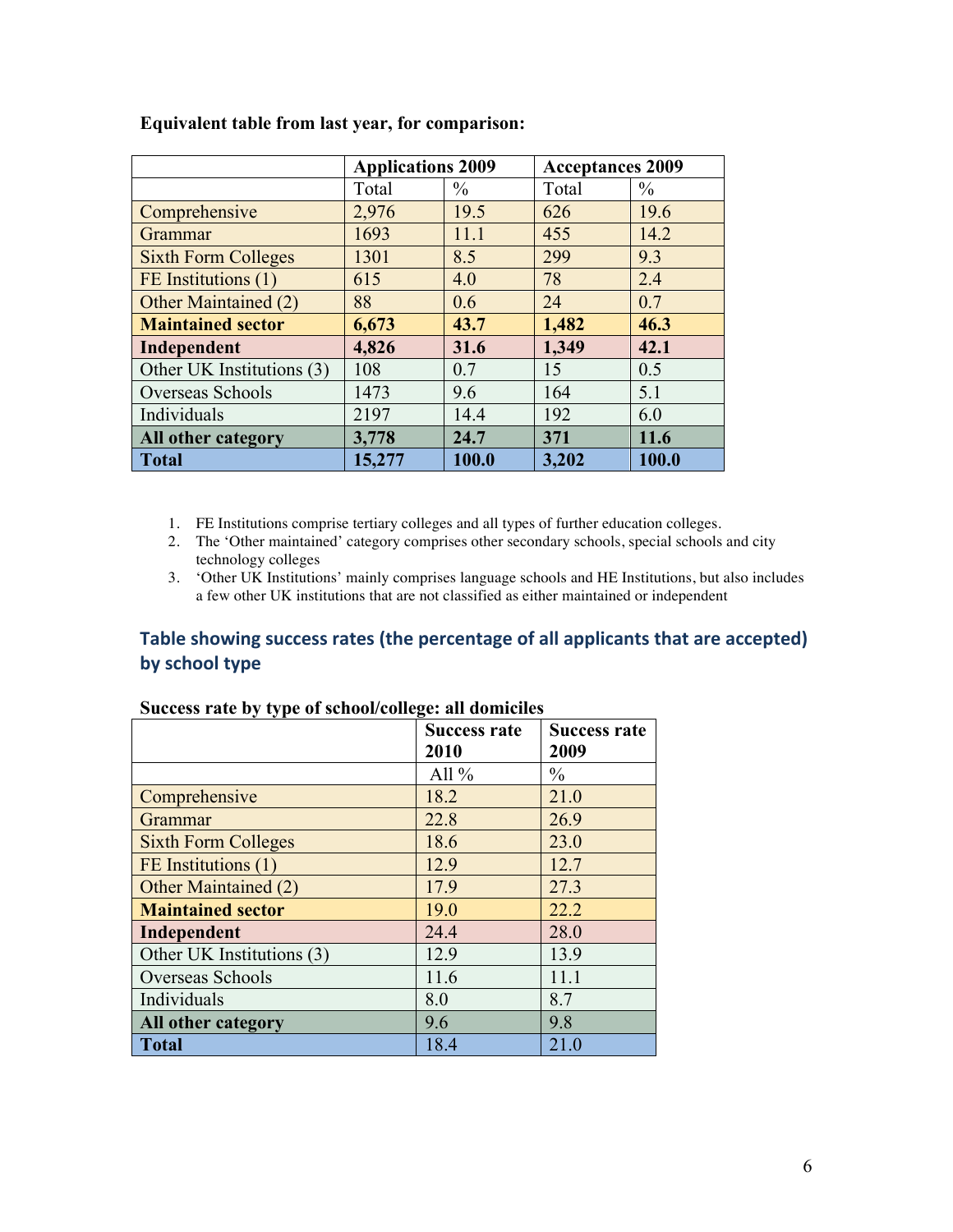### **Courses and school type**

The table below shows, for each course, applications and acceptances by school type. It also shows success rates by course and by school type.

The figures are given as three-year averages, because numbers vary from year to year, so a single year can give a misleading picture.

The table gives figures for applicants of all domiciles.

|                                                        | Maintained  |                |                                   | Independent |                |                                   | Other          |                  |                                |
|--------------------------------------------------------|-------------|----------------|-----------------------------------|-------------|----------------|-----------------------------------|----------------|------------------|--------------------------------|
|                                                        | <b>Apps</b> | Acc            | <b>Succ</b><br>ess<br>rate<br>(%) | <b>Apps</b> | Acc            | <b>Succ</b><br>ess<br>rate<br>(%) | <b>Apps</b>    | Acc              | <b>Succe</b><br>ss rate<br>(%) |
| <b>ARTS</b>                                            |             |                |                                   |             |                |                                   |                |                  |                                |
| Ancient &<br><b>Modern History</b>                     | 31          | $\overline{7}$ | 21.3                              | 37          | 11             | 29.1                              | 9              | $\mathbf{1}$     | 14.8                           |
| Archaeology and<br>Anthropology                        | 25          | $\overline{7}$ | 29.7                              | 32          | 11             | 35.4                              | 22             | 5                | 24.2                           |
| Classical<br>Archaeology and<br><b>Ancient History</b> | 42          | 12             | 27.8                              | 30          | 6              | 20.0                              | 14             | $\overline{3}$   | 22.0                           |
| Classics                                               | 65          | 23             | 35.4                              | 183         | 87             | 47.4                              | 28             | $\boldsymbol{9}$ | 32.1                           |
| Classics and<br>English                                | 9           | $\overline{2}$ | 19.2                              | 15          | $\overline{3}$ | 21.7                              | 6              | $\mathbf{1}$     | 11.8                           |
| Classics and<br>Modern<br>Languages                    | 9           | $\overline{3}$ | 29.6                              | 18          | $\overline{8}$ | 43.4                              | $\overline{4}$ | $\mathbf{0}$     | 0.0                            |
| Economics and<br>Management                            | 283         | 34             | 12.0                              | 356         | 38             | 10.7                              | 501            | 17               | $\overline{3.4}$               |
| English                                                | 627         | 117            | 18.7                              | 426         | 100            | 23.6                              | 128            | 12               | 9.4                            |
| English and<br>Modern<br>Languages                     | 85          | 14             | 16.5                              | 39          | 10             | 25.4                              | 27             | $\mathbf{1}$     | $\overline{5.0}$               |
| European and<br>Middle Eastern<br>Languages            | 17          | 5              | 29.4                              | 25          | $\overline{7}$ | 27.0                              | 10             | $\mathbf{1}$     | 6.9                            |
| Fine Art                                               | 90          | 11             | 11.9                              | 38          | 6              | 16.7                              | 34             | 5                | 15.7                           |
| Geography                                              | 144         | 34             | 23.4                              | 160         | 46             | 28.8                              | 22             | $\overline{3}$   | 12.1                           |
| History                                                | 435         | 112            | 25.8                              | 393         | 104            | 26.5                              | 80             | 18               | 22.5                           |
| History and<br>Economics                               | 18          | $\overline{3}$ | 18.9                              | 24          | 6              | 26.8                              | 28             | $\overline{2}$   | 7.2                            |
| History and<br>English                                 | 50          | 6              | 12.0                              | 13          | $\overline{2}$ | 12.5                              | 16             | $\overline{0}$   | $\overline{2.1}$               |

### **Three-year average of applications and acceptances by course and type of school/college, 2008-10: all domiciles**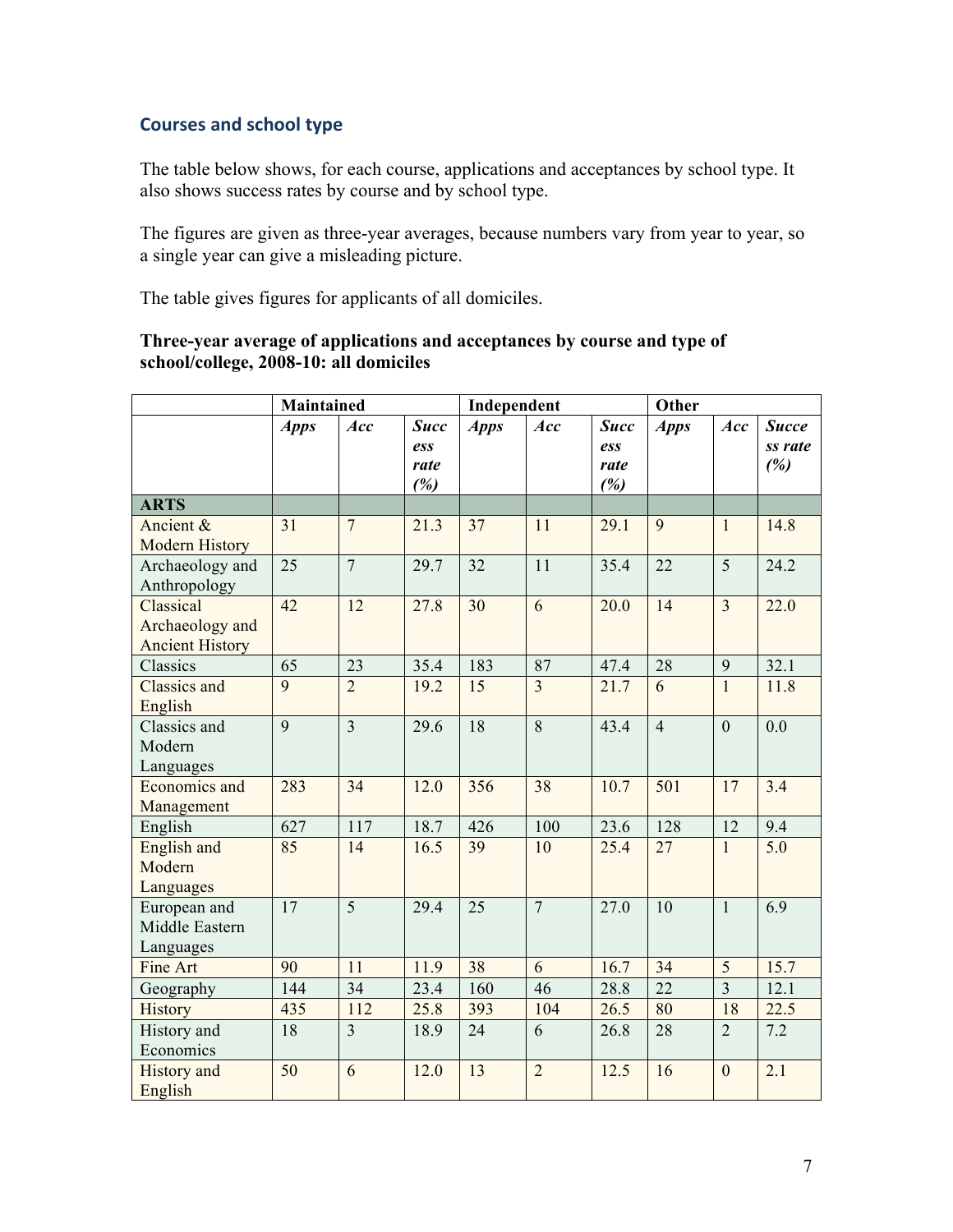|                                 | Maintained     |                |             | Independent    |                |                  | Other        |                  |                |
|---------------------------------|----------------|----------------|-------------|----------------|----------------|------------------|--------------|------------------|----------------|
|                                 | <b>Apps</b>    | Acc            | <b>Succ</b> | <b>Apps</b>    | Acc            | <b>Succ</b>      | <b>Apps</b>  | Acc              | <b>Succe</b>   |
|                                 |                |                | ess         |                |                | ess              |              |                  | ss rate<br>(%) |
|                                 |                |                | rate<br>(%) |                |                | rate<br>(%)      |              |                  |                |
| History and                     | 53             | 8              | 15.1        | 33             | 8              | 25.3             | 9            | $\boldsymbol{0}$ | 0.0            |
| Modern                          |                |                |             |                |                |                  |              |                  |                |
| Languages                       |                |                |             |                |                |                  |              |                  |                |
| History and                     | 133            | 23             | 17.1        | 75             | 15             | 20.1             | 83           | 9                | 10.9           |
| Politics                        |                |                |             |                |                |                  |              |                  |                |
| History of Art                  | 24             | 5              | 21.1        | 29             | $\overline{7}$ | 24.4             | 26           | $\mathbf{1}$     | 5.2            |
| Law                             | 543            | 97             | 17.9        | 211            | 52             | 24.6             | 350          | 45               | 12.9           |
| Law with Law                    | 125            | 16             | 12.8        | 51             | 11             | 21.6             | 114          | $\overline{4}$   | 3.5            |
| Studies in Europe               |                |                |             |                |                |                  |              |                  |                |
| Mathematics and                 | 48             | 10             | 20.0        | 26             | $\,8\,$        | 30.8             | 19           | $\overline{3}$   | 16.1           |
| Philosophy                      |                |                |             |                |                |                  |              |                  |                |
| Modern                          | 240            | 74             | 30.9        | 283            | 89             | 31.5             | 43           | 12               | 28.9           |
| Languages                       |                |                |             |                |                |                  |              |                  |                |
| Modern                          | 38             | 10             | 27.4        | 23             | $\,8\,$        | 35.3             | 13           | $\overline{3}$   | 20.5           |
| Languages and                   |                |                |             |                |                |                  |              |                  |                |
| Linguistics<br>Music            | 88             | 28             | 31.3        | 86             | 38             | 43.9             | 11           | $\mathbf{1}$     | 9.1            |
| <b>Oriental Studies</b>         | 61             | 16             | 26.2        | 52             | 19             | 36.3             | 43           | 6                | 14.8           |
| Philosophy and                  | 26             | $\overline{7}$ | 25.6        | 34             | $8\,$          | 22.3             | 19           | $\overline{4}$   | 22.8           |
| Modern                          |                |                |             |                |                |                  |              |                  |                |
| Languages                       |                |                |             |                |                |                  |              |                  |                |
| Philosophy and                  | 43             | 11             | 26.6        | 45             | 12             | 26.1             | 11           | $\overline{2}$   | 18.2           |
| Theology                        |                |                |             |                |                |                  |              |                  |                |
| <b>PPE</b>                      | 39             | $\overline{7}$ | 16.9        | 35             | 6              | 16.3             | 29           | $\overline{4}$   | 13.6           |
| Physics and                     | 451            | 98             | 21.7        | 401            | 93             | 23.3             | 611          | 52               | 8.5            |
| Philosophy                      |                |                |             |                |                |                  |              |                  |                |
| Theology                        | 45             | 15             | 34.3        | 59             | 24             | 40.1             | 12           | $\mathfrak{Z}$   | 27.8           |
| Theology &                      | $\overline{4}$ | $\overline{0}$ | 0.0         | $\overline{2}$ | $\overline{2}$ | 100.             | $\mathbf{1}$ | $\mathbf{0}$     | 0.0            |
| <b>Oriental Studies</b>         |                |                |             |                |                | $\boldsymbol{0}$ |              |                  |                |
| <b>TOTAL ARTS</b>               | 3,889          | 813            | 20.9        | 3,233          | 845            | 26.1             | 2,319        | 229              | 9.9            |
|                                 |                |                |             |                |                |                  |              |                  |                |
| <b>SCIENCES</b><br>Biochemistry | 128            | 49             | 38.0        | 79             | 33             | 41.9             | 75           | 13               | 17.3           |
| <b>Biological</b>               | 164            | 59             | 35.8        | 110            | 38             | 35.0             | 76           | 13               | 17.5           |
| Sciences                        |                |                |             |                |                |                  |              |                  |                |
| Chemistry                       | 274            | 99             | 36.0        | 168            | 76             | 45.3             | 67           | 15               | 22.5           |
| Computer                        | 69             | 11             | 15.4        | 19             | $\overline{3}$ | 17.9             | 40           | 5                | 12.5           |
| Science                         |                |                |             |                |                |                  |              |                  |                |
| <b>Earth Sciences</b>           | 53             | 23             | 42.7        | 25             | 10             | 38.5             | 19           | $\overline{2}$   | 10.5           |
| Engineering                     | 232            | 63             | 27.2        | 236            | 68             | 28.8             | 259          | 17               | 6.6            |
| Science                         |                |                |             |                |                |                  |              |                  |                |
| Engineering                     | 15             | $\overline{2}$ | 15.6        | 22             | 5              | 23.1             | 82           | $\overline{4}$   | 5.3            |
| Economics and                   |                |                |             |                |                |                  |              |                  |                |
| Management                      |                |                |             |                |                |                  |              |                  |                |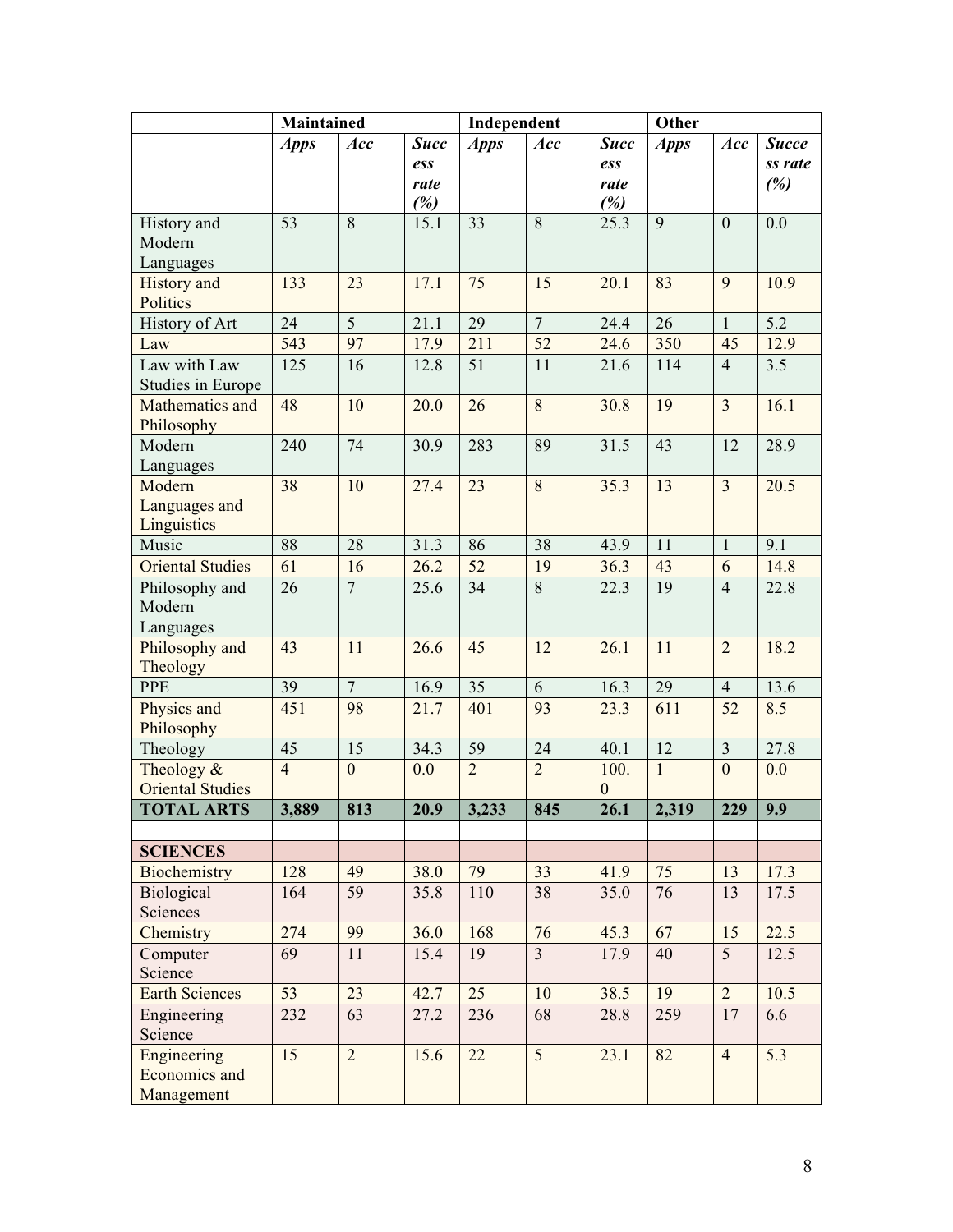|                          | <b>Maintained</b> |       |             | Independent |                |             | Other          |              |              |
|--------------------------|-------------------|-------|-------------|-------------|----------------|-------------|----------------|--------------|--------------|
|                          | <b>Apps</b>       | Acc   | <b>Succ</b> | <b>Apps</b> | Acc            | <b>Succ</b> | <b>Apps</b>    | Acc          | <b>Succe</b> |
|                          |                   |       | ess         |             |                | ess         |                |              | ss rate      |
|                          |                   |       | rate        |             |                | rate        |                |              | (%)          |
|                          |                   |       | (%)         |             |                | (%)         |                |              |              |
| Experimental             | 121               | 33    | 26.8        | 62          | 16             | 25.2        | 56             | 5            | 8.9          |
| Psychology               |                   |       |             |             |                |             |                |              |              |
| <b>Human Sciences</b>    | 37                | 11    | 30.0        | 30          | 10             | 33.3        | 33             | 8            | 23.0         |
| <b>Materials Science</b> | 23                | 13    | 56.5        | 44          | 13             | 29.5        | 46             | 5            | 10.9         |
| and MEM                  |                   |       |             |             |                |             |                |              |              |
| Mathematics              | 601               | 96    | 16.0        | 249         | 61             | 24.7        | 85             | 16           | 18.4         |
| Mathematics and          | 42                | 12    | 27.6        | 16          | 6              | 36.7        | 20             | 5            | 23.0         |
| Computer                 |                   |       |             |             |                |             |                |              |              |
| Science                  |                   |       |             |             |                |             |                |              |              |
| Mathematics and          | 55                | 6     | 11.4        | 44          | $\overline{7}$ | 15.8        | 69             | 11           | 15.5         |
| <b>Statistics</b>        |                   |       |             |             |                |             |                |              |              |
| Medicine                 | 593               | 84    | 14.1        | 352         | 66             | 18.6        | 303            | 6            | 2.0          |
| Physics                  | 469               | 102   | 21.7        | 198         | 51             | 25.6        | 92             | 19           | 21.0         |
| Physiological            | 43                | 14    | 31.8        | 28          | 9              | 30.6        | $\overline{7}$ | $\mathbf{1}$ | 14.3         |
| Sciences                 |                   |       |             |             |                |             |                |              |              |
| <b>PPP</b>               | 58                | 11    | 19.4        | 44          | 14             | 32.8        | 72             | 6            | 7.9          |
| <b>TOTAL</b>             | 2,977             | 685   | 23.0        | 1725        | 486            | 28.2        | 1,401          | 150          | 10.7         |
| <b>SCIENCES</b>          |                   |       |             |             |                |             |                |              |              |
|                          |                   |       |             |             |                |             |                |              |              |
| <b>TOTAL</b>             | 6,867             | 1,499 | 21.8        | 4,957       | 1,330          | 26.8        | 3,720          | 379          | 10.2         |

The figures for applications and acceptances are given to the nearest whole number. However, success rates have been calculated using non-rounded figures.

### **Colleges and school type**

The table below shows, for each college,

a) The percentage of applications to that college which came from the maintained (state) sector out of all applications from the maintained and independent sector; and b) The percentage of acceptances by that college that went to maintained sector out of all offers to the maintained and independent sector.

Three-year averages are also given because proportions vary from year to year, so a single year can give a misleading picture.

The table gives figures for UK-domiciled applicants only.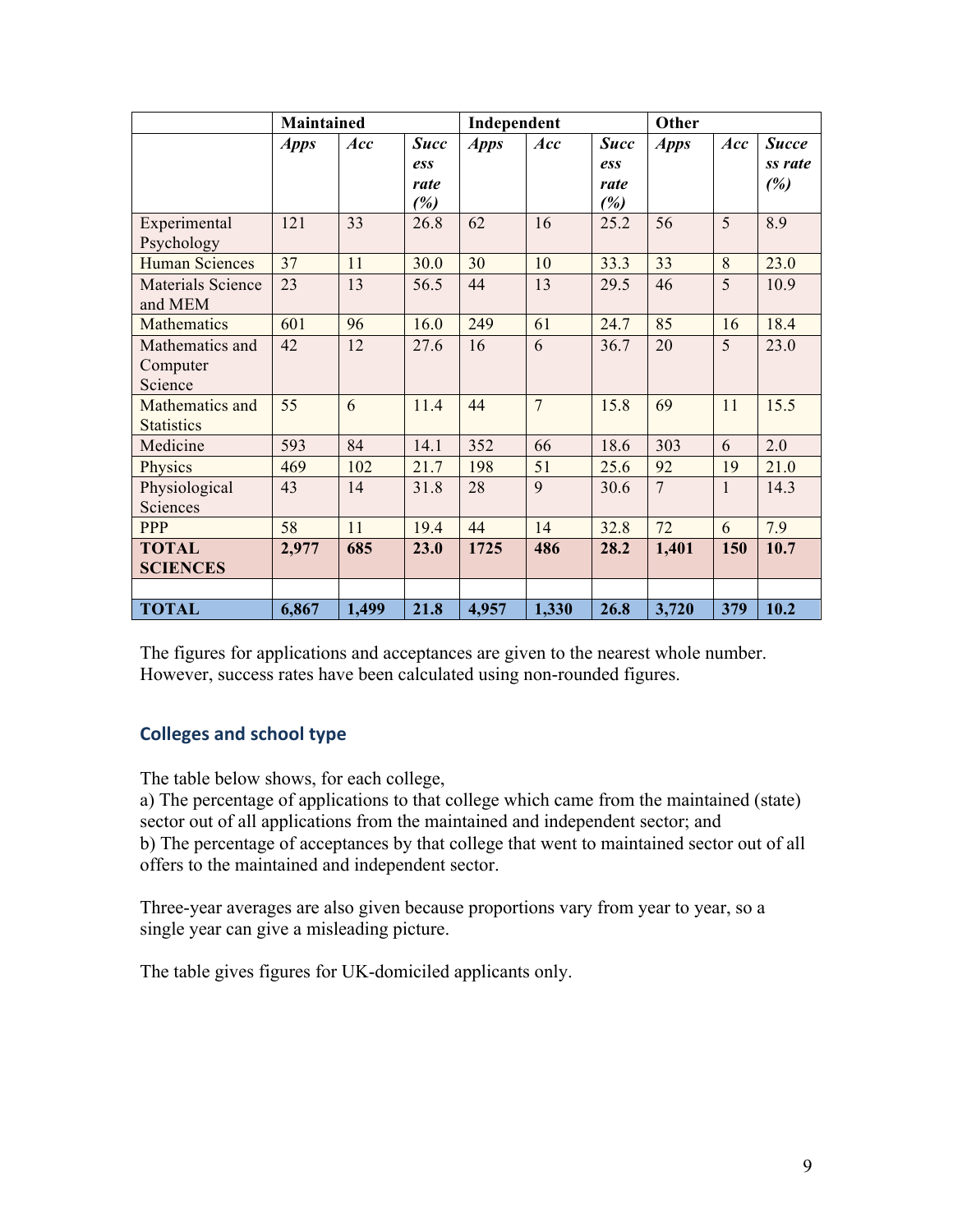|                                        | Applications, offers and<br>acceptances for 2010 |                             | Three year average of<br>applications, offers and<br>acceptances 2008-10 |                             |  |  |
|----------------------------------------|--------------------------------------------------|-----------------------------|--------------------------------------------------------------------------|-----------------------------|--|--|
|                                        | <b>Applications</b>                              | <b>Acceptances</b>          | <b>Applications</b>                                                      | Acceptances                 |  |  |
|                                        | from                                             | for                         | from maintained                                                          | for                         |  |  |
|                                        | maintained<br>$\left( \frac{0}{0} \right)$       | maintained<br>$\frac{0}{0}$ | (%)                                                                      | maintained<br>$\frac{0}{0}$ |  |  |
| <b>Balliol</b>                         | 70.6                                             | 62.4                        | 68.2                                                                     | 63.2                        |  |  |
| <b>Brasenose</b>                       | 54.5                                             | 54.3                        | 50.7                                                                     | 47.0                        |  |  |
| <b>Christ Church</b>                   | 61.2                                             | 48.6                        | 56.7                                                                     | 46.5                        |  |  |
| <b>Corpus Christi</b>                  | 68.8                                             | 59.3                        | 62.1                                                                     | 55.6                        |  |  |
| <b>Exeter</b>                          | 52.3                                             | 46.8                        | 53.3                                                                     | 51.9                        |  |  |
| <b>Harris</b><br><b>Manchester (1)</b> | 73.8                                             | 58.3                        | 84.2                                                                     | 63.2                        |  |  |
| <b>Hertford</b>                        | 69.0                                             | 58.9                        | 68.9                                                                     | 60.8                        |  |  |
| <b>Jesus</b>                           | 69.5                                             | 61.7                        | 70.1                                                                     | 60.3                        |  |  |
| <b>Keble</b>                           | 63.3                                             | 54.8                        | 64.9                                                                     | 56.8                        |  |  |
| <b>Lady Margaret</b><br>Hall           | 60.0                                             | 50.9                        | 58.1                                                                     | 51.0                        |  |  |
| Lincoln                                | 59.1                                             | 54.3                        | 57.9                                                                     | 50.2                        |  |  |
| <b>Magdalen</b>                        | 65.3                                             | 55.4                        | 64.2                                                                     | 53.8                        |  |  |
| <b>Mansfield</b>                       | 77.9                                             | 66.7                        | 75.2                                                                     | 63.7                        |  |  |
| <b>Merton</b>                          | 70.3                                             | 67.1                        | 67.8                                                                     | 65.9                        |  |  |
| <b>New</b>                             | 55.4                                             | 47.1                        | 54.5                                                                     | 49.2                        |  |  |
| Oriel                                  | 56.9                                             | 53.8                        | 56.2                                                                     | 55.1                        |  |  |
| Pembroke                               | 50.3                                             | 54.3                        | 46.7                                                                     | 53.7                        |  |  |
| Queen's                                | 59.2                                             | 60.2                        | 58.4                                                                     | 57.4                        |  |  |
| <b>Somerville</b>                      | 67.9                                             | 51.7                        | 62.1                                                                     | 56.8                        |  |  |
| <b>St Anne's</b>                       | 70.9                                             | 62.0                        | 67.7                                                                     | 58.9                        |  |  |
| <b>St Catherine's</b>                  | 67.1                                             | 63.8                        | 63.7                                                                     | 57.2                        |  |  |
| <b>St Edmund Hall</b>                  | 53.5                                             | 53.1                        | 47.6                                                                     | 51.2                        |  |  |
| <b>St Hilda's</b>                      | 67.3                                             | 52.7                        | 64.6                                                                     | 53.5                        |  |  |
| <b>St Hugh's</b>                       | 65.7                                             | 59.1                        | 63.0                                                                     | 57.7                        |  |  |
| <b>St John's</b>                       | 71.5                                             | 56.0                        | 68.3                                                                     | 58.8                        |  |  |

### **UK domiciled applications and acceptances by college**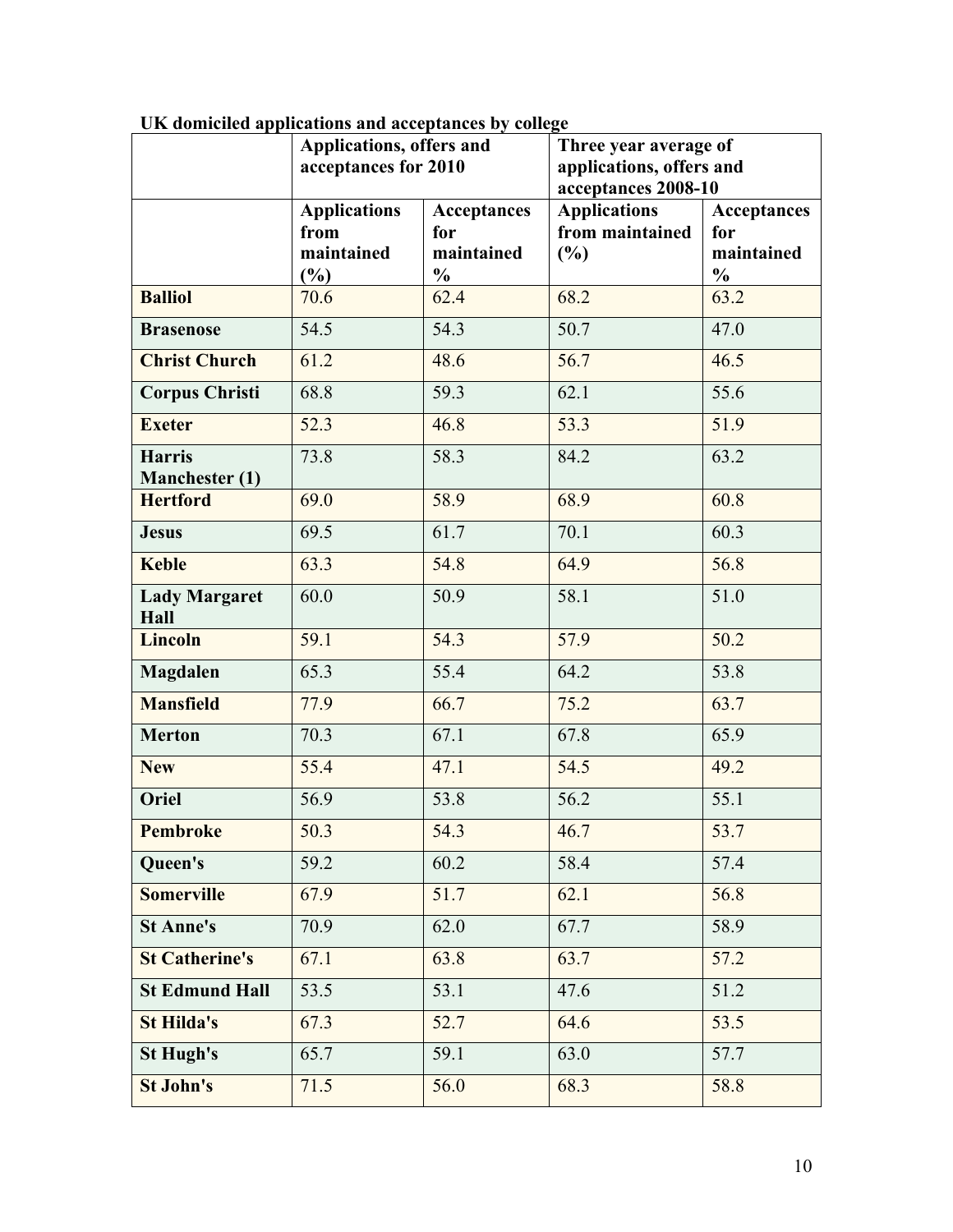|                   | Applications, offers and<br>acceptances for 2010           |                                                    | Three year average of<br>applications, offers and<br>acceptances 2008-10 |                                                   |  |
|-------------------|------------------------------------------------------------|----------------------------------------------------|--------------------------------------------------------------------------|---------------------------------------------------|--|
|                   | <b>Applications</b><br>from<br>maintained<br>$\frac{9}{6}$ | Acceptances<br>for<br>maintained<br>$\frac{6}{10}$ | <b>Applications</b><br>from maintained<br>(%)                            | Acceptances<br>for<br>maintained<br>$\frac{6}{9}$ |  |
| <b>St Peter's</b> | 55.2                                                       | 41.7                                               | 52.2                                                                     | 48.4                                              |  |
| <b>Trinity</b>    | 50.2                                                       | 47.2                                               | 50.9                                                                     | 44.7                                              |  |
| <b>University</b> | 59.6                                                       | 45.2                                               | 55.1                                                                     | 48.8                                              |  |
| Wadham            | 73.4                                                       | 62.4                                               | 70.3                                                                     | 60.6                                              |  |
| Worcester         | 55.5                                                       | 59.6                                               | 53.8                                                                     | 58.7                                              |  |
| Average           | 62.6                                                       | 55.6                                               | 60.5                                                                     | 55.1                                              |  |

1. For mature students, aged 21 or over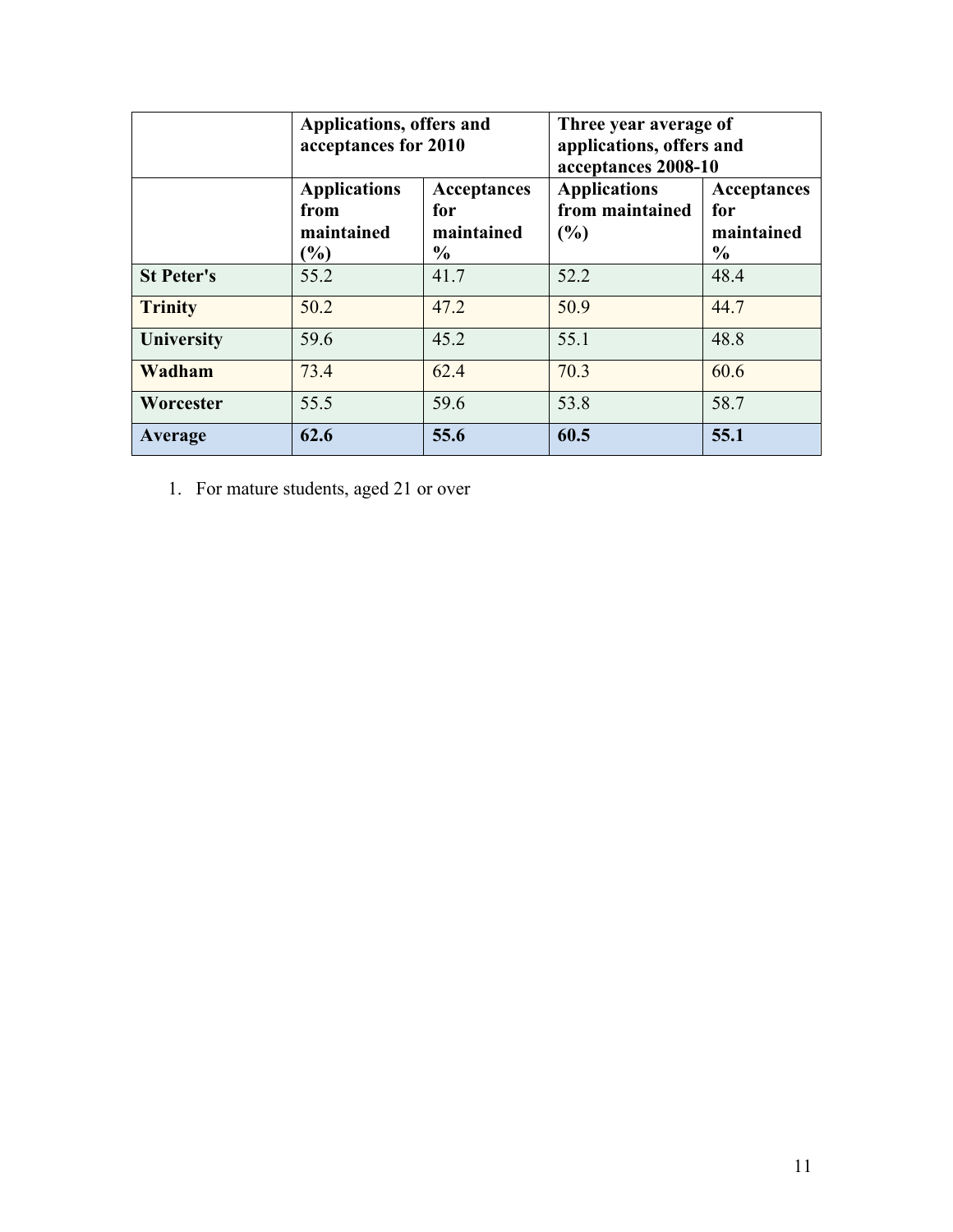## **Nationality and domicile**

- For entry 2010, 12,333 applications  $(71.9\%)$  came from those with UK nationality; 1,906 (11.1%) from those with EU (non-UK) nationality, and 2,905 (16.9%) from those with non-EU nationality.
- For entry 2010, 2,664 (84.5%) of acceptances went to those with UK nationality; 190 (6.0%) to those with EU (non-UK) nationality, and 300 (9.5%) to those with non-EU nationality.
- Applications from international students have more than doubled over the past ten years.
- Oxford's total student body, including postgraduates, has students from over 145 countries and territories.
- Over a third of Oxford's total student body (undergraduates and postgraduates across all year groups) - more than 7,500 students out of 20,000 - are citizens of foreign countries: 15% of undergraduates (across all year groups) and 61% of graduate students.
- 40% of Oxford's academic staff are citizens of foreign countries, coming from almost 100 different countries and territories.

|                    | 2010     |         |                | 2009     |         |                |
|--------------------|----------|---------|----------------|----------|---------|----------------|
|                    | Applicat | Accepta | <b>Success</b> | Applicat | Accepta | <b>Success</b> |
|                    | ions     | nces    | rate $(\% )$   | ions     | nces    | rate $(\% )$   |
| <b>UK</b>          | 12,333   | 2,664   | 21.6           | 10,893   | 2,729   | 25.1           |
| EU, not UK         | 1,906    | 190     | 10.0           | 1,696    | 181     | 10.7           |
| Outside EU         | 2,905    | 300     | 10.3           | 2,690    | 292     | 10.9           |
| <b>Grand Total</b> | 17,144   | 3,154   | 18.4           | 15,279   | 3,202   | 21.0           |

## Applications and acceptances by domicile

### **Candidates outside the UK**

The tables below give information about candidates outside of the UK; both those within the EU, and those outside the EU.

Figures are given by both nationality and domicile.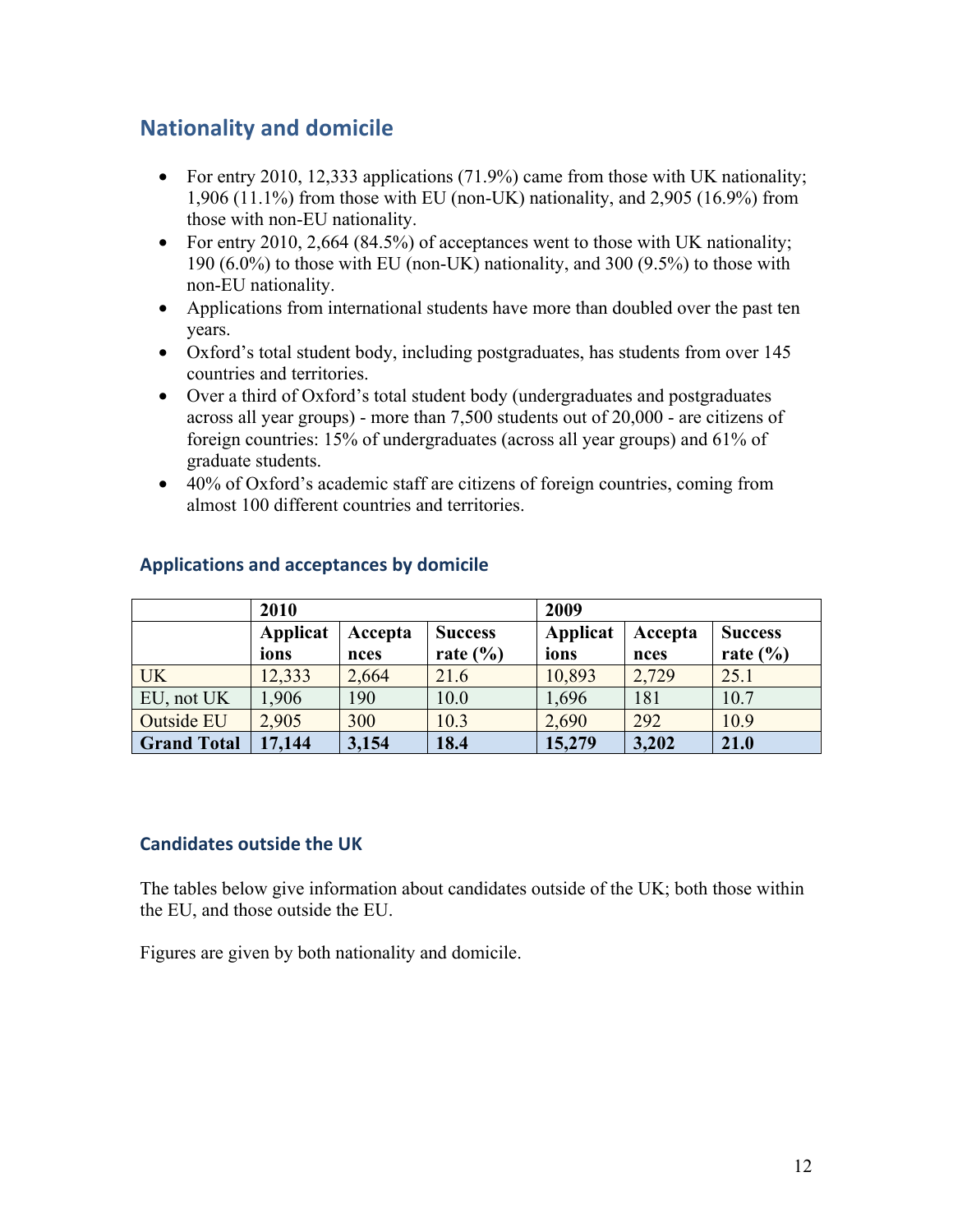|                     | <b>Nationality</b> |                    | <b>Domicile</b> |             |                    |             |
|---------------------|--------------------|--------------------|-----------------|-------------|--------------------|-------------|
|                     | <b>Apps</b>        | <b>Acceptances</b> |                 | <b>Apps</b> | <b>Acceptances</b> |             |
|                     |                    | No                 | <b>SR %</b>     |             | No                 | <b>SR %</b> |
| <b>China</b>        | 583                | 83                 | 14.2            | 457         | 74                 | 16.2        |
| <b>United</b>       | 528                | 77                 | 14.6            | 430         | 48                 | 11.2        |
| <b>States</b>       |                    |                    |                 |             |                    |             |
| <b>Singapore</b>    | 240                | 43                 | 17.9            | 289         | 52                 | 18.0        |
| <b>Hong Kong</b>    | 126                | 18                 | 14.3            | 264         | 26                 | 9.8         |
| <b>Pakistan</b>     | 192                | $\overline{7}$     | 3.6             | 138         | $\overline{7}$     | 5.1         |
| India               | 227                | 16                 | 7.0             | 132         | 6                  | 4.5         |
| Canada              | 196                | 18                 | 9.2             | 119         | $\overline{7}$     | 5.9         |
| <b>Malaysia</b>     | 139                | 14                 | 10.1            | 119         | 9                  | 7.6         |
| <b>South Korea</b>  | 171                | 17                 | 9.9             | 113         | 14                 | 12.4        |
| <b>Switzerland</b>  | 41                 | 6                  | 14.6            | 71          | 9                  | 12.7        |
| <b>Australia</b>    | 123                | 26                 | 21.1            | 64          | $\overline{7}$     | 10.9        |
| <b>Norway</b>       | 49                 | $\overline{8}$     | 16.3            | 45          | $\overline{4}$     | 8.9         |
| <b>Thailand</b>     | 41                 | 9                  | 22.0            | 41          | 9                  | 22.0        |
| <b>Russia</b>       | 80                 | 10                 | 12.5            | 38          | $\overline{2}$     | 5.3         |
| <b>United Arab</b>  | $\overline{7}$     | $\overline{0}$     | 0.0             | 34          | $\overline{0}$     | 0.0         |
| <b>Emirates</b>     |                    |                    |                 |             |                    |             |
| Vietnam             | 38                 | $\overline{4}$     | 10.5            | 32          | $\overline{2}$     | 6.3         |
| <b>Nigeria</b>      | 64                 | 6                  | 9.4             | 28          | $\overline{3}$     | 10.7        |
| <b>South Africa</b> | 47                 | $\overline{5}$     | 10.6            | 22          | $\mathbf{0}$       | 0.0         |
| <b>Turkey</b>       | 33                 | $\overline{2}$     | 6.1             | 20          | $\mathbf{1}$       | 5.0         |
| <b>New</b>          | 53                 | $\overline{6}$     | 11.3            | 19          | $\overline{0}$     | 0.0         |
| <b>Zealand</b>      |                    |                    |                 |             |                    |             |
| Sub-total           | 2,978              | 375                | 12.6            | 2,475       | 280                | 11.3        |
| <b>Others</b>       | 670                | 53                 | 7.9             | 430         | 20                 | 4.7         |
| <b>TOTAL</b>        | 3,648              | 428                | 10.7            | 2,905       | 300                | 10.3        |

**Non-EU applications, offers and acceptances by Nationality & Domicile for October 2010**

Listed using top 20 countries by domicile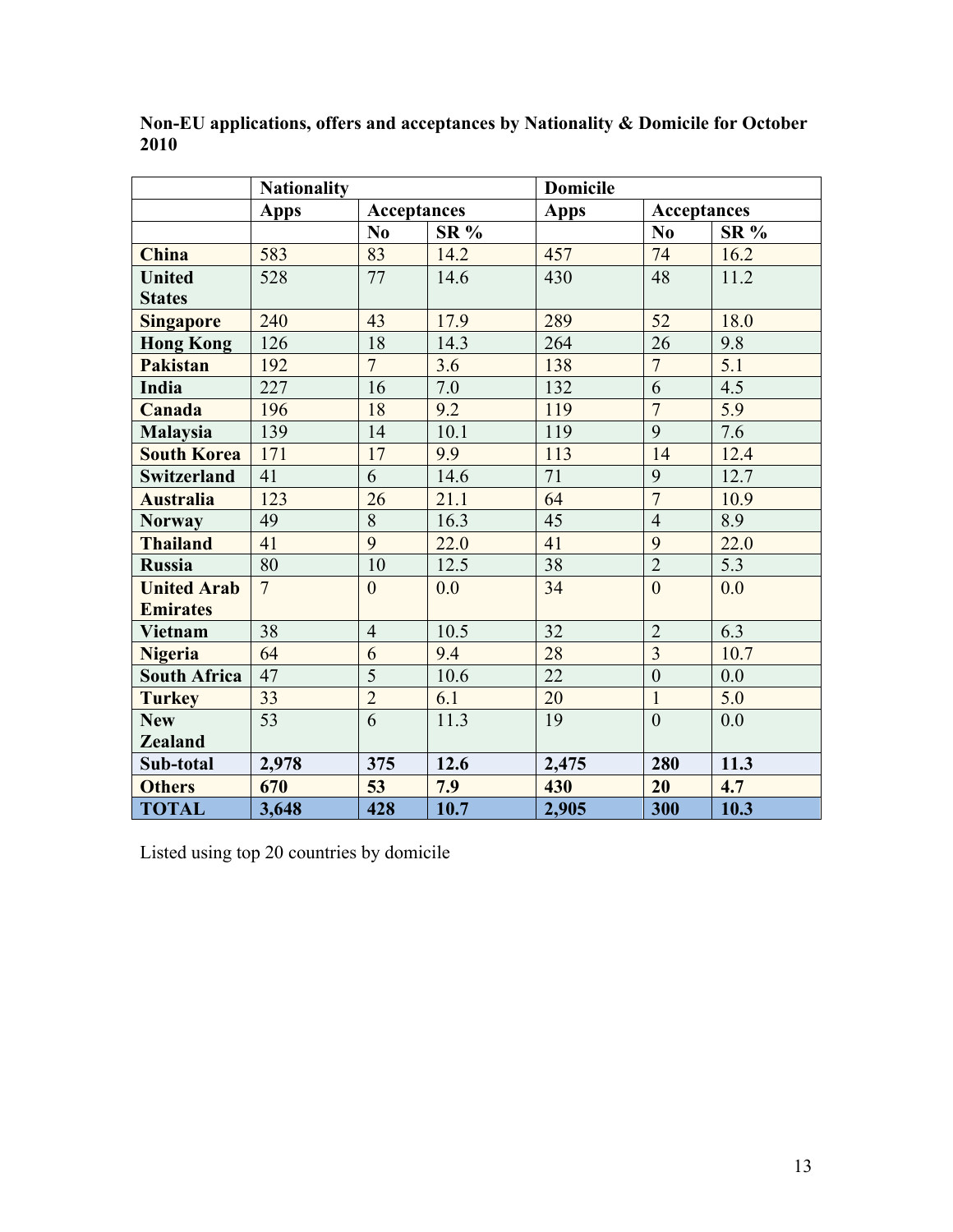|                 | <b>Nationality</b> |                 | <b>Domicile</b> |                 |                         |                   |
|-----------------|--------------------|-----------------|-----------------|-----------------|-------------------------|-------------------|
|                 | <b>Apps</b>        | Acceptances     |                 | <b>Apps</b>     | Acceptances             |                   |
|                 |                    | N <sub>0</sub>  | <b>SR %</b>     |                 | N <sub>0</sub>          | $SR\overline{\%}$ |
| Austria         | 40                 | $\frac{4}{3}$   | 10.0            | 36              | $\overline{4}$          | 11.1              |
| Belgium         | 40                 |                 | 7.5             | 71              | $\overline{8}$          | 11.3              |
| <b>Bulgaria</b> | 68                 | 11              | 16.2            | 56              | 10                      | 17.9              |
| Cyprus          | 16                 | $\frac{0}{1}$   | 0.0             | 21              | $\frac{3}{1}$           | 14.3              |
| Czech           | 42                 |                 | 2.4             | 36              |                         | 2.8               |
| Republic        |                    |                 |                 |                 |                         |                   |
| Denmark         | 36                 | $\overline{6}$  | 16.7            | 25              | 6                       | 24.0              |
| Estonia         | 14                 | $\overline{0}$  | 0.0             | 11              | $\mathbf{0}$            | 0.0               |
| Finland         | 29                 | $\overline{3}$  | 10.3            | 28              | $\overline{3}$          | 10.7              |
| France          | 194                | $\overline{24}$ | 12.4            | 154             | 17                      | 11.0              |
| Germany         | 407                | 55              | 13.5            | 389             | 46                      | 11.8              |
| Greece          | 62                 | 6               | 9.7             | 50              | $\overline{2}$          | 4.0               |
| Hungary         | 41                 | $\overline{3}$  | 7.3             | $\overline{34}$ | $\overline{1}$          | 2.9               |
| Italy           | 197                | 10              | 5.1             | 175             | 11                      | 6.3               |
| Latvia          | 13                 | $\overline{0}$  | 0.0             | $\overline{7}$  | $\boldsymbol{0}$        | 0.0               |
| Lithuania       | 32                 | $\overline{5}$  | 15.6            | 23              | $\overline{\mathbf{3}}$ | 13.0              |
| Luxembourg      | 6                  | $\overline{0}$  | 0.0             | 15              | $\overline{0}$          | 0.0               |
| Malta           | $\overline{3}$     | $\overline{0}$  | 0.0             | $\overline{4}$  | $\overline{0}$          | 0.0               |
| Netherlands     | 111                | 20              | 18.0            | 86              | 12                      | 14.0              |
| Poland          | 232                | 27              | 11.6            | 196             | 21                      | 10.7              |
| Portugal        | 39                 | $\overline{0}$  | 0.0             | 30              | $\overline{2}$          | 6.7               |
| Republic of     | 242                | 34              | 14.0            | 134             | $\overline{9}$          | 6.7               |
| Ireland         |                    |                 |                 |                 |                         |                   |
| Romania         | 80                 | 10              | 12.5            | $\overline{65}$ | 8                       | 12.3              |
| Slovakia        | 35                 | $\frac{3}{2}$   | 8.6             | 36              | $\overline{3}$          | 8.3               |
| Slovenia        | $\overline{6}$     |                 | 33.3            | $\overline{5}$  | $\overline{1}$          | 20.0              |
| Spain           | 88                 | $\overline{6}$  | 6.8             | 89              | $\overline{8}$          | 9.0               |
| Sweden          | 131                | 12              | 9.2             | 130             | 11                      | 8.5               |
| <b>TOTAL</b>    | 2,204              | 245             | 11.1            | 1,906           | 190                     | 10.0              |

**EU applications, offers and acceptances by Nationality & Domicile for October 2010**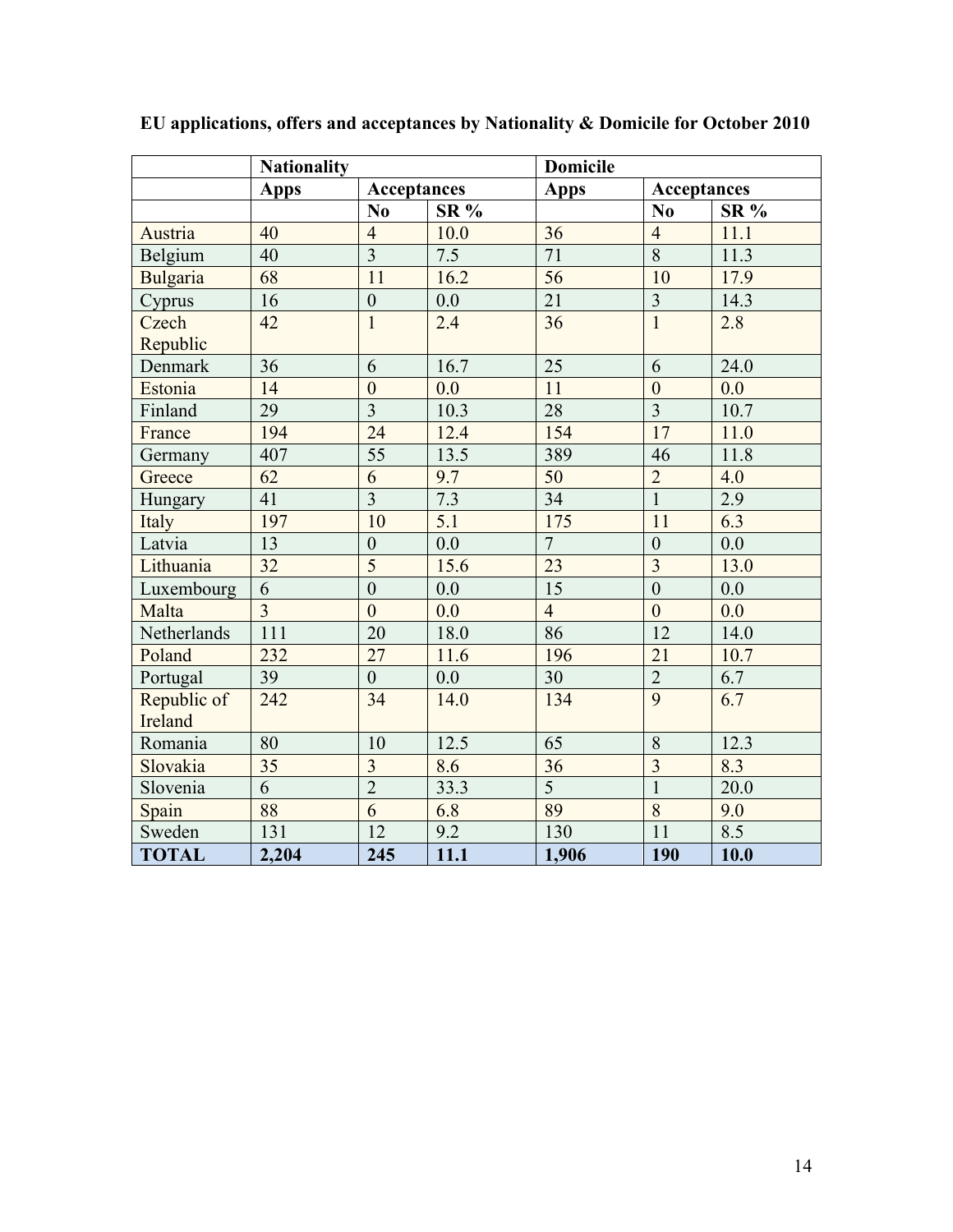# **UK region of domicile**

## **Candidates within the UK**

The table and figures below give regional information about candidates domiciled in the UK.

|                      | <b>Applications for</b><br>entry 2010 |               | <b>Acceptances for</b><br>entry 2010 |               | <b>Total number of</b><br>candidates accepted<br>through UCAS 2009 |      |
|----------------------|---------------------------------------|---------------|--------------------------------------|---------------|--------------------------------------------------------------------|------|
| <b>Region</b>        | N <sub>0</sub>                        | $\frac{0}{0}$ | No                                   | $\frac{0}{0}$ | N <sub>0</sub>                                                     | $\%$ |
| North-East           | 265                                   | 1.5           | 60                                   | 1.9           | 15,382                                                             | 3.3  |
| North-West           | 1,097                                 | 6.4           | 196                                  | 6.2           | 50,883                                                             | 10.8 |
| Yorkshire &<br>Humbs | 638                                   | 3.7           | 134                                  | 4.2           | 32,764                                                             | 6.9  |
| <b>East Midlands</b> | 599                                   | 3.5           | 114                                  | 3.6           | 27,032                                                             | 5.7  |
| <b>West Midlands</b> | 947                                   | 5.5           | 197                                  | 6.2           | 37,380                                                             | 7.9  |
| Eastern              | 1048                                  | 6.1           | 239                                  | 7.6           | 36,661                                                             | 7.8  |
| Greater London       | 2,717                                 | 15.8          | 616                                  | 19.5          | 65,333                                                             | 13.8 |
| <b>South East</b>    | 2,705                                 | 15.8          | 645                                  | 20.5          | 55,571                                                             | 11.8 |
| South West           | 1,422                                 | 8.3           | 309                                  | 9.8           | 33,280                                                             | 7.0  |
| Wales                | 436                                   | 2.5           | 74                                   | 2.3           | 19,315                                                             | 4.1  |
| Scotland             | 305                                   | 1.8           | 53                                   | 1.7           | 29,217                                                             | 6.2  |
| Northern Ireland     | 154                                   | 0.9           | 27                                   | 0.9           | 13,555                                                             | 2.9  |
| Overseas             | 4,811                                 | 28.1          | 490                                  | 15.5          | 56,534                                                             | 12.0 |
| <b>TOTAL</b>         | 17,144                                | 100.0         | 3,154                                | 100.0         | 472,907                                                            | 100  |

## **Applications and acceptances by region of domicile for entry 2010**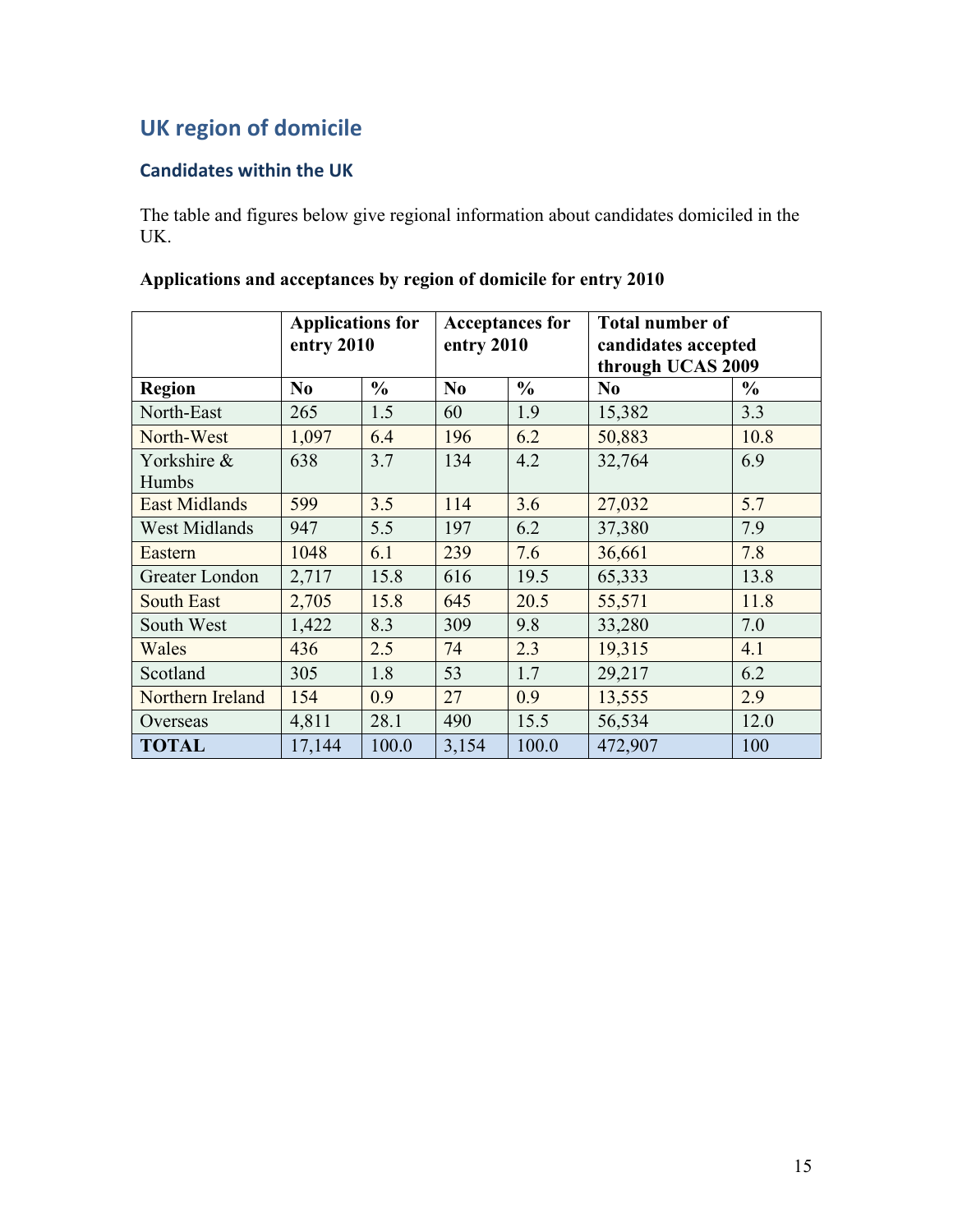## **Courses**

### Applications and acceptances by course, 2010 entry: all domiciles

The table below shows the number of applications and acceptances for each course for 2010 entry, the success rate (the proportion of applicants who got a place), and the number of applicants per place available. The table is repeated below, organised by success rate.

|                                     | <b>Applications</b> | Acceptances | <b>Success</b> | <b>Applicants</b> |
|-------------------------------------|---------------------|-------------|----------------|-------------------|
|                                     |                     |             | rate $(\% )$   | per place         |
| <b>ARTS</b>                         |                     |             |                |                   |
| Ancient & Modern History            | 84                  | 23          | 27.4           | 3.7               |
| Archaeology and                     | 83                  | 26          | 31.3           | 3.2               |
| Anthropology                        |                     |             |                |                   |
| <b>Classical Arch &amp; Ancient</b> | 82                  | 22          | 26.8           | 3.7               |
| History                             |                     |             |                |                   |
| Classics                            | 294                 | 122         | 41.5           | 2.4               |
| Classics & English                  | 34                  | 6           | 17.6           | 5.7               |
| Classics & Modern                   | 31                  | 9           | 29.0           | 3.4               |
| Languages                           |                     |             |                |                   |
| Economics & Management              | 1,169               | 89          | 7.6            | 13.1              |
| English                             | 1,307               | 224         | 17.1           | 5.8               |
| English & Modern                    | 158                 | 24          | 15.2           | 6.6               |
| Languages                           |                     |             |                |                   |
| European & Middle Eastern           | 56                  | 16          | 28.6           | 3.5               |
| Languages                           |                     |             |                |                   |
| Fine Art                            | 156                 | 25          | 16.0           | 6.2               |
| Geography                           | 389                 | 86          | 22.1           | $\overline{4.5}$  |
| History                             | 1,035               | 224         | 21.6           | 4.6               |
| History & Economics                 | 73                  | 14          | 19.2           | 5.2               |
| History & English                   | 85                  | 9           | 10.6           | 9.4               |
| History & Modern                    | 119                 | 18          | 15.1           | 6.6               |
| Languages                           |                     |             |                |                   |
| <b>History &amp; Politics</b>       | 344                 | 45          | 13.1           | 7.6               |
| History of Art                      | 88                  | 14          | 15.9           | 6.3               |
| Law                                 | 1,153               | 192         | 16.7           | 6.0               |
| Law/LSE                             | 345                 | 31          | 9.0            | 11.1              |
| Mathematics & Philosophy            | 104                 | 16          | 15.4           | 6.5               |
| Modern Languages                    | 584                 | 170         | 29.1           | 3.4               |
| Modern Languages &                  | 73                  | 24          | 32.9           | 3.0               |
| Linguistics                         |                     |             |                |                   |

### **Applications and acceptances by course, 2010 entry: all domiciles**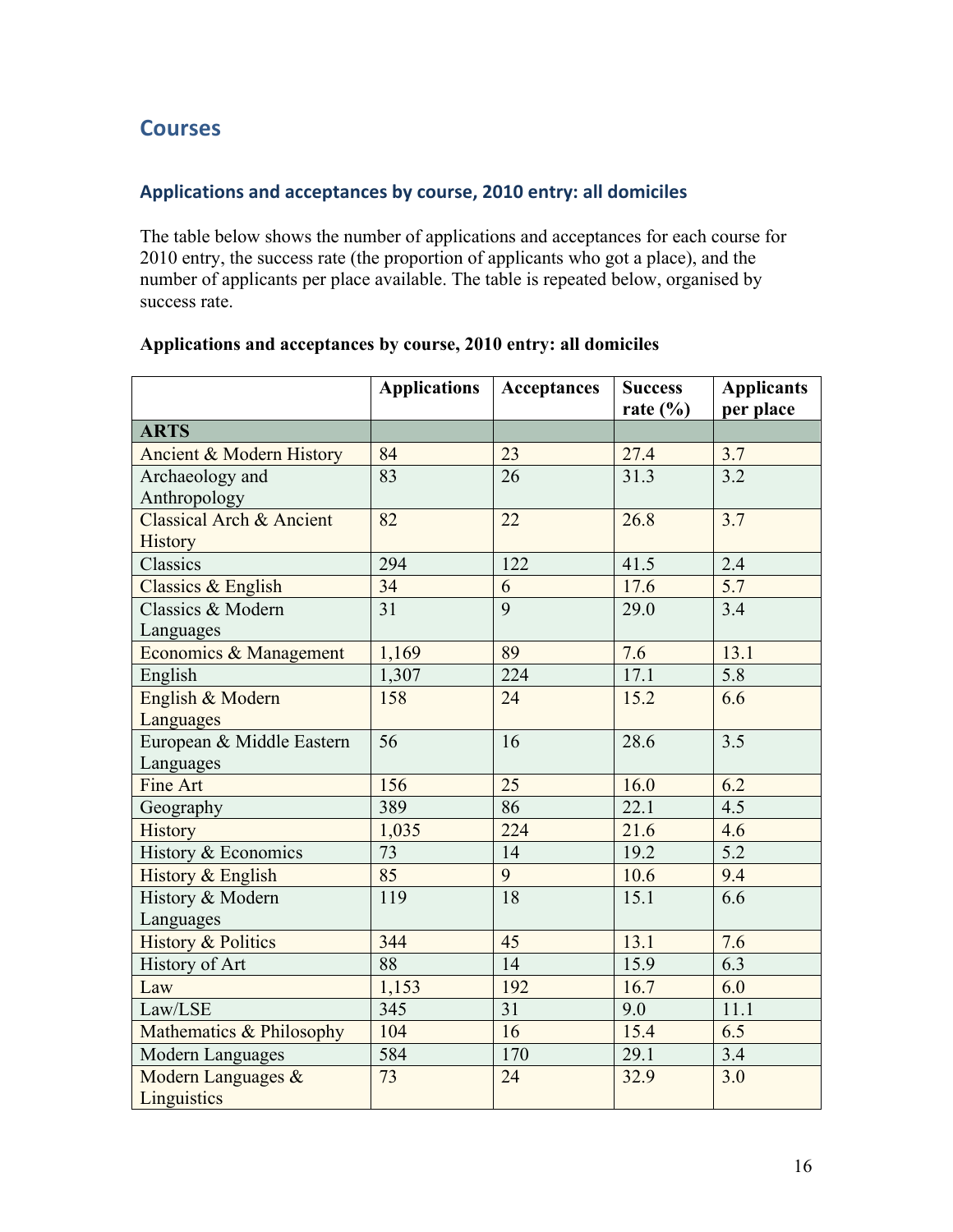|                                     | <b>Applications</b> | <b>Acceptances</b> | <b>Success</b> | <b>Applicants</b> |
|-------------------------------------|---------------------|--------------------|----------------|-------------------|
|                                     |                     |                    | rate $(\% )$   | per place         |
| Music                               | 210                 | 67                 | 31.9           | 3.1               |
| <b>Oriental Studies</b>             | 151                 | 40                 | 26.5           | 3.8               |
| Philosophy & Modern                 | 88                  | 18                 | 20.5           | 4.9               |
| Languages                           |                     |                    |                |                   |
| Philosophy & Theology               | 86                  | 21                 | 24.4           | 4.1               |
| Physics & Philosophy                | 126                 | $\overline{17}$    | 13.5           | 7.4               |
| <b>PPE</b>                          | 1,668               | 238                | 14.3           | 7.0               |
| Theology                            | 112                 | 45                 | 40.2           | 2.5               |
| Theology & Oriental Studies         | $\overline{7}$      | $\overline{2}$     | 28.6           | 3.5               |
| <b>TOTAL ARTS</b>                   | 10,294              | 1,877              | 18.2           | $\overline{5.5}$  |
|                                     |                     |                    |                |                   |
| <b>SCIENCES</b>                     |                     |                    |                |                   |
| Biochemistry                        | 329                 | 91                 | 27.7           | 3.6               |
| <b>Biological Sciences</b>          | 382                 | 107                | 28.0           | 3.6               |
| Chemistry                           | 573                 | 181                | 31.6           | 3.2               |
| <b>Computer Science</b>             | 148                 | 19                 | 12.8           | 7.8               |
| <b>Earth Sciences</b>               | 123                 | 35                 | 28.5           | 3.5               |
| <b>Engineering Science</b>          | 757                 | 150                | 19.8           | $\overline{5.0}$  |
| <b>EEM</b>                          | 125                 | 10                 | 8.0            | 12.5              |
| <b>Experimental Psychology</b>      | 270                 | 50                 | 18.5           | 5.4               |
| <b>Human Sciences</b>               | 106                 | 25                 | 23.6           | 4.2               |
| Materials Science (inc.             | 125                 | 31                 | 24.8           | 4.0               |
| MEM)                                |                     |                    |                |                   |
| Mathematics                         | 1,046               | 173                | 16.5           | 6.0               |
| Mathematics & Computer              | 91                  | 20                 | 22.0           | 4.6               |
| Science                             |                     |                    |                |                   |
| <b>Mathematics &amp; Statistics</b> | 194                 | 22                 | 11.3           | 8.8               |
| Medicine                            | 1,469               | 154                | 10.5           | 9.5               |
| Physics                             | 841                 | 162                | 19.3           | 5.2               |
| <b>Physiological Sciences</b>       | 95                  | 24                 | 25.3           | 4.0               |
| <b>PPP</b>                          | 176                 | 23                 | 13.1           | 7.7               |
| <b>TOTAL SCIENCES</b>               | 6,850               | 12,77              | 18.6           | 5.4               |
| <b>TOTAL</b>                        | 17,144              | 3,154              | 18.4           | $\overline{5.4}$  |

The five large courses (over 70 places) with the **lowest success rates** (i.e. the highest number of applicants competing for each place available) are (lowest success rate first): Economics & Management; Medicine; Philosophy, Politics and Economics; Law; Mathematics

The five large courses (over 70 places) with the **highest success rates** (i.e. the lowest number of applicants competing for each place available) are (highest success rate first): Classics; Chemistry; Modern Languages; Biological Sciences; Biochemistry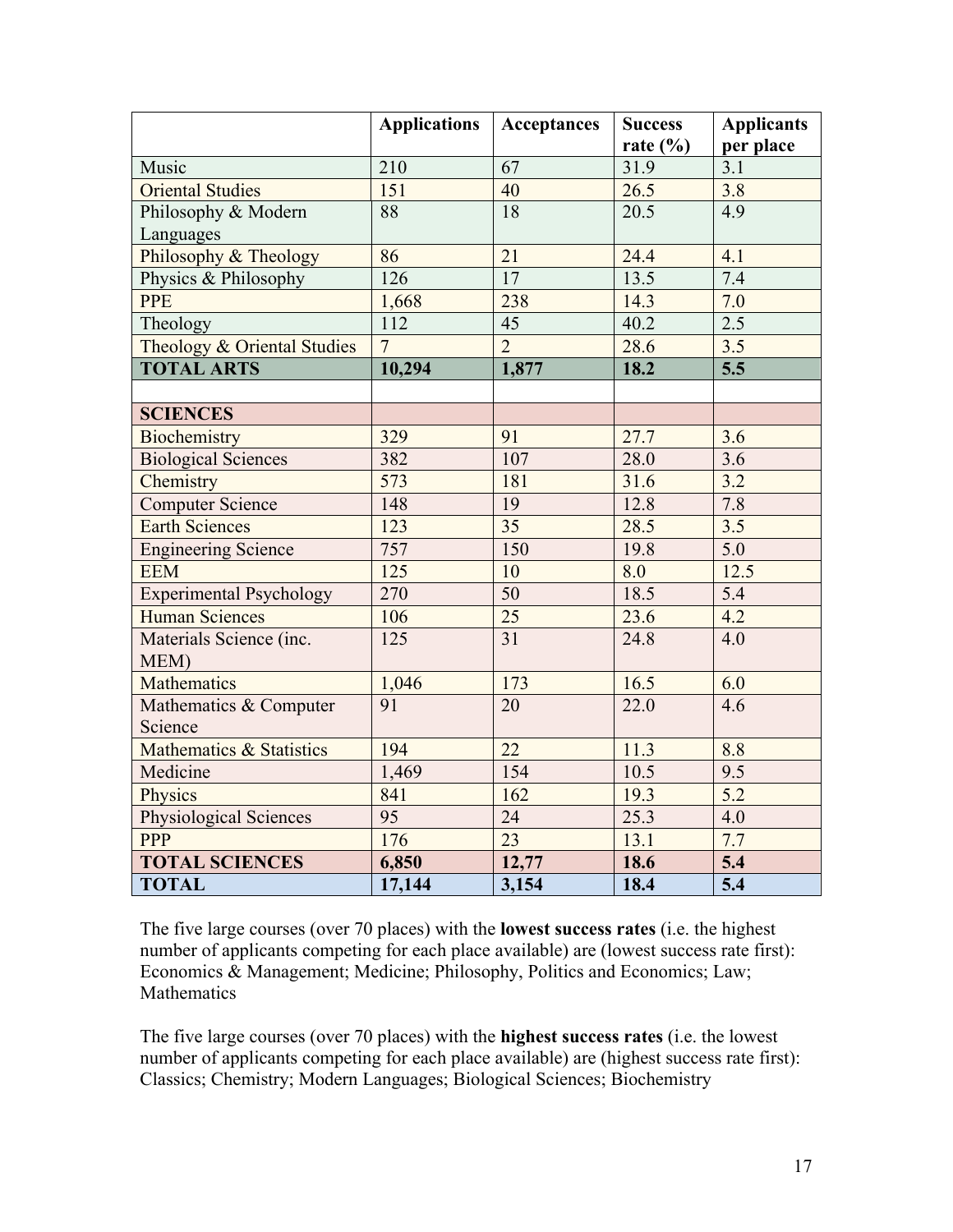### **Sorted by success rate**

The table below shows the same data sorted by success rate, with the highest success rate (ie the lowest number of applicants per place) first.

|                                     | <b>Applications</b> | Acceptances    | <b>Success</b> | <b>Applicants</b> |
|-------------------------------------|---------------------|----------------|----------------|-------------------|
|                                     |                     |                | rate $(\% )$   | per place         |
| Classics                            | 294                 | 122            | 41.5           | 2.4               |
| Theology                            | 112                 | 45             | 40.2           | 2.5               |
| Modern Languages &                  | 73                  | 24             | 32.9           | 3.0               |
| Linguistics                         |                     |                |                |                   |
| Music                               | 210                 | 67             | 31.9           | 3.1               |
| Chemistry                           | 573                 | 181            | 31.6           | 3.2               |
| Archaeology and                     | 83                  | 26             | 31.3           | 3.2               |
| Anthropology                        |                     |                |                |                   |
| <b>Modern Languages</b>             | 584                 | 170            | 29.1           | 3.4               |
| Classics & Modern Languages         | 31                  | 9              | 29.0           | 3.4               |
| European & Middle Eastern           | 56                  | 16             | 28.6           | 3.5               |
| Languages                           |                     |                |                |                   |
| Theology & Oriental Studies         | $\overline{7}$      | $\overline{2}$ | 28.6           | 3.5               |
| <b>Earth Sciences</b>               | 123                 | 35             | 28.5           | 3.5               |
| <b>Biological Sciences</b>          | 382                 | 107            | 28.0           | 3.6               |
| Biochemistry                        | 329                 | 91             | 27.7           | 3.6               |
| Ancient & Modern History            | 84                  | 23             | 27.4           | 3.7               |
| <b>Classical Arch &amp; Ancient</b> | 82                  | 22             | 26.8           | 3.7               |
| History                             |                     |                |                |                   |
| <b>Oriental Studies</b>             | 151                 | 40             | 26.5           | 3.8               |
| <b>Physiological Sciences</b>       | 95                  | 24             | 25.3           | 4.0               |
| Materials Science (inc. MEM)        | 125                 | 31             | 24.8           | 4.0               |
| Philosophy & Theology               | 86                  | 21             | 24.4           | 4.1               |
| Human Sciences                      | 106                 | 25             | 23.6           | 4.2               |
| Geography                           | 389                 | 86             | 22.1           | 4.5               |
| Mathematics & Computer              | 91                  | 20             | 22.0           | 4.6               |
| Science                             |                     |                |                |                   |
| History                             | 1,035               | 224            | 21.6           | 4.6               |
| Philosophy & Modern                 | 88                  | 18             | 20.5           | 4.9               |
| Languages                           |                     |                |                |                   |
| <b>Engineering Science</b>          | 757                 | 150            | 19.8           | 5.0               |
| Physics                             | 841                 | 162            | 19.3           | 5.2               |
| History & Economics                 | 73                  | 14             | 19.2           | 5.2               |
| <b>Experimental Psychology</b>      | 270                 | 50             | 18.5           | 5.4               |
| Classics & English                  | 34                  | 6              | 17.6           | 5.7               |

### **Applications and acceptances by course, 2010 entry: all domiciles**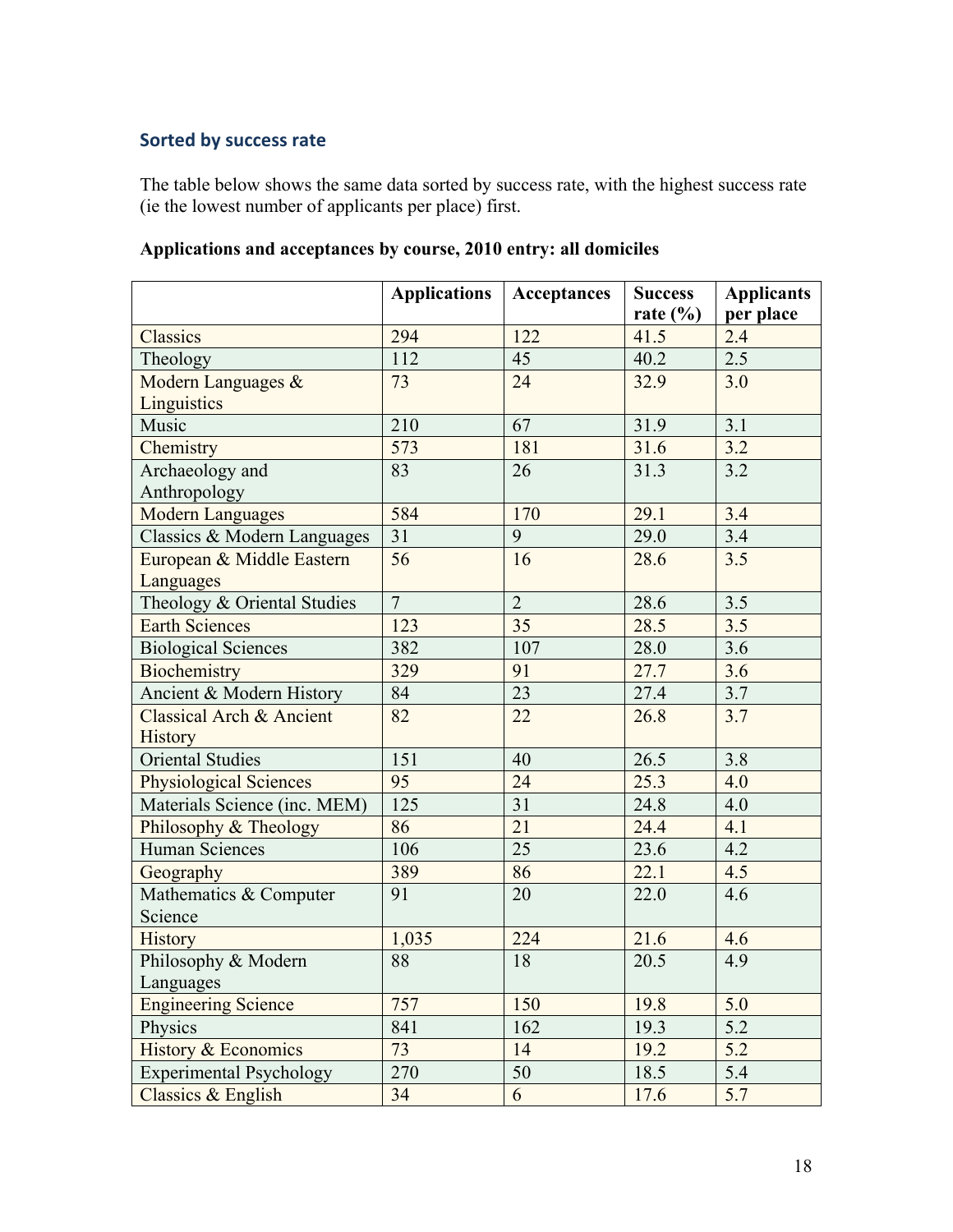|                            | <b>Applications</b> | Acceptances | <b>Success</b> | <b>Applicants</b> |
|----------------------------|---------------------|-------------|----------------|-------------------|
|                            |                     |             | rate $(\% )$   | per place         |
| English                    | 1,307               | 224         | 17.1           | 5.8               |
| Mathematics                | 1,046               | 173         | 16.5           | 6.0               |
| Law                        | 1,153               | 192         | 16.7           | 6.0               |
| Fine Art                   | 156                 | 25          | 16.0           | 6.2               |
| History of Art             | 88                  | 14          | 15.9           | 6.3               |
| Mathematics & Philosophy   | 104                 | 16          | 15.4           | 6.5               |
| English & Modern Languages | 158                 | 24          | 15.2           | 6.6               |
| History & Modern Languages | 119                 | 18          | 15.1           | 6.6               |
| <b>PPE</b>                 | 1,668               | 238         | 14.3           | 7.0               |
| Physics & Philosophy       | 126                 | 17          | 13.5           | 7.4               |
| History & Politics         | 344                 | 45          | 13.1           | 7.6               |
| <b>PPP</b>                 | 176                 | 23          | 13.1           | 7.7               |
| <b>Computer Science</b>    | 148                 | 19          | 12.8           | 7.8               |
| Mathematics & Statistics   | 194                 | 22          | 11.3           | 8.8               |
| History & English          | 85                  | 9           | 10.6           | 9.4               |
| Medicine                   | 1,469               | 154         | 10.5           | 9.5               |
| Law/LSE                    | 345                 | 31          | 9.0            | 11.1              |
| <b>EEM</b>                 | 125                 | 10          | 8.0            | 12.5              |
| Economics & Management     | 1,169               | 89          | 7.6            | 13.1              |
| <b>TOTAL</b>               | 17,144              | 3,154       | 18.4           | 5.4               |

### **Shortlisting for interview**

The table below shows the proportion of applicants for each course that were shortlisted for interview over the last four years.

## **Applicants shortlisted for interview by course, 2007–10**

|                           | $\frac{0}{0}$<br>shortlisted<br>2010 | $\frac{0}{0}$<br>shortlisted<br>2009 | $\frac{0}{0}$<br>shortlisted<br>2008 | $\frac{0}{0}$<br>shortlisted<br>2007 |
|---------------------------|--------------------------------------|--------------------------------------|--------------------------------------|--------------------------------------|
| <b>ARTS</b>               |                                      |                                      |                                      |                                      |
| Ancient & Modern History  | 73.2                                 | 76.8                                 | 74.7                                 | 81.7                                 |
| Archaeology/Anthropology  | 88.0                                 | 93.0                                 | 85.9                                 | 87.5                                 |
| Class Arch & Anc History  | 92.6                                 | 93.7                                 | 96.2                                 | 95.6                                 |
| Classics                  | 96.6                                 | 98.9                                 | 99.6                                 | 98.8                                 |
| Classics $&$ English      | 82.4                                 | 100.0                                | 90.9                                 | 94.9                                 |
| Classics & Mod Langs      | 96.8                                 | 92.3                                 | 91.7                                 | 100.0                                |
| Economics & Management    | 34.0                                 | 53.0                                 | 69.2                                 | 72.7                                 |
| English                   | 66.4                                 | 70.8                                 | 76.9                                 | 77.9                                 |
| English & Mod Langs       | 65.8                                 | 73.0                                 | 86.2                                 | 93.0                                 |
| European & Mid East Langs | 84.2                                 | 78.0                                 | 80.9                                 | 97.4                                 |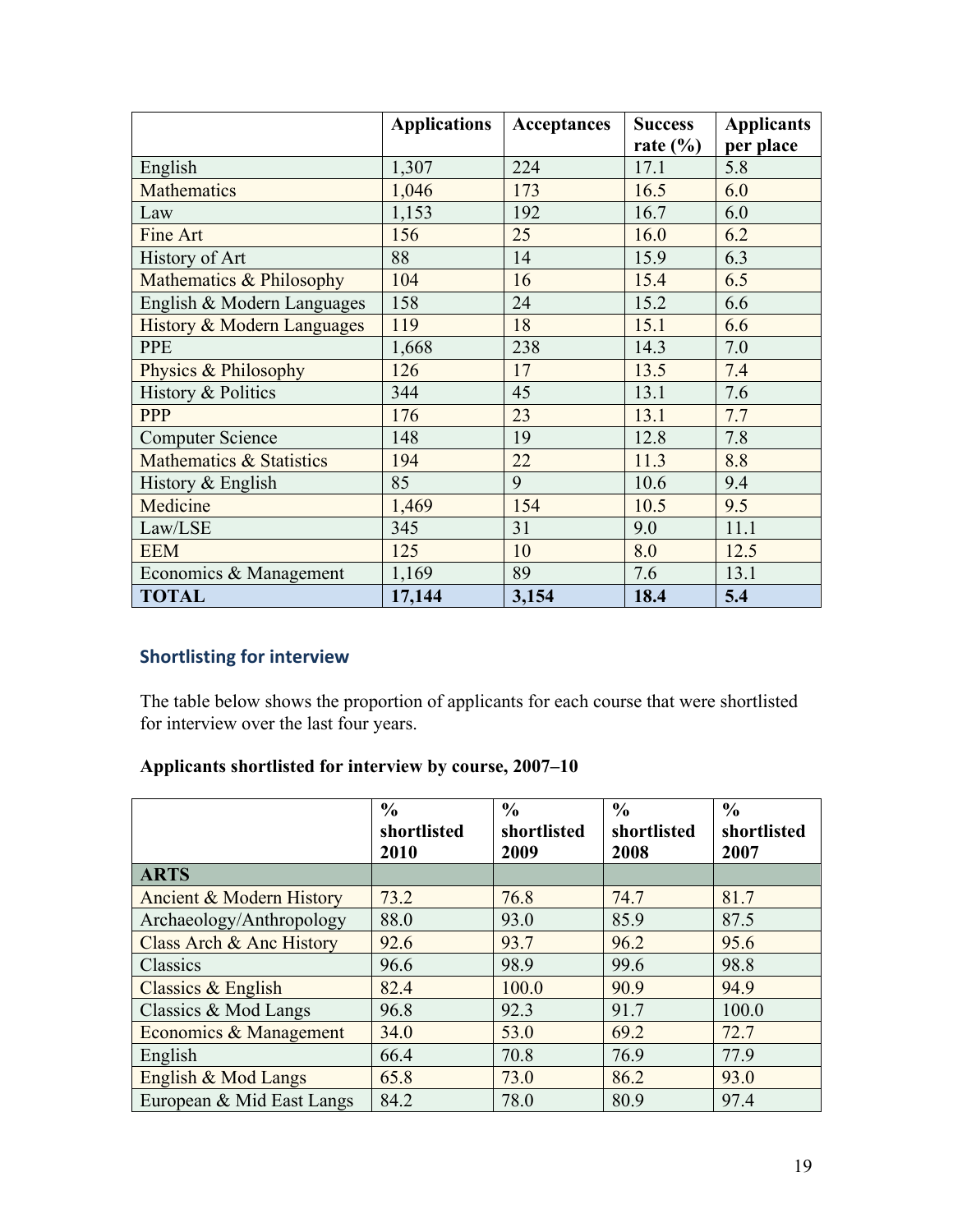|                                | $\%$        | $\frac{6}{9}$ | %           | %          |
|--------------------------------|-------------|---------------|-------------|------------|
|                                | shortlisted | shortlisted   | shortlisted | shortliste |
|                                | 2010        | 2009          | 2008        | d 2007     |
| Fine Art                       | 32.9        | 34.8          | 20.0        | 34.4       |
| Geography                      | 96.1        | 94.5          | 95.6        | 96.0       |
| History                        | 73.1        | 74.9          | 79.9        | 85.9       |
| History & Economics            | 56.8        | 64.9          | 68.4        | 79.5       |
| History & English              | 68.5        | 70.5          | 78.8        | 76.2       |
| History & Mod Langs            | 71.4        | 68.4          | 79.5        | 87.3       |
| History & Politics             | 63.2        | 69.2          | 72.5        | 73.4       |
| History of Art                 | 47.7        | 57.9          | 69.6        | 69.9       |
| Law                            | 53.0        | 49.9          | 60.1        | 52.0       |
| Law/LSE                        | 46.6        | 50.2          | 63.0        | 50.9       |
| Mathematics & Philosophy       | 56.2        | 71.3          | 74.7        | 92.6       |
| Modern Languages               | 90.2        | 91.1          | 92.4        | 96.4       |
| Mod Langs & Linguistics        | 85.9        | 84.9          | 95.8        | 93.4       |
| Music                          | 90.4        | 94.8          | 93.9        | 92.0       |
| <b>Oriental Studies</b>        | 81.5        | 84.2          | 90.0        | 88.5       |
| Philosophy & Mod Langs         | 85.4        | 89.0          | 78.2        | 89.1       |
| Philosophy & Theology          | 78.2        | 80.7          | 84.5        | 83.3       |
| Physics & Philosophy           | 43.8        | 56.3          | 52.0        | 70.9       |
| <b>PPE</b>                     | 48.6        | 59.7          | 77.4        | 71.0       |
| Theology                       | 88.2        | 81.8          | 88.7        | 83.3       |
| Theology & Oriental Studies    | 85.7        |               |             |            |
| <b>ARTS OVERALL</b>            | 62.5        | 67.7          | 76.3        | 76.5       |
| <b>SCIENCES</b>                |             |               |             |            |
| Biochemistry                   | 94.8        | 96.8          | 98.0        | 99.6       |
| <b>Biological Sciences</b>     | 82.7        | 91.3          | 92.4        | 95.0       |
| Chemistry                      | 97.2        | 96.0          | 96.0        | 94.7       |
| <b>Computer Science</b>        | 52.4        | 44.0          | 83.5        | 86.6       |
| <b>Engineering Science</b>     | 61.7        | 79.2          | 79.0        | 79.4       |
| <b>EEM</b>                     | 46.0        | 74.6          | 68.1        | 74.2       |
| <b>Experimental Psychology</b> | 55.1        | 80.7          | 78.4        | 69.8       |
| Geology                        | 92.6        | 98.6          | 95.9        | 98.5       |
|                                | 92.5        | 94.6          |             | 97.0       |
| Human Sciences                 |             |               | 93.6        |            |
| <b>Materials Science</b>       | 75.2        | 80.0          | 84.8        | 84.7       |
| Mathematics                    | 59.8        | 65.3          | 77.6        | 93.8       |
| Mathematics & Statistics       | 72.0        | 69.9          | 75.9        | 92.3       |
| Maths & Computer Science       | 72.5        | 69.2          | 88.2        | 88.5       |
| Medicine                       | 31.4        | 36.8          | 44.2        | 39.4       |
| Physics                        | 51.2        | 55.7          | 62.1        | 65.3       |
| Physiological Science          | 85.3        | 87.3          | 98.4        | 90.2       |
| <b>PPP</b>                     | 59.8        | 73.7          | 78.0        | 67.9       |
| <b>SCIENCE OVERALL</b>         | 60.6        | 67.0          | 73.7        | 75.1       |
| <b>OVERALL</b>                 | 61.7        | 67.4          | 75.3        | 75.9       |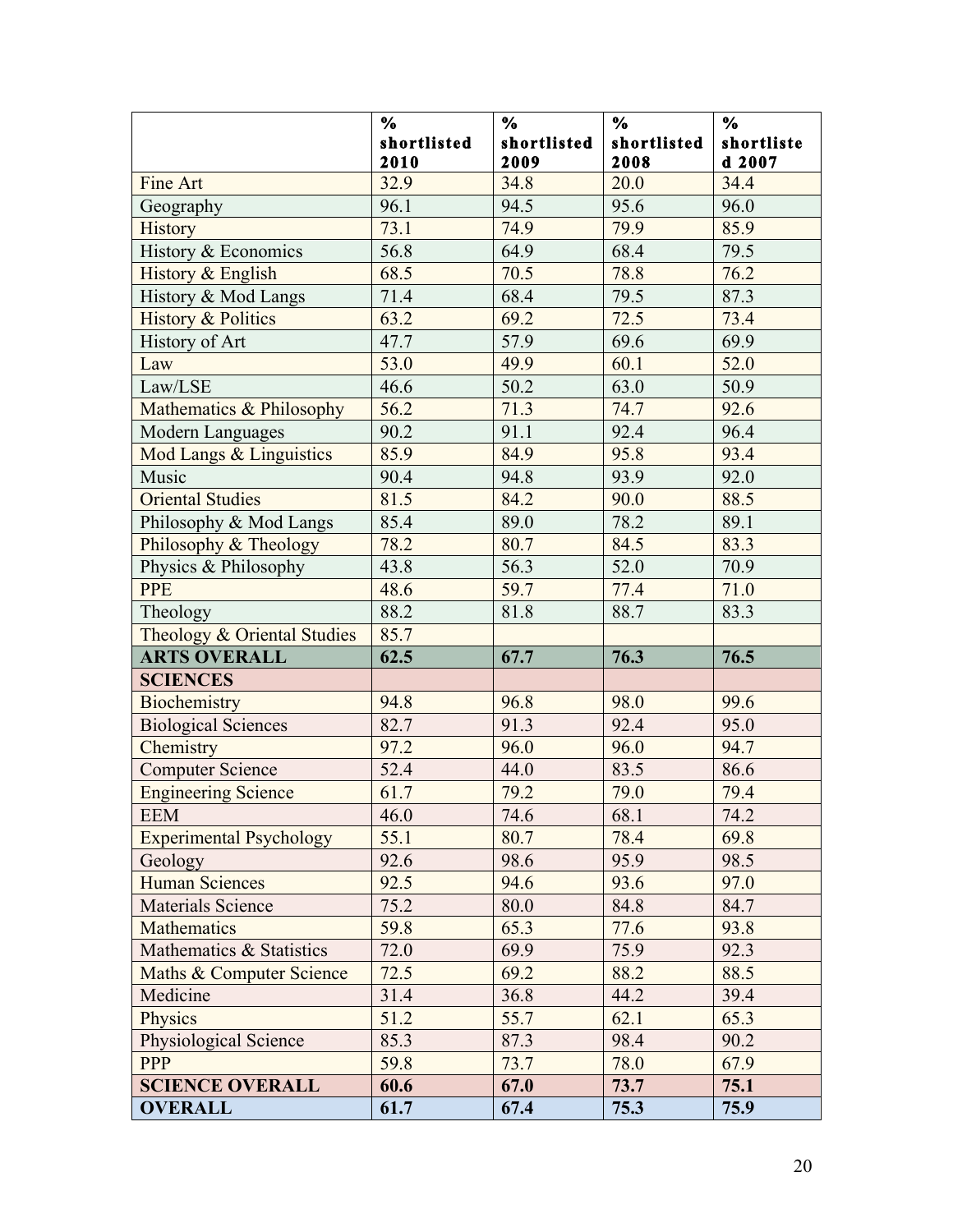# **College choice**

Oxford has 30 colleges that admit undergraduate students. They all admit both men and women. Most colleges offer most courses.

Applicants to Oxford do not need to name a college of preference but can choose to do so. Colleges work co-operatively to try and ensure all applicants for a particular subject, across all colleges, can be compared against one another, in order that the very best people get Oxford places. As a result, **over 25% of successful candidates for 2010 entry are at a college other than the college they named as their preference**.

This table shows this and breaks it down by application route:

### **Acceptances by college choice, 2010 entry**

|                                  | Pre O | Post Q | Graduate | <b>Total</b> |
|----------------------------------|-------|--------|----------|--------------|
| Accepted by first choice college | 2,060 | 266    |          | .343         |
| Accepted by college other than   | 691   | 14     |          | 811          |
| first choice                     |       |        |          |              |
| <b>Total</b>                     | 2,751 | 380    | 23       | 3,154        |

## **Open applications**

Applicants to Oxford do not need to name a college of preference. They have the option of making an open application, and then a computer algorithm assigns them a nominal 'college of preference'. When considering candidates, tutors do not know whether or not the candidates chose to name a college of preference.

A total of 2,906 candidates submitted open applications for entry 2010. All colleges received some allocated candidates.

The table below shows the number of open applications by course.

| <b>Subject</b>         | Open         |
|------------------------|--------------|
|                        | applications |
| Economics & Management | 343          |
| Medicine               | 332          |
| <b>PPE</b>             | 286          |
| Law                    | 242          |
| Engineering            | 179          |
| Mathematics            | 160          |
| English                | 120          |
| Physics                | 107          |
| Other subjects         | 1,137        |
| <b>Total</b>           | 2,906        |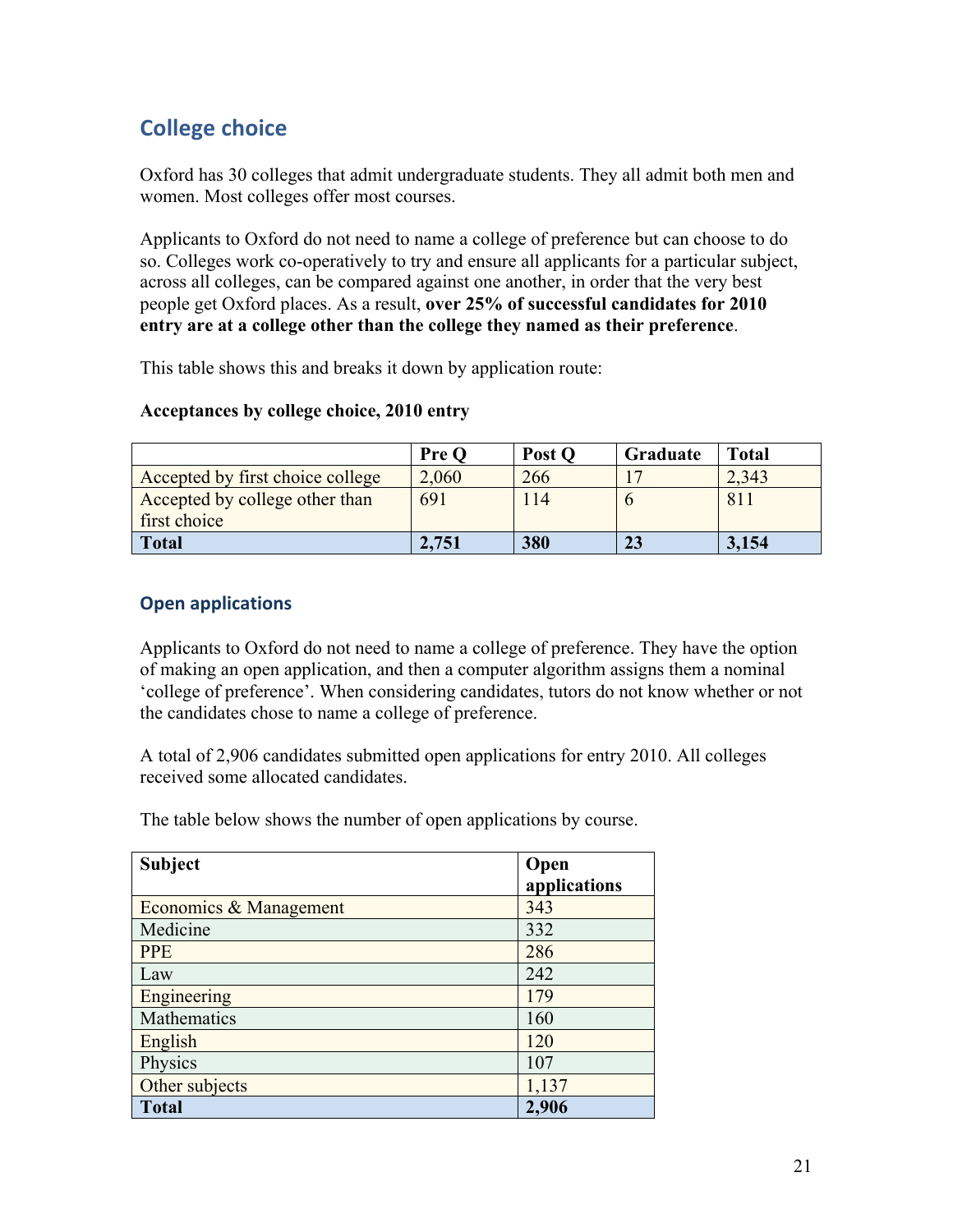# **Qualifications**

The majority of applicants for undergraduate courses apply with A-levels, but Oxford accepts a range of different qualifications.

A prediction of AAA at A level (excluding General Studies), or equivalent, makes someone a potential candidate for Oxford. However, around 36,000 people a year achieve AAA excluding General Studies, and Oxford only has around 3,200 places.

Almost all conditional offers for Oxford places are set at AAA. In some circumstances candidates who miss their conditional offer may be accepted anyway if there were extenuating circumstances such as illness.

The table below shows the A-level grades of accepted candidates for 2010 entry.

| A-level grades achieved                     | N <sub>0</sub> | $\frac{0}{0}$ |
|---------------------------------------------|----------------|---------------|
| $A^*A^*A^*$                                 | 866            | 38.0          |
| $A^*A^*A$                                   | 613            | 26.9          |
| $A^*AA$                                     | 523            | 23.0          |
| <b>AAA</b>                                  | 240            | 10.5          |
| Not just As and $A^*s$ (incl $A^*A^*B$ etc) | 34             |               |
| <b>Total</b>                                | 2,276          | 100           |

### **Acceptances for 2010 entry: A-levels**

NB: The data above is based on the best three A-levels sat by candidates in June 2010, and only candidates who sat 3 A-levels in June 2010 (and so were able to obtain 3A\*) are included in the table.

The table below shows the numbers of offers made to, and final acceptances for, candidates not taking A levels.

### **Acceptances for 2010 entry**

| <b>Type of qualification</b>           | <b>Offers</b> | <b>Acceptances</b> |
|----------------------------------------|---------------|--------------------|
| A-levels                               | 2,498         | 2,313              |
| A-level/Pre-U combination              | 74            | 69                 |
| Pre-U                                  | 9             | 9                  |
| <b>International Baccalaureate</b>     | 197           | 138                |
| Scottish (Advanced Highers or Highers) | 36            | 32                 |
| Singaporean SIPCAL                     | 25            | 18                 |
| <b>US APTs or SATs</b>                 | 20            | 13                 |
| German Abitur                          | 18            | 17                 |
| Polish Matura                          | 14            | 10                 |
| <b>Type of qualification</b>           | <b>Offers</b> | Acceptances        |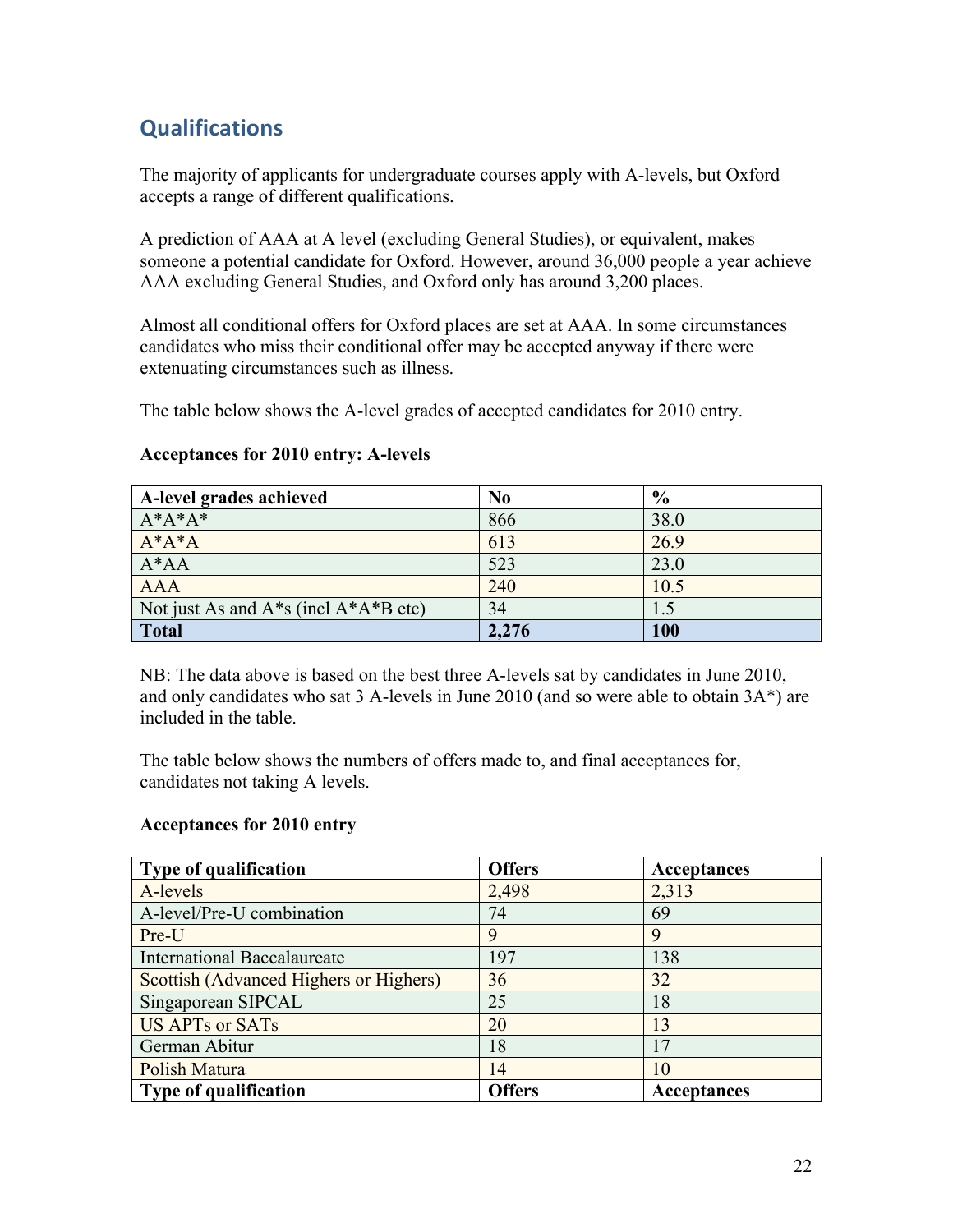| <b>French Baccalaureate</b>      |       |       |
|----------------------------------|-------|-------|
| <b>Irish Leaving Certificate</b> |       |       |
| European Baccalaureate           |       |       |
| Dutch VWO                        |       |       |
| Other                            |       | h I   |
| <b>Total</b>                     | 3,006 | 2.712 |

## Success by application route, 2010 entry: all domiciles

The tables below show the number of applications and acceptances by application route. 'Pre Q' (pre-qualification) refers to candidates applying before their final school/college examination results are know. 'Post Q' (post-qualification) refers to candidates applying after their final school/college examination results are known. 'Graduate' refers to candidates who are applying having already graduated from a first undergraduate degree.

|              | PreQ   |       |        | Post Q |     |        | Graduate |                |           |
|--------------|--------|-------|--------|--------|-----|--------|----------|----------------|-----------|
|              | App    | Acc   | $SR\%$ | App    | Acc | $SR\%$ | App      | Acc            | <b>SR</b> |
|              |        |       |        |        |     |        |          |                | $\%$      |
| Maintained   | 7,249  | 1,379 | 19.0   | 440    | 92  | 20.9   | 55       | $\overline{4}$ | 7.3       |
| sector       |        |       |        |        |     |        |          |                |           |
| Independent  | 4,552  | 1,093 | 24.0   | 652    | 182 | 27.9   | 25       |                | 8.0       |
| Others $#$   | 3,207  | 279   | 8.7    | 720    | 106 | 14.7   | 244      | 17             | 7.0       |
| <b>Total</b> | 15,008 | 2,751 | 18.3   | 1812   | 380 | 21.0   | 324      | 23             | 7.1       |

Last year's figures for comparison:

### **Success by application route, 2009 entry: all domiciles**

|              | PreO   |       |        | Post Q |     |        | Graduate |     |        |
|--------------|--------|-------|--------|--------|-----|--------|----------|-----|--------|
|              | App    | Acc   | $SR\%$ | App    | Acc | $SR\%$ | App      | Acc | $SR\%$ |
| Maintained   | 6,162  | 1,359 | 22.1   | 470    | 118 | 25.1   | 42       |     | 11.9   |
| sector       |        |       |        |        |     |        |          |     |        |
| Independent  | 4,152  | 1,127 | 27.1   | 643    | 218 | 33.9   | 31       | 4   | 12.9   |
| Others $#$   | 2,861  | 268   | 9.4    | 699    | 79  | 11.3   | 217      | 24  | 11.1   |
| <b>Total</b> | 13,175 | 2,754 | 20.9   | 1,812  | 415 | 22.9   | 290      | 33  | 11.4   |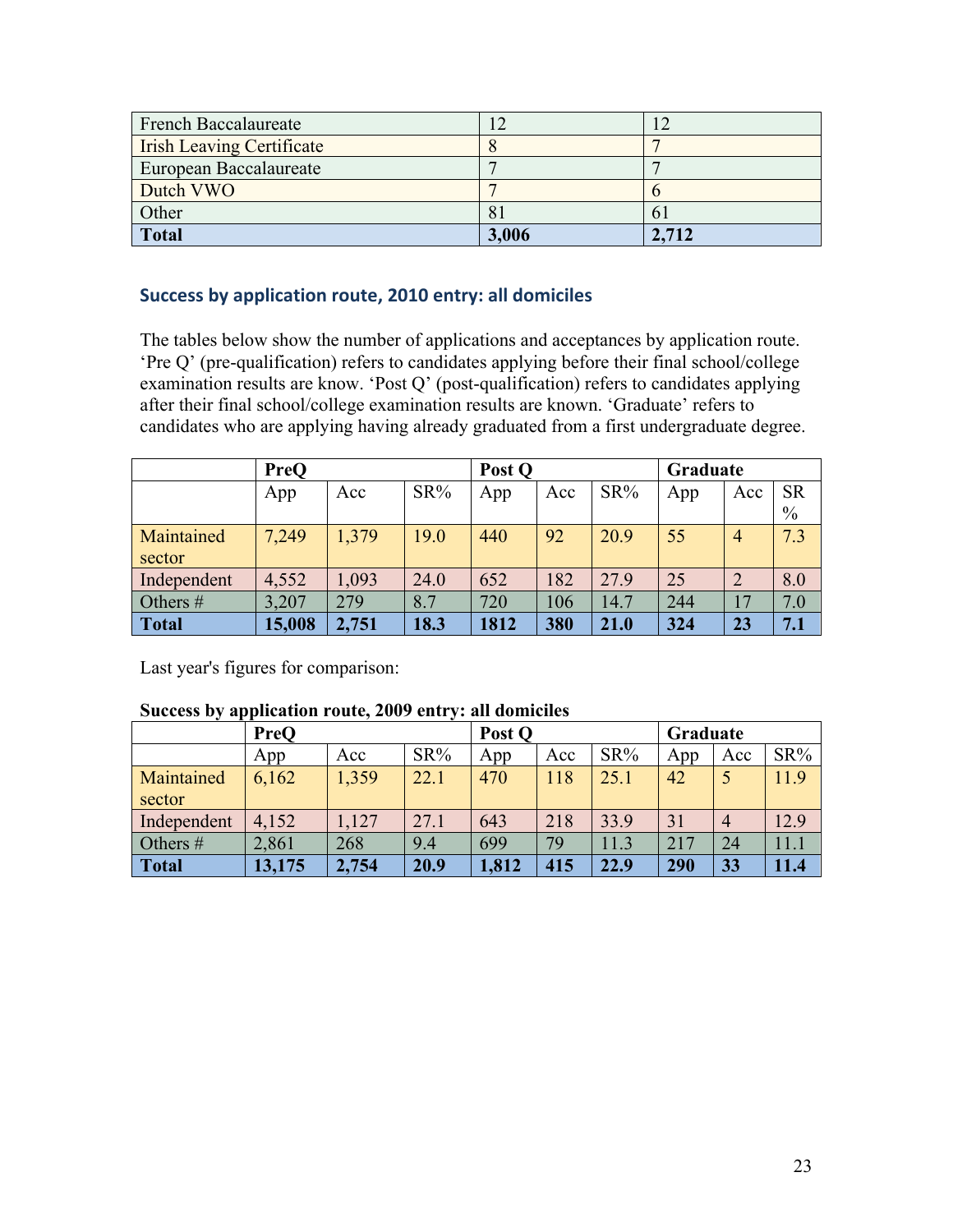# **Ethnic origin**

All Oxford colleges are committed to recruiting the best candidates, irrespective of their age, colour, disability, ethnic origin, marital status, nationality, national origin, parental status, race, religion or belief, gender, sexual orientation, social background or educational background.

The University's race equality policy can be found here: www.admin.ox.ac.uk/eop/policy/race.shtml

Tutors do not have information on ethnicity during the selection process.

### **Context for these figures**

These figures only show ethnic origin for UK undergraduate students for the 2010 year of entry.

The percentage of all students (undergraduates and postgraduates) across all years, of all nationalities, who are BME (Black and minority ethnic) is **19%**.

Students do not have to name their ethnic origin if they prefer not to. The table below only includes those who did name their ethnic origin.

### **Applications, acceptances and success rate of UK undergraduate students by known ethnic origin, 2010 entry**

|                        | <b>Applications</b> |               | Acceptances    |               | <b>Success rate</b> |
|------------------------|---------------------|---------------|----------------|---------------|---------------------|
|                        | N <sub>0</sub>      | $\frac{0}{0}$ | N <sub>0</sub> | $\frac{0}{0}$ | $(\%)$              |
| Bangladeshi            | 53                  | 0.5           | $\overline{4}$ | 0.2           | 7.5                 |
| Chinese                | 214                 | 1.9           | 27             | 1.0           | 12.6                |
| Indian                 | 480                 | 4.2           | 78             | 3.0           | 16.3                |
| Pakistani              | 208                 | 1.8           | 19             | 0.7           | 9.1                 |
| Other Asian            | 201                 | 1.7           | 30             | 1.1           | 14.9                |
| <b>Black Caribbean</b> | 40                  | 0.3           | $\overline{7}$ | 0.3           | 17.5                |
| <b>Black African</b>   | 179                 | 1.5           | 12             | 0.5           | 6.7                 |
| <b>Black Other</b>     | 8                   | 0.1           | $\mathbf{1}$   | 0.0           | 12.5                |
| White & Black          | 60                  | 0.5           | 10             | 0.4           | 16.7                |
| Caribbean              |                     |               |                |               |                     |
| White & Black African  | 36                  | 0.3           | 9              | 0.3           | 25.0                |
| White & Asian          | 310                 | 2.7           | 74             | 2.8           | 23.9                |
| Other mixed            | 135                 | 1.2           | 33             | 1.3           | 24.4                |
| White                  | 9,532               | 82.4          | 2,298          | 87.8          | 24.1                |
| Other                  | 110                 | 1.0           | 15             | 0.6           | 13.6                |
| <b>Total</b>           | 11,566              | 100.0         | 2,617          | 100.0         | 22.6                |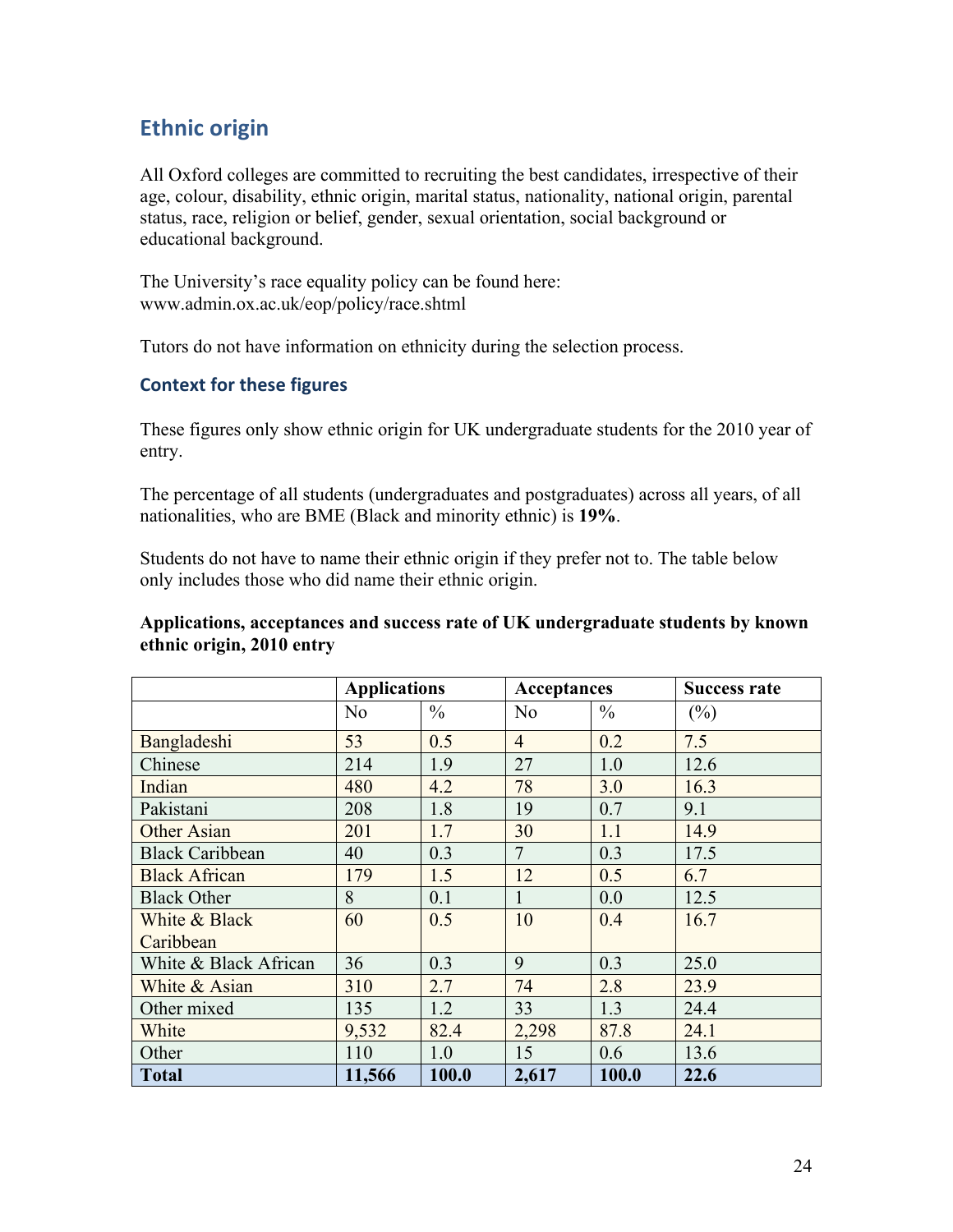### **Contextual statistics for these figures**

### **The national picture for school attainment**

In 2007, around 23% of all white students gained AAA, and a similar proportion of BME students overall gained AAA. Among Black students, 9.6% gained AAA. In numbers: nearly 26,000 white students got three As or better at A-level excluding General Studies in 2007, compared to nearly 4,650 BME students, of whom 353 were Black.

*[Source: Cambridge Assessments and UCAS data]*

### **The national picture for applications to Oxford**

Those BME students gaining top grades are more likely to apply to Oxford than their white peers: In 2009, more than 29,000 white students got three As or better at A-level excluding General Studies and around **28.4%** of them applied to Oxford; nearly 5,800 BME students got three As or better at A-level excluding General Studies and more than **30%** of them applied to Oxford; 452 Black students got three As or better at A-level excluding General Studies, and nearly **half** of them applied to Oxford. *[Source: UCAS and Oxford University data]*

**Oxford is attracting a higher proportion of AAA applicants of BME ethnicity than the sector as a whole:** of the students who got AAA or better at A-level (excluding General Studies) applying through UCAS in 2009, **16.1**% came from ethnic minority backgrounds. The proportion of UK students applying to Oxford from stated BME backgrounds was **17.1**% in the same year. *[Source: UCAS and Oxford University data]*

#### **Success rate**

As the table above shows, some ethnic groups had a lower success rate in entry 2010 than the average. Statistics show that BME applicants' success rate is affected by subject choice - BME students apply disproportionately for the most oversubscribed courses:

- In 2009, Oxford's three most oversubscribed large (over 70 places) courses (Economics & Management, Medicine and Mathematics) accounted for 43% of *all* BME applicants – compared to just 17% of all white applicants.
- Oxford's three most oversubscribed large (over 70 places) courses (Economics & Management, Medicine and Mathematics) accounted for 44% of *all* Black applicants – compared to just 17% of all white applicants.
- Subject breakdown: **28.8% of all Black applicants for 2009 entry applied for Medicine**, compared to just 7% of all white applicants. **10.4% of all Black applicants for 2009 entry applied for Economics & Management**, compared to just 3.6% of all white applicants.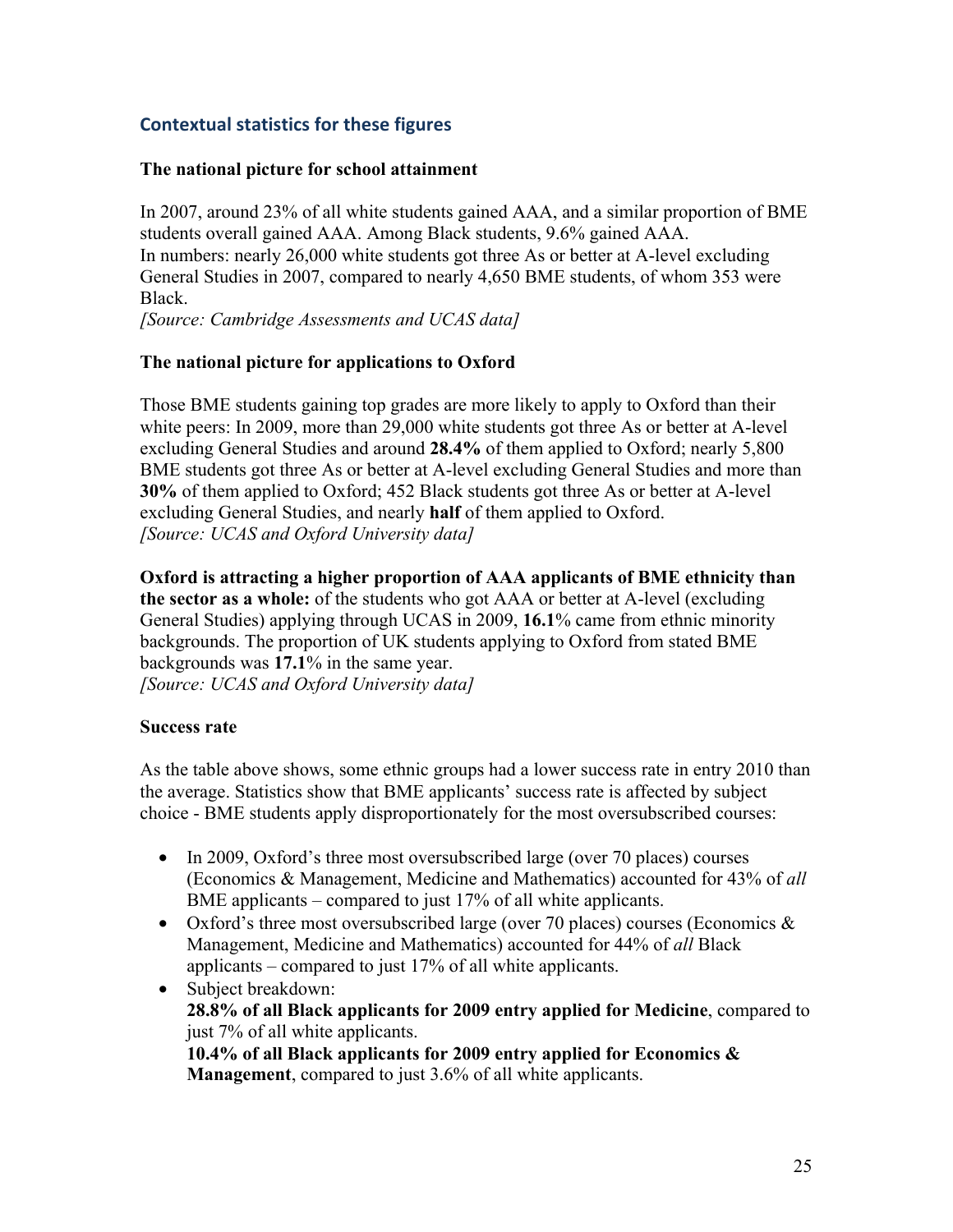## **Gender**

All Oxford colleges are committed to recruiting the best candidates, irrespective of their age, colour, disability, ethnic origin, marital status, nationality, national origin, parental status, race, religion or belief, gender, sexual orientation, social background or educational background.

The table below shows applications, acceptances and success rate by course and gender for 2010 entry.

|                                               | <b>Applications</b>     |                         |              | Acceptances             |                         |                | Success rate $(\% )$    |                         |              |
|-----------------------------------------------|-------------------------|-------------------------|--------------|-------------------------|-------------------------|----------------|-------------------------|-------------------------|--------------|
|                                               | $\overline{\mathbf{M}}$ | $\overline{\mathbf{F}}$ | <b>Total</b> | $\overline{\mathbf{M}}$ | $\overline{\mathbf{F}}$ | <b>Total</b>   | $\overline{\mathbf{M}}$ | $\overline{\mathbf{F}}$ | <b>Total</b> |
| <b>ARTS</b>                                   |                         |                         |              |                         |                         |                |                         |                         |              |
| Ancient &<br><b>Modern History</b>            | 49                      | 35                      | 84           | 11                      | 12                      | 23             | 22.4                    | 34.3                    | 27.4         |
| Archaeology<br>and<br>Anthropology            | 36                      | 47                      | 83           | 11                      | 15                      | 26             | 30.6                    | 31.9                    | 31.3         |
| <b>Classical Arch</b><br>& Ancient<br>History | 40                      | 42                      | 82           | 10                      | 12                      | 22             | 25.0                    | 28.6                    | 26.8         |
| Classics                                      | 147                     | 147                     | 294          | 68                      | 54                      | 122            | 46.3                    | 36.7                    | 41.5         |
| Classics &<br>English                         | 12                      | 22                      | 34           | $\overline{4}$          | $\overline{2}$          | 6              | 33.3                    | 9.1                     | 17.6         |
| Classics &<br>Modern<br>Languages             | 10                      | 21                      | 31           | $\overline{2}$          | $\overline{7}$          | $\overline{9}$ | 20.0                    | 33.3                    | 29.0         |
| Economics &<br>Management                     | 739                     | 430                     | 1169         | 71                      | 18                      | 89             | 9.6                     | 4.2                     | 7.6          |
| English                                       | 421                     | 886                     | 1,307        | 85                      | 139                     | 224            | 20.2                    | 15.7                    | 17.1         |
| English $\&$<br>Modern<br>Languages           | 32                      | 126                     | 158          | $\overline{3}$          | 21                      | 24             | 9.4                     | 16.7                    | 15.2         |
| European &<br>Middle Eastern<br>Languages     | $\overline{25}$         | 31                      | 56           | $\overline{9}$          | $\overline{7}$          | 16             | 36.0                    | 22.6                    | 28.6         |
| Fine Art                                      | 44                      | 112                     | 156          | 14                      | 11                      | 25             | 31.8                    | 9.8                     | 16.0         |
| Geography                                     | 179                     | 210                     | 389          | 38                      | 48                      | 86             | 21.2                    | 22.9                    | 22.1         |
| History                                       | 544                     | 491                     | 1,035        | 114                     | 110                     | 224            | 21.0                    | 22.4                    | 21.6         |
| History &<br>Economics                        | 51                      | 22                      | 73           | 11                      | $\overline{3}$          | 14             | 21.6                    | 13.6                    | 19.2         |
| History &<br>English                          | 30                      | 55                      | 85           | $\overline{3}$          | 6                       | 9              | 10.0                    | 10.9                    | 10.6         |

### **Applications and acceptances by course and gender, 2010 entry: all domiciles**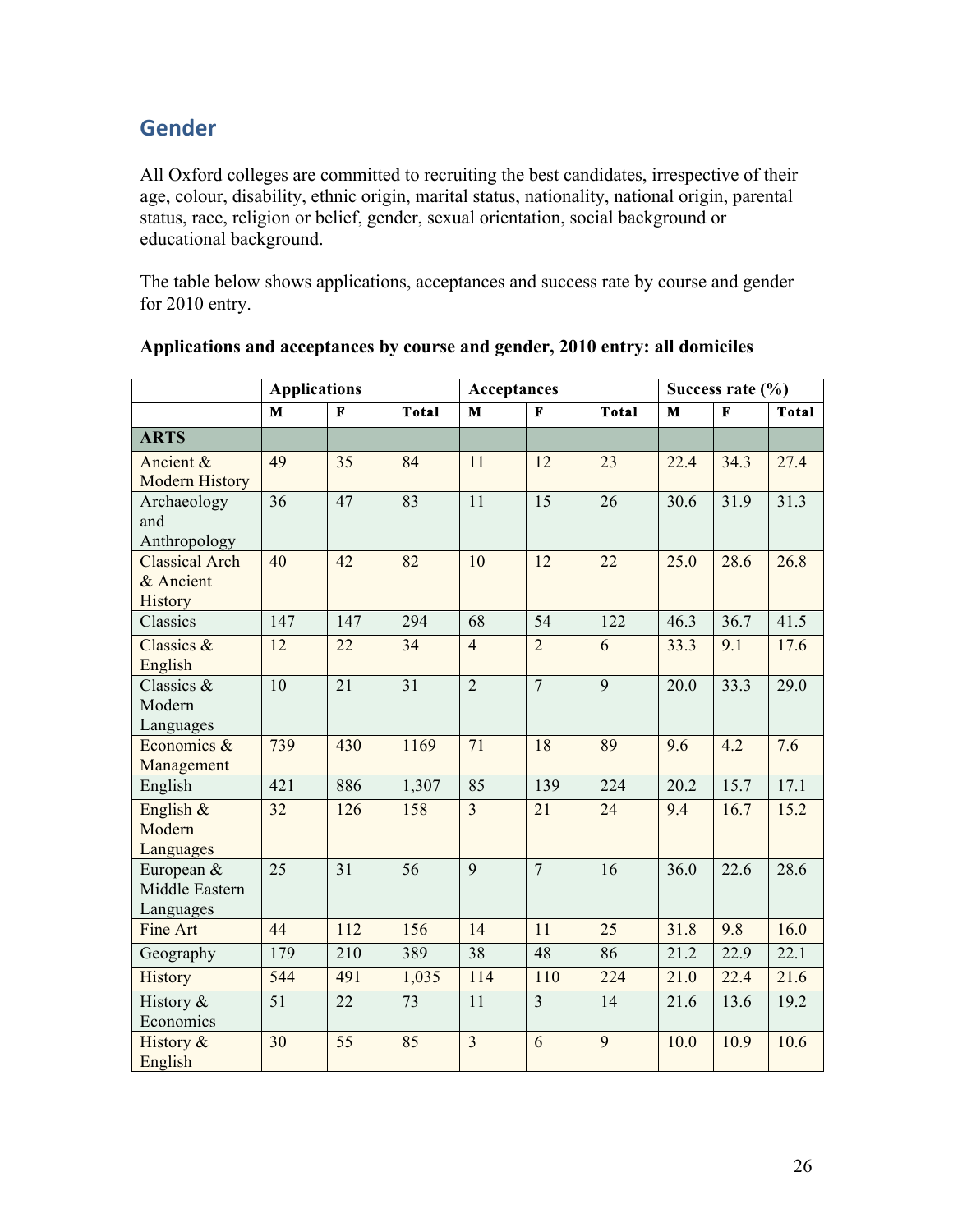|                                         | <b>Applications</b> |                |                | Acceptances    |                |                 | Success rate $(\% )$ |                  |              |
|-----------------------------------------|---------------------|----------------|----------------|----------------|----------------|-----------------|----------------------|------------------|--------------|
|                                         | $\mathbf M$         | $\mathbf{F}$   | Total          | $\mathbf M$    | $\mathbf F$    | <b>Total</b>    | $\mathbf M$          | $\mathbf F$      | <b>Total</b> |
| History &                               | 35                  | 84             | 119            | $\overline{7}$ | 11             | 18              | 20.0                 | 13.1             | 15.1         |
| Modern                                  |                     |                |                |                |                |                 |                      |                  |              |
| Languages                               |                     |                |                |                |                |                 |                      |                  |              |
| History $\&$<br>Politics                | 214                 | 130            | 344            | 27             | 18             | 45              | 12.6                 | 13.8             | 13.1         |
| History of Art                          | 14                  | 74             | 88             | $\overline{4}$ | 10             | 14              | 28.6                 | 13.5             | 15.9         |
| Law                                     | 539                 | 614            | 1,153          | 91             | 101            | 192             | 16.9                 | 16.4             | 16.7         |
| Law/LSE                                 | 116                 | 229            | 345            | 14             | 17             | 31              | 12.1                 | 7.4              | 9.0          |
| Mathematics &                           | 54                  | 50             | 104            | 9              | $\overline{7}$ | 16              | 16.7                 | 14.0             | 15.4         |
| Philosophy                              |                     |                |                |                |                |                 |                      |                  |              |
| Modern<br>Languages                     | 197                 | 387            | 584            | 76             | 94             | 170             | 38.6                 | 24.3             | 29.1         |
| Modern                                  | 22                  | 51             | 73             | 6              | 18             | 24              | 27.3                 | 35.3             | 32.9         |
| Languages $&$<br>Linguistics            |                     |                |                |                |                |                 |                      |                  |              |
| Music                                   | 89                  | 121            | 210            | 38             | 29             | 67              | 42.7                 | 24.0             | 31.9         |
| <b>Oriental Studies</b>                 | 60                  | 91             | 151            | 20             | 20             | 40              | 33.3                 | 22.0             | 26.5         |
| Philosophy &                            | 41                  | 47             | 88             | 9              | 9              | 18              | 22.0                 | 19.1             | 20.5         |
| Modern<br>Languages                     |                     |                |                |                |                |                 |                      |                  |              |
| Philosophy &                            | 49                  | 37             | 86             | 13             | 8              | $\overline{21}$ | 26.5                 | 21.6             | 24.4         |
| Theology                                |                     |                |                |                |                |                 |                      |                  |              |
| Physics &<br>Philosophy                 | 80                  | 46             | 126            | 10             | $\overline{7}$ | $\overline{17}$ | 12.5                 | 15.2             | 13.5         |
| <b>PPE</b>                              | 1,035               | 633            | 1,668          | 167            | 71             | 238             | 16.1                 | 11.2             | 14.3         |
| Theology                                | 60                  | 52             | 112            | 24             | 21             | 45              | 40.0                 | 40.4             | 40.2         |
| Theology $&$<br><b>Oriental Studies</b> | $\overline{4}$      | $\overline{3}$ | $\overline{7}$ | $\overline{2}$ | $\overline{0}$ | $\overline{2}$  | 50.0                 | 0.0              | 28.6         |
| <b>TOTAL ARTS</b>                       | 4,968               | 5,326          | 10,294         | 971            | 906            | 1,877           | 19.5                 | 17.0             | 18.2         |
|                                         |                     |                |                |                |                |                 |                      |                  |              |
| <b>SCIENCES</b>                         |                     |                |                |                |                |                 |                      |                  |              |
| Biochemistry                            | 151                 | 178            | 329            | 51             | 40             | 91              | 33.8                 | 22.5             | 27.7         |
| Biological                              | 145                 | 237            | 382            | 44             | 63             | 107             | 30.3                 | 26.6             | 28.0         |
| Sciences                                | 327                 | 246            | 573            | 99             | 82             | 181             | 30.3                 | 33.3             | 31.6         |
| Chemistry                               |                     |                |                |                |                |                 |                      |                  |              |
| Computer<br>Science                     | 124                 | 24             | 148            | 17             | $\overline{2}$ | 19              | 13.7                 | 8.3              | 12.8         |
| <b>Earth Sciences</b>                   | 69                  | 54             | 123            | 22             | 13             | 35              | 31.9                 | 24.1             | 28.5         |
| Engineering                             | 582                 | 175            | 757            | 116            | 34             | 150             | 19.9                 | 19.4             | 19.8         |
| Science                                 |                     |                |                |                |                |                 |                      |                  |              |
| <b>EEM</b>                              | 98                  | 27             | 125            | $\overline{9}$ | $\mathbf{1}$   | 10              | 9.2                  | $\overline{3.7}$ | 8.0          |
| Experimental<br>Psychology              | 76                  | 194            | 270            | 14             | 36             | 50              | 18.4                 | 18.6             | 18.5         |
| Human                                   | 29                  | 77             | 106            | 6              | 19             | 25              | 20.7                 | 24.7             | 23.6         |
| Sciences                                |                     |                |                |                |                |                 |                      |                  |              |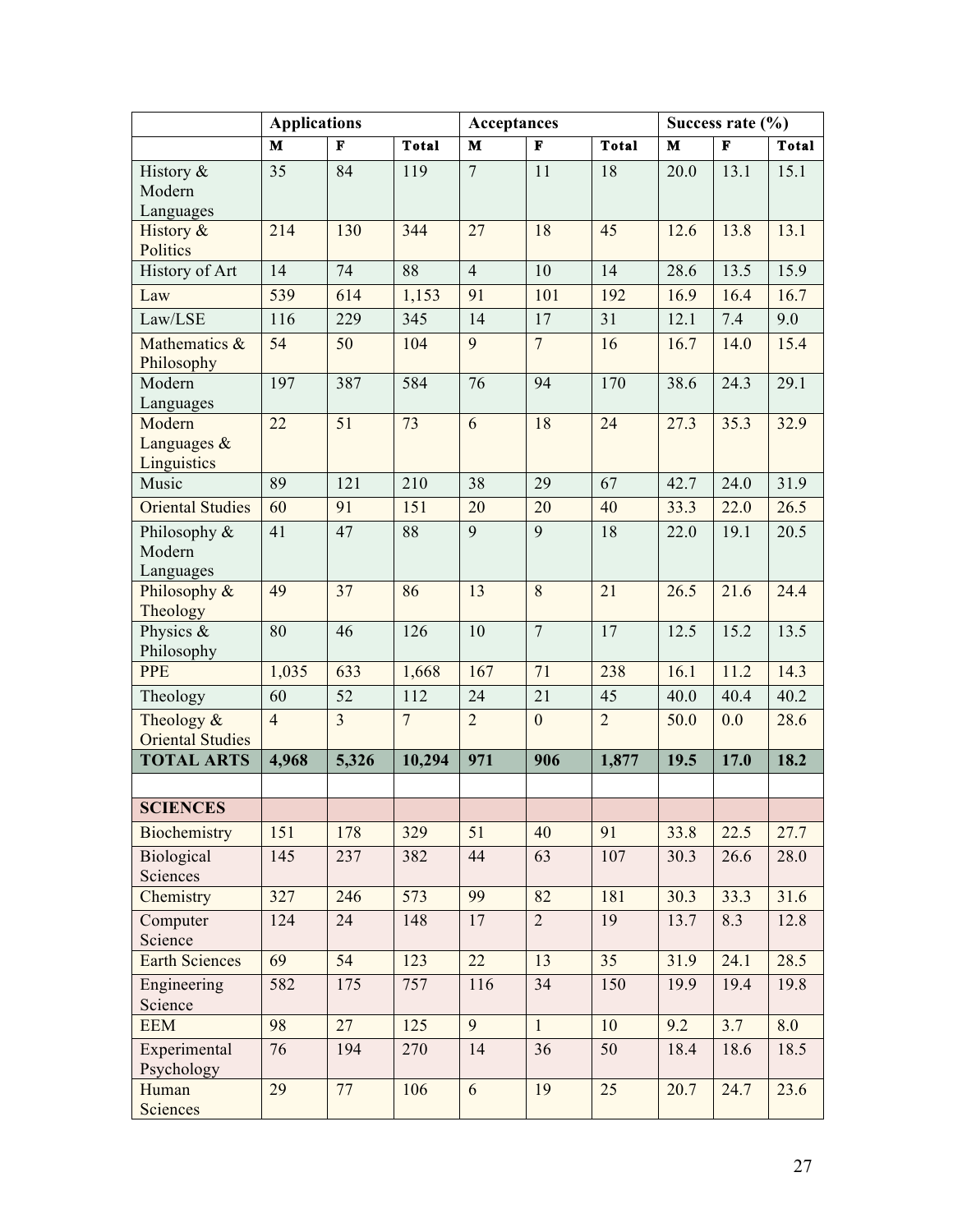|                   | <b>Applications</b> |             |              | Acceptances |                |              | Success rate $(\% )$ |             |              |
|-------------------|---------------------|-------------|--------------|-------------|----------------|--------------|----------------------|-------------|--------------|
|                   | M                   | $\mathbf F$ | <b>Total</b> | M           | F              | <b>Total</b> | M                    | $\mathbf F$ | <b>Total</b> |
| Materials         | 90                  | 35          | 125          | 23          | 8              | 31           | 25.6                 | 22.9        | 24.8         |
| Science (inc.     |                     |             |              |             |                |              |                      |             |              |
| MEM)              |                     |             |              |             |                |              |                      |             |              |
| Mathematics       | 652                 | 394         | 1046         | 121         | 52             | 173          | 18.6                 | 13.2        | 16.5         |
| Mathematics &     | 81                  | 10          | 91           | 18          | $\overline{2}$ | 20           | 22.2                 | 20.0        | 22.0         |
| Computer          |                     |             |              |             |                |              |                      |             |              |
| Science           |                     |             |              |             |                |              |                      |             |              |
| Mathematics $\&$  | 110                 | 84          | 194          | 14          | 8              | 22           | 12.7                 | 9.5         | 11.3         |
| <b>Statistics</b> |                     |             |              |             |                |              |                      |             |              |
| Medicine          | 684                 | 785         | 1,469        | 82          | 72             | 154          | 12.0                 | 9.2         | 10.5         |
| Physics           | 654                 | 187         | 841          | 140         | 22             | 162          | 21.4                 | 11.8        | 19.3         |
| Physiological     | 30                  | 65          | 95           | 8           | 16             | 24           | 26.7                 | 24.6        | 25.3         |
| Sciences          |                     |             |              |             |                |              |                      |             |              |
| <b>PPP</b>        | 46                  | 130         | 176          | 8           | 15             | 23           | 17.4                 | 11.5        | 13.1         |
| <b>TOTAL</b>      | 3,948               | 2,902       | 6,850        | 792         | 485            | 1,277        | 20.1                 | 16.7        | 18.6         |
| <b>SCIENCES</b>   |                     |             |              |             |                |              |                      |             |              |
| <b>TOTAL</b>      | 8,916               | 8,228       | 17,144       | 1,763       | 1,391          | 3,154        | 19.8                 | 16.9        | 18.4         |

The table below shows applications and acceptances for UK domiciled candidates by school type and gender for 2010 entry.

| UK domiciled applications and acceptances by type of school/college and gender, |  |
|---------------------------------------------------------------------------------|--|
| $2010$ entry                                                                    |  |

|                        |       | <b>Applications 2010</b> |        |               | <b>Acceptances 2010</b> |                |       |               |
|------------------------|-------|--------------------------|--------|---------------|-------------------------|----------------|-------|---------------|
|                        | M     | F                        | Total  | $\frac{0}{0}$ | M                       | $\mathbf F$    | Total | $\frac{0}{0}$ |
| Comprehensive          | 1,731 | 1662                     | 3,393  | 27.5          | 323                     | 297            | 620   | 23.3          |
| Grammar                | 1,059 | 994                      | 2,053  | 16.6          | 273                     | 199            | 472   | 17.7          |
| <b>Sixth Form</b>      | 734   | 704                      | 1,438  | 11.7          | 146                     | 125            | 271   | 10.2          |
| Colleges               |       |                          |        |               |                         |                |       |               |
| <b>FE</b> Institutions | 301   | 278                      | 579    | 4.7           | 40                      | 37             | 77    | 2.9           |
| (1)                    |       |                          |        |               |                         |                |       |               |
| Other                  | 84    | 37                       | 121    | 1.0           | 14                      | 8              | 22    | 0.8           |
| Maintained (2)         |       |                          |        |               |                         |                |       |               |
| <b>Maintained</b>      | 3,909 | 3,675                    | 7,584  | 61.5          | 796                     | 666            | 1,462 | 54.9          |
| sector                 |       |                          |        |               |                         |                |       |               |
| Independent            | 2,436 | 2,092                    | 4,528  | 36.7          | 675                     | 503            | 1,178 | 44.2          |
| Other UK               | 29    | 45                       | 74     | 0.6           | 6                       | $\overline{7}$ | 13    | 0.5           |
| Institutions (3)       |       |                          |        |               |                         |                |       |               |
| Overseas               | 22    | 33                       | 55     | 0.4           | $\overline{2}$          | $\overline{4}$ | 6     | 0.2           |
| Schools                |       |                          |        |               |                         |                |       |               |
| Individuals            | 43    | 49                       | 92     | 0.7           | $\overline{2}$          | $\overline{3}$ | 5     | 0.2           |
| <b>All other</b>       | 94    | 127                      | 221    | 1.8           | 10                      | 14             | 24    | 0.9           |
| category               |       |                          |        |               |                         |                |       |               |
| <b>Total</b>           | 6,439 | 5,894                    | 12,333 | 100.0         | 1,481                   | 1,183          | 2,664 | 100.0         |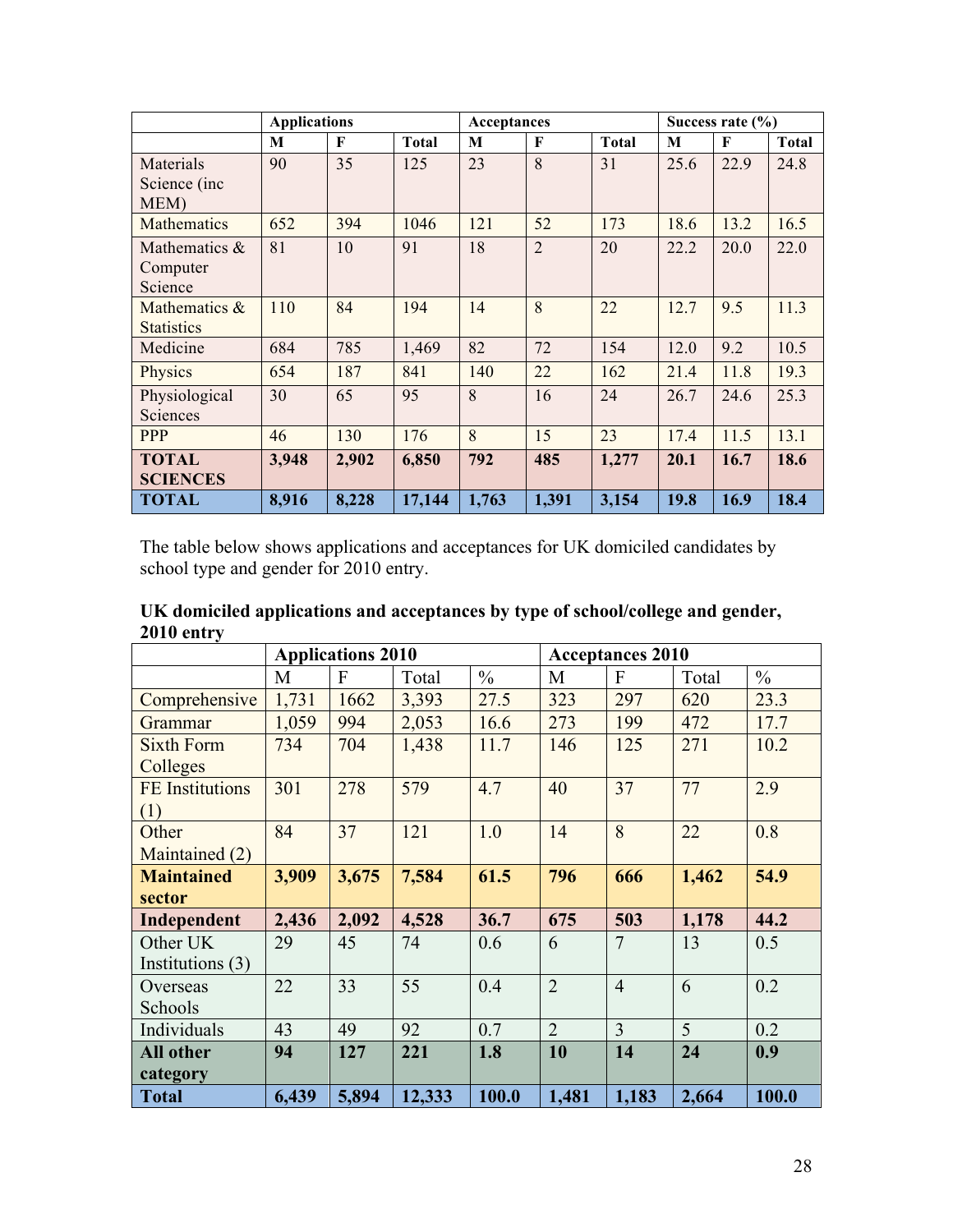The table below shows applications and acceptances for candidates of all domiciles by school type and gender for 2010 entry.

|                        |       | <b>Applications 2010</b> |        |               |       | <b>Acceptances 2010</b> |       |               |
|------------------------|-------|--------------------------|--------|---------------|-------|-------------------------|-------|---------------|
|                        | M     | F                        | Total  | $\frac{0}{0}$ | M     | F                       | Total | $\frac{0}{0}$ |
| Comprehensive          | 1,758 | 1,682                    | 3,440  | 22.5          | 326   | 299                     | 625   | 19.5          |
| Grammar                | 1,071 | 998                      | 2,069  | 13.5          | 273   | 199                     | 472   | 14.7          |
| <b>Sixth Form</b>      | 749   | 718                      | 1,467  | 9.6           | 148   | 125                     | 273   | 8.5           |
| Colleges               |       |                          |        |               |       |                         |       |               |
| <b>FE</b> Institutions | 332   | 313                      | 645    | 4.2           | 41    | 42                      | 83    | 2.6           |
| (1)                    |       |                          |        |               |       |                         |       |               |
| Other                  | 86    | 37                       | 123    | 0.8           | 14    | 8                       | 22    | 0.7           |
| Maintained (2)         |       |                          |        |               |       |                         |       |               |
| <b>Maintained</b>      | 3,996 | 3,748                    | 7,744  | 45.2          | 802   | 673                     | 1,475 | 46.8          |
| sector                 |       |                          |        |               |       |                         |       |               |
| Independent            | 2,813 | 2,416                    | 5,229  | 30.5          | 740   | 537                     | 1,277 | 40.5          |
| Other UK               | 47    | 54                       | 101    | 0.7           | 6     | $\overline{7}$          | 13    | 0.4           |
| Institutions (3)       |       |                          |        |               |       |                         |       |               |
| Overseas               | 901   | 879                      | 1780   | 11.7          | 108   | 98                      | 206   | 6.4           |
| Schools                |       |                          |        |               |       |                         |       |               |
| Individuals            | 1,159 | 1,131                    | 2,290  | 15.0          | 107   | 76                      | 183   | 5.7           |
| <b>All other</b>       | 2,107 | 2,064                    | 4,171  | 24.3          | 221   | 181                     | 402   | 12.7          |
| category               |       |                          |        |               |       |                         |       |               |
| <b>Total</b>           | 8,916 | 8,228                    | 17,144 | 100.0         | 1,763 | 1,391                   | 3,154 | 100.0         |

### **Applications and acceptances by type of school/college and gender: all domiciles**

Last year's figures for comparison:

|                        |       | <b>Applications 2009</b> |       |               |     | <b>Acceptances 2009</b> |       |               |
|------------------------|-------|--------------------------|-------|---------------|-----|-------------------------|-------|---------------|
|                        | M     | F                        | Total | $\frac{0}{0}$ | M   | F                       | Total | $\frac{0}{0}$ |
| Comprehensive          | 1,476 | 1,500                    | 2,976 | 19.5          | 347 | 279                     | 626   | 19.6          |
| Grammar                | 863   | 830                      | 1,693 | 11.1          | 236 | 219                     | 455   | 14.2          |
| <b>Sixth Form</b>      | 605   | 696                      | 1,301 | 8.5           | 154 | 145                     | 299   | 9.3           |
| Colleges               |       |                          |       |               |     |                         |       |               |
| <b>FE</b> Institutions | 314   | 301                      | 615   | 4.0           | 40  | 38                      | 78    | 2.4           |
| (1)                    |       |                          |       |               |     |                         |       |               |
| Other                  | 62    | 26                       | 88    | 0.6           | 15  | 9                       | 24    | 0.7           |
| Maintained (2)         |       |                          |       |               |     |                         |       |               |
| <b>Maintained</b>      | 3,320 | 3,353                    | 6,673 | 43.7          | 792 | 690                     | 1,482 | 46.3          |
| sector                 |       |                          |       |               |     |                         |       |               |
| Independent            | 2,589 | 2,237                    | 4,826 | 31.6          | 733 | 616                     | 1,349 | 42.1          |
| Other UK               | 48    | 60                       | 108   | 0.7           | 3   | 12                      | 15    | 0.5           |
| Institutions (3)       |       |                          |       |               |     |                         |       |               |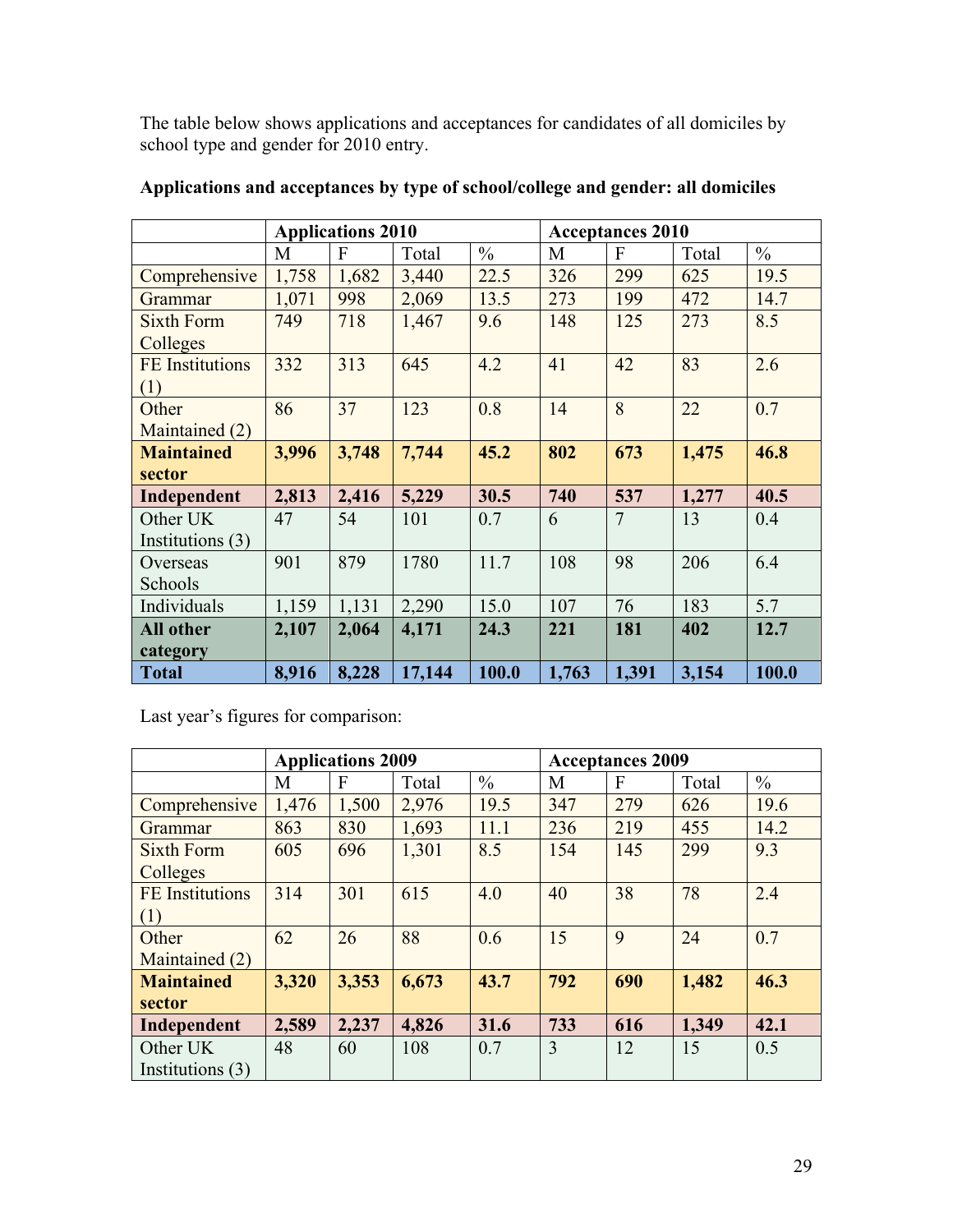|                  |       | <b>Applications 2009</b> |        |               |       | <b>Acceptances 2009</b> |       |               |
|------------------|-------|--------------------------|--------|---------------|-------|-------------------------|-------|---------------|
|                  | M     | F                        | Total  | $\frac{0}{0}$ | M     | F                       | Total | $\frac{0}{0}$ |
| Overseas         | 746   | 727                      | 1473   | 9.6           | 83    | 81                      | 164   | 5.1           |
| Schools          |       |                          |        |               |       |                         |       |               |
| Individuals      | 1,069 | 1,128                    | 2,197  | 14.4          | 99    | 93                      | 192   | 6.0           |
| <b>All other</b> | 1,863 | 1,915                    | 3,778  | 24.7          | 185   | 186                     | 371   | 11.6          |
| category         |       |                          |        |               |       |                         |       |               |
| <b>Total</b>     | 7,772 | 7,505                    | 15,277 | 100.0         | 1,710 | 1,492                   | 3,202 | 100.0         |

- 1. FE Institutions comprise tertiary colleges and all types of further education colleges.
- 2. The 'Other maintained' category comprises other secondary schools, special schools and city technology colleges
- 3. 'Other UK Institutions' mainly comprises language schools and HE Institutions, but also includes a few other UK institutions that are not classified as either maintained or independent

|                            |         | <b>Success</b><br>rate<br>2010 |             | <b>Success rate 2009</b> |      |             |
|----------------------------|---------|--------------------------------|-------------|--------------------------|------|-------------|
|                            | $M(\%)$ | F(%)                           | All $(\% )$ | M(%)                     | F(%) | All $(\% )$ |
| Comprehensive              | 18.5    | 17.8                           | 18.2        | 23.5                     | 18.6 | 21.0        |
| Grammar                    | 25.5    | 19.9                           | 22.8        | 27.3                     | 26.4 | 26.9        |
| <b>Sixth Form Colleges</b> | 19.8    | 17.4                           | 18.6        | 25.5                     | 20.8 | 23.0        |
| <b>FE</b> Institutions     | 12.3    | 13.4                           | 12.9        | 12.7                     | 12.6 | 12.7        |
| <b>Other Maintained</b>    | 16.3    | 21.6                           | 17.9        | 24.2                     | 34.6 | 27.3        |
| <b>Maintained sector</b>   | 20.1    | <b>18.0</b>                    | 19.0        | 23.9                     | 20.6 | 22.2        |
| Independent                | 26.3    | 22.2                           | 24.4        | 28.3                     | 27.5 | 28.0        |
| Other UK                   | 12.8    | 13.0                           | 12.9        | 6.3                      | 20.0 | 13.9        |
| Institutions               |         |                                |             |                          |      |             |
| Overseas Schools           | 12.0    | 11.1                           | 11.6        | 11.1                     | 11.1 | 11.1        |
| Individuals                | 9.2     | 6.7                            | 8.0         | 9.3                      | 8.2  | 8.7         |
| All other category         | 10.5    | 8.8                            | 9.6         | 9.9                      | 9.7  | 9.8         |
| <b>Total</b>               | 19.8    | 16.9                           | 18.4        | 22.0                     | 19.9 | 21.0        |

### Success rate by type of school/college and gender: all domiciles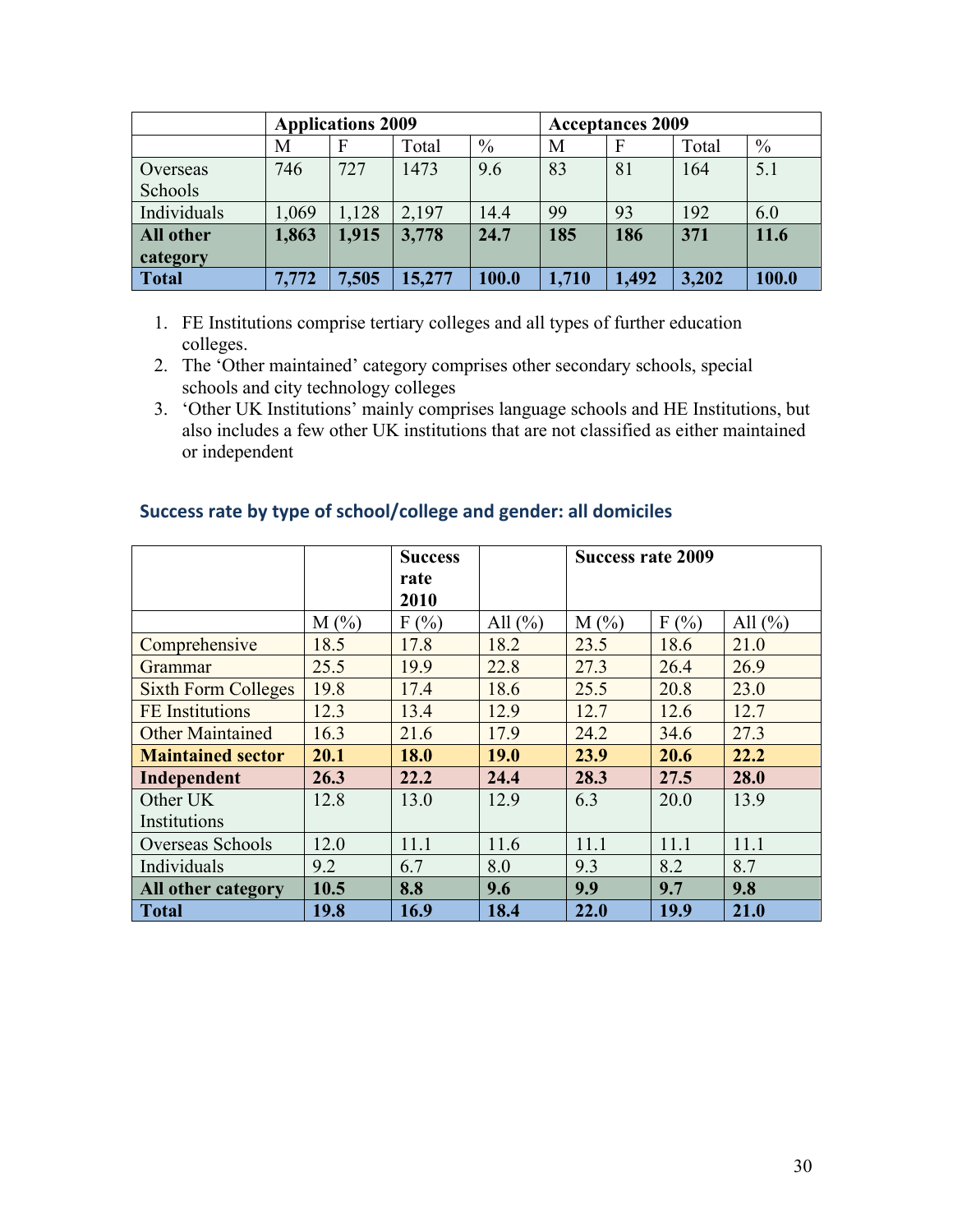# **Disability**

All Oxford colleges are committed to recruiting the best candidates, irrespective of their age, colour, disability, ethnic origin, marital status, nationality, national origin, parental status, race, religion or belief, gender, sexual orientation, social background or educational background.

The University's disability policy and other information on disability services and support can be found here: www.admin.ox.ac.uk/eop/disab/

The table below gives applications, acceptances and success rate by disability for entry 2010. It only includes those who declared a disability; not all disabled candidates declare their disability at this stage.

| <b>Disability</b> | <b>Disability type</b> | <b>Applications</b> | Acceptances    | <b>Success rate</b> |
|-------------------|------------------------|---------------------|----------------|---------------------|
| code              |                        |                     |                | (%)                 |
| B                 | Autistic disorder      | 48                  | 15             | 31.3                |
| $\mathcal{C}$     | Blind/partial sight    | 13                  |                | 7.7                 |
| D                 | Deaf/partial hearing   | 19                  | $\overline{4}$ | 21.1                |
| E                 | Long standing illness  | 85                  | 15             | 17.6                |
| $\mathbf{F}$      | Mental health          | 59                  | 9              | 15.3                |
| G                 | Learning difficulty    | 390                 | 64             | 16.4                |
| H                 | Wheelchair/mobility    | 32                  | 7              | 21.9                |
|                   | Other disability       | 123                 | 18             | 14.6                |
|                   | Multiple disabilities  | 25                  | 3              | 12.0                |
| <b>Total</b>      |                        | 794                 | 136            | 17.1                |

### Applications, acceptances and success rate by disability, 2010 entry

#### **Previous years**

Please note that the categorisation has changed so direct comparison is not possible.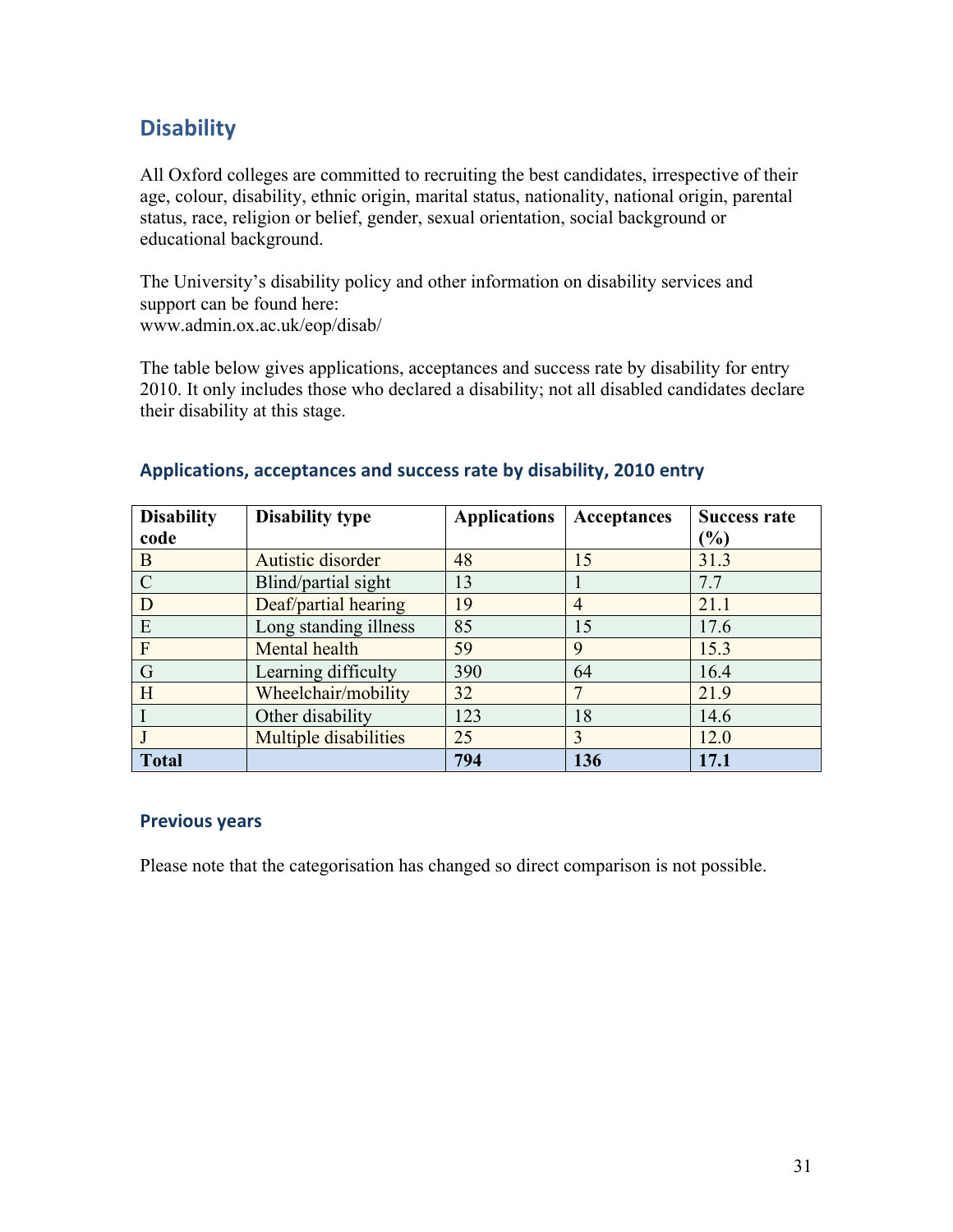| <b>Disability</b> | <b>Applications</b> |      | Acceptances    |                | Success rate $(\% )$ |      |
|-------------------|---------------------|------|----------------|----------------|----------------------|------|
| code              |                     |      |                |                |                      |      |
|                   | 2009                | 2008 | 2009           | 2008           | 2009                 | 2008 |
|                   | 305                 | 289  | 81             | 68             | 26.6                 | 23.5 |
| $\overline{2}$    | 21                  | 20   | 3              | 5              | 14.3                 | 25.0 |
| $\overline{3}$    | 19                  | 27   | 9              | 6              | 47.4                 | 22.2 |
| $\overline{4}$    | 12                  | 15   |                | 3              | 8.3                  | 20.0 |
| 5                 | 34                  | 17   | 5              | 7              | 14.7                 | 41.2 |
| 6                 | 31                  | 19   | 11             | 6              | 35.5                 | 31.6 |
| 7                 | 54                  | 62   | 11             | 15             | 20.4                 | 24.2 |
| 8                 | 12                  | 9    | $\overline{2}$ | $\overline{2}$ | 16.7                 | 22.2 |
| 9                 | 71                  | 79   | 17             | 14             | 23.9                 | 17.7 |
| <b>Total</b>      | 559                 | 537  | 140            | 126            | 25.0                 | 23.5 |

**Applications, acceptances and success rate by disability, 2009 entry: all domiciles**

- 1. Specific learning difficulty (e.g. dyslexia)
- 2. Blind or partially sighted
- 3. Deaf or hard of hearing
- 4. Wheelchair/mobility difficulties
- 5. Autistic spectrum disorder or Asperger's syndrome
- 6. Mental health difficulties
- 7. Disability that cannot be seen, e.g. diabetes, epilepsy or a heart condition
- 8. Two or more of the above
- 9. Disability, special need or medical condition that is not listed above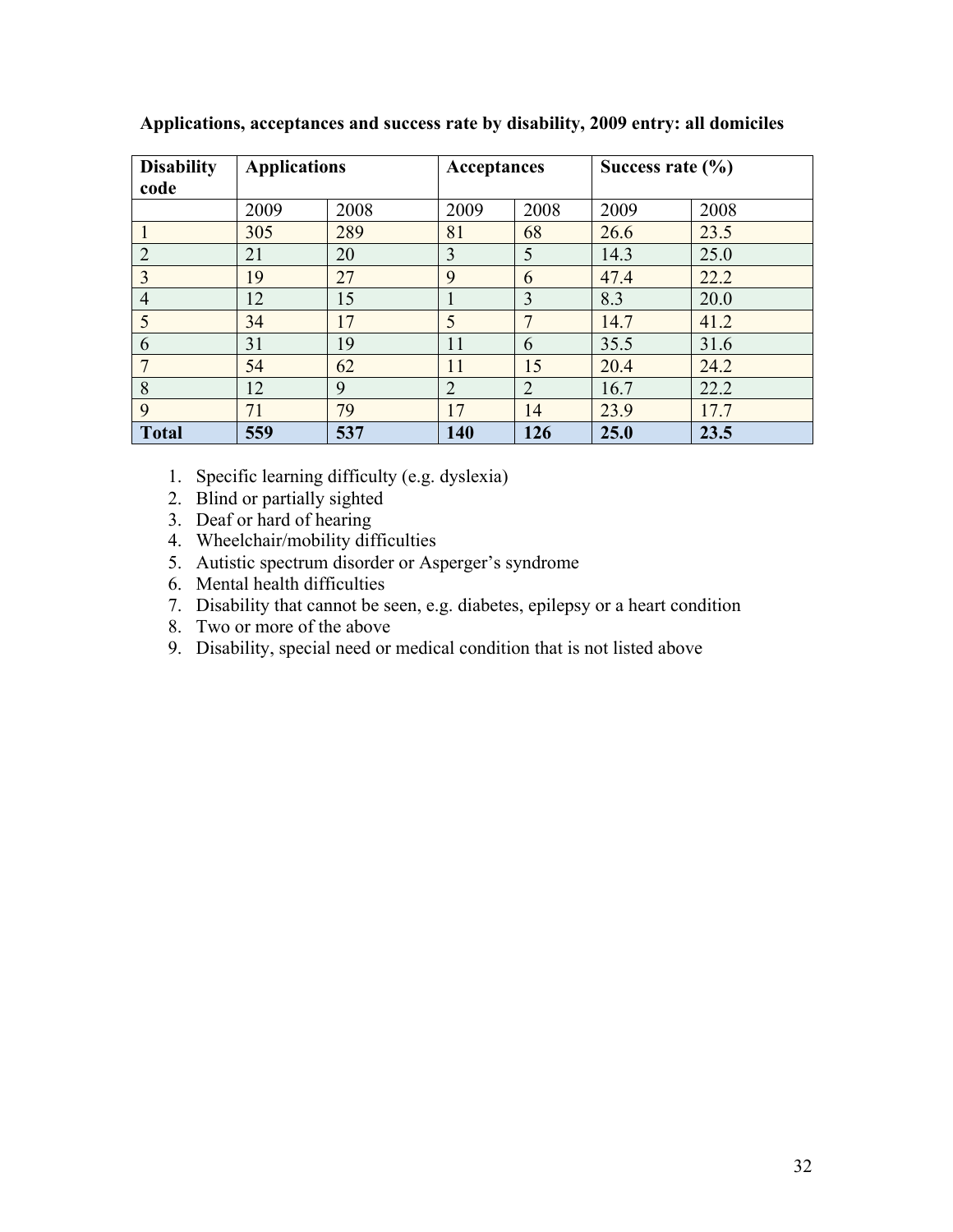## **Stages of the selection system**

The tables below show progression through the selection process: how many candidates applying were shortlisted for interview, how many of those interviewed were offered places, and how many of those offers translated into final acceptances.

Nearly 60% of all candidates applying to Oxford were shortlisted for interview. Decisions on invitation to interview are based on predicted A-level grades, achieved GCSE grades, personal statement and reference, and crucially, for many subjects, performance on pre-interview subject-specific aptitude tests.

Just over one-third of those interviewed received offers of a place at Oxford. Offers are made on the basis of the full range of information available on a candidate, comparing them to the whole field of candidates, not just on the basis of the interviews. Predicted and achieved grades, aptitude test scores and performance in at least two interviews are all fed in to the decision. Each candidate invited for interview will have at least two and up to four interviews, increasingly at two different colleges. More than 90% of offers at Oxford translate into acceptances of a place. Those with offers who do not end up at Oxford may not come for a variety of reasons, including missing the conditions of their offer or turning down the offer.

### **Progression by domicile, 2010 entry**

|                     | All      | <b>UK</b> |        |            | EU-not UK |       | Non EU |  |
|---------------------|----------|-----------|--------|------------|-----------|-------|--------|--|
|                     | domicile |           |        |            |           |       |        |  |
|                     | S        |           |        |            |           |       |        |  |
|                     |          | No.       | As $%$ | No.        | As $%$    | No.   | As $%$ |  |
| <b>Applications</b> | 17,144   | 12,333    | 71.9   | 1906       | 11.1      | 2,905 | 16.9   |  |
| Short-listed        | 10,012   | 7,914     | 79.0   | 692        | 6.9       | 1,406 | 14.0   |  |
| Offers              | 3,465    | 2,854     | 82.4   | 223        | 6.4       | 388   | 11.2   |  |
| Final               | 3,154    | 2,664     | 84.5   | <b>190</b> | 6.0       | 300   | 9.5    |  |
| acceptances         |          |           |        |            |           |       |        |  |

This table shows the stages of progression through the admission process broken down by domicile.

491 of the 17,144 candidates withdrew their application at some point during the process and are only included in the Applications figure above. 342 of this 491 were UK, 64 were EU other than UK and 85 non EU.

### **UK domiciled progression by school sector, 2010 entry**

This table shows the stages of progression through the admission process broken down by school type, for UK domiciled applicants.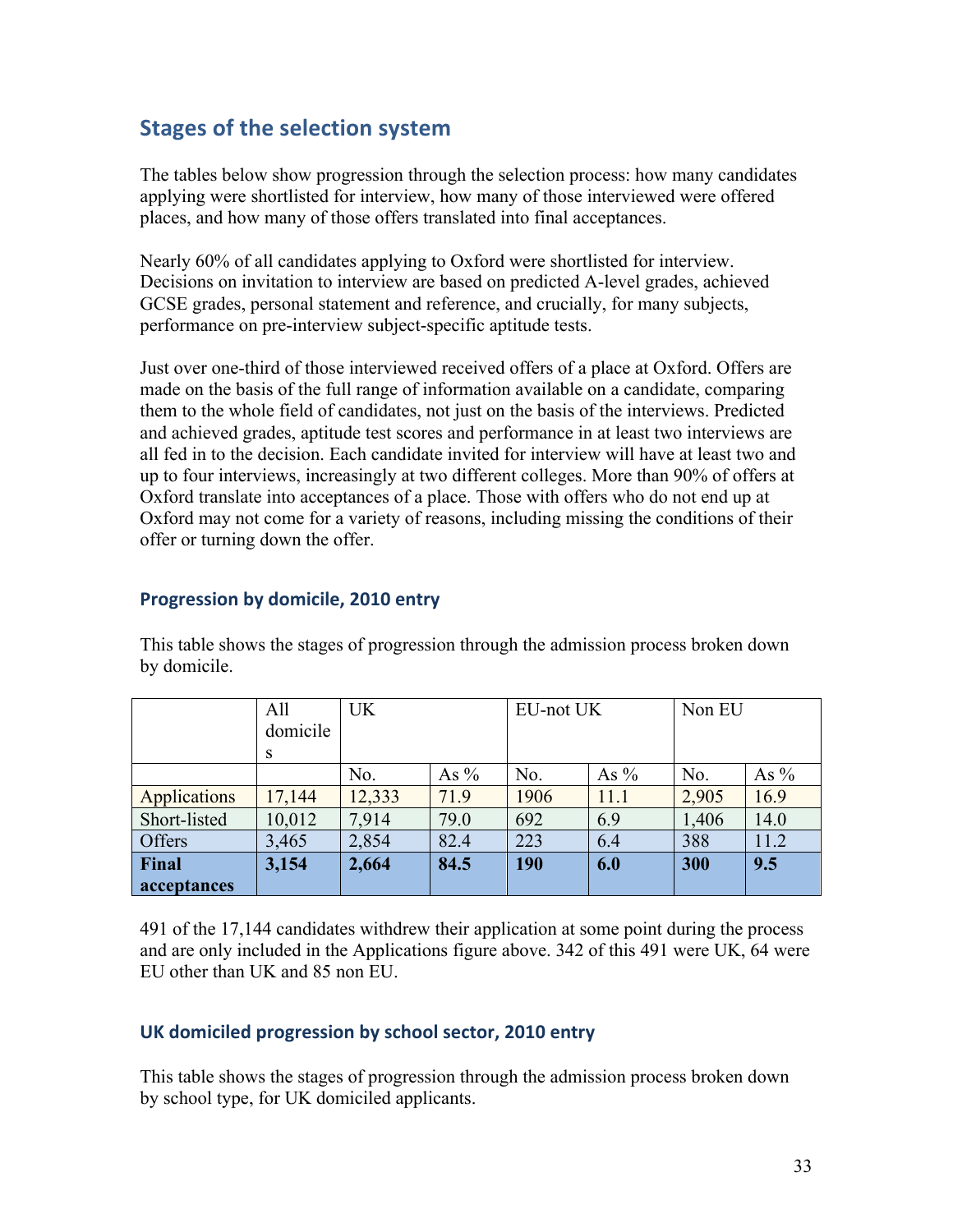|                     | All    |       | Maintained sector |       | Independent sector |     |         |
|---------------------|--------|-------|-------------------|-------|--------------------|-----|---------|
|                     |        | No.   | As $\%$           | No.   | As $\%$            | No. | As $\%$ |
| <b>Applications</b> | 12,333 | 7,584 | 61.5              | 4,528 | 36.7               | 221 | 1.8     |
| Short-listed        | 7.914  | 4,515 | 57.1              | 3,314 | 41.9               | 85  |         |
| <b>Offers</b>       | 2,854  | 1,592 | 55.8              | 1,233 | 43.2               | 29  | 1.0     |
| Final               | 2,664  | 1,462 | 54.9              | 1,178 | 44.2               | 24  | 0.9     |
| acceptances         |        |       |                   |       |                    |     |         |

342 of the 12,333 UK domiciled candidates withdrew their application at some stage during the process and are only included in the Applications figure above. 209 of this 342 were from the Maintained sector, 118 from the Independent sector and 15 from the 'Other' sector.